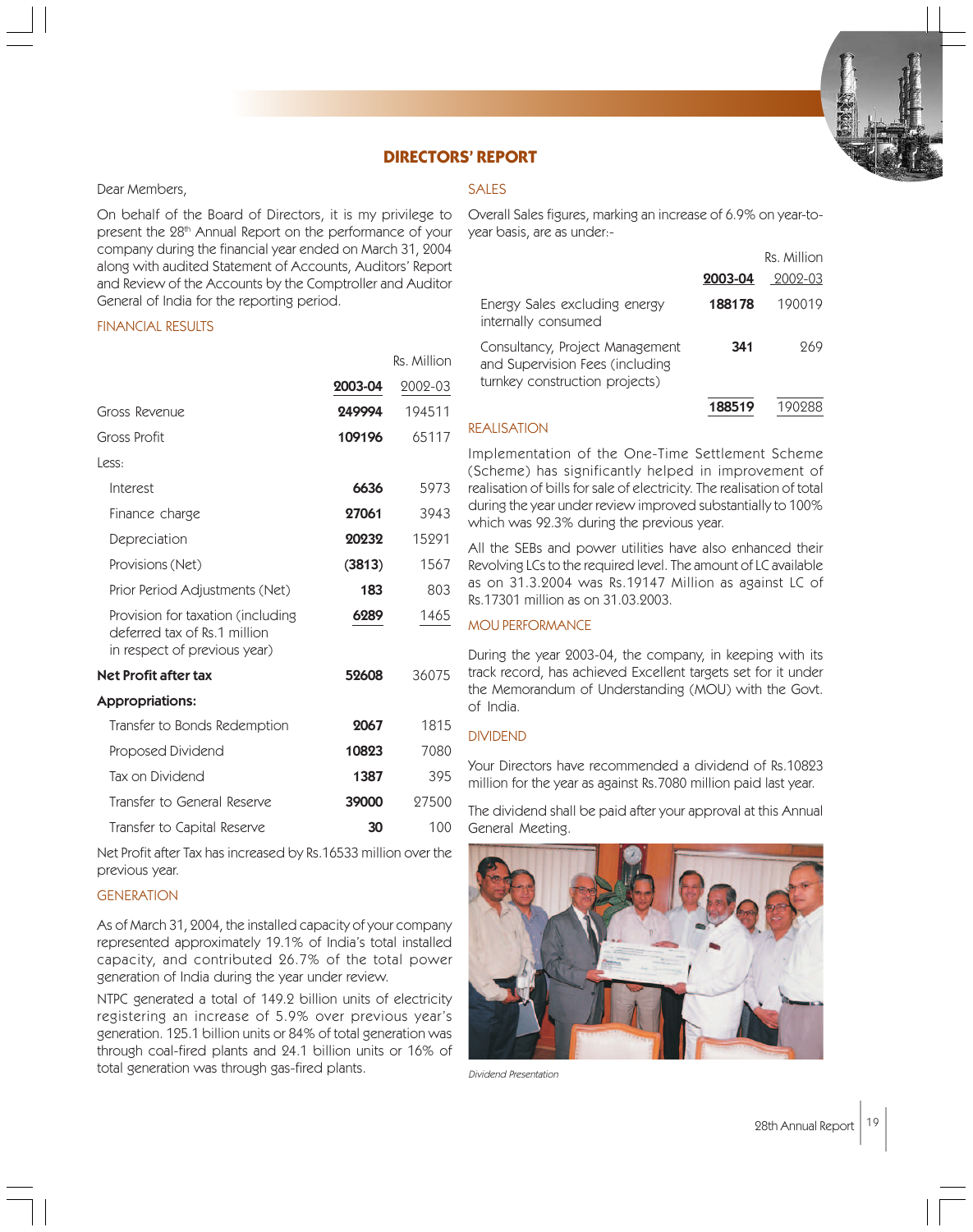

# MANAGEMENT DISCUSSION AND ANALYSIS

A report on Management Discussion and Analysis is at Annex-I.

# CORPORATE GOVERNANCE

A report on Corporate Governance is given at Annex-II.

#### OPERATIONAL PERFORMANCE

During the year 2003-04, for coal-fired plants (excluding two plants taken over from other generators, which are undergoing renovation and modernisation) the average availability was 88.8% and the plant load factor was 84.4%, compared to the all-India average PLF for coal-fired plants of 72.7%. For gasfired plants, the average availability was 89.0% and the PLF was 68.3%.

The operating efficiency of power stations of your company has improved over the years. The PLF has consistently improved year after year despite the fact that many of our units are as old as 23 years. Timely maintenance and periodic Renovation & Modernisation (R&M) interventions have yielded the desired results.

NTPC has taken new initiatives to bolster its robust performance further. It has also focussed on reduction of forced outages. NTPC is also moving from preventive maintenance towards condition based maintenance.

NTPC has entered into an agreement with Electric Power Research Institute, (EPRI) USA to improve and modernise Cycle Chemistry of NTPC plants. The partnership is also looking at condition based maintenance and its application in NTPC plants progressively. Cycle Chemistry initiative would reduce failure of equipment and tube leakages as well as make NTPC plants' Cycle chemistry world-class.

#### CORPORATE PLAN

The Company is also pursuing its Corporate Plan of becoming a 40000 MW plus Company by the year 2012 with a variety of fuel mix and ownership profile. Further, it is active for its presence in different aspects of the value chain in the field of power through backward integration in coal mining and washing as well as forward integration in trading and distribution. Major thrust has also been laid on basic research and globalisation initiatives.

#### CAPACITY ADDITION

During the year 2003-04, one unit of 500 MW at Talcher Project was commissioned ahead of schedule. Further, another 500 MW unit has been commissioned at Talcher in May, 2004. Thus, the total generating capacity of the company has increased from 20,935 MW to 21,935 MW.

As demand for electricity continues to significantly exceed supply in India, the target for capacity addition has been set at 41,110 MW under the Government's Tenth Plan (fiscal 2003-



A panoramic view of Talcher Project

2007). Under the Plan, CPSUs are to implement 22,832 MW of targeted capacity addition. NTPC has plans to add 9370 MW during the X Plan. Further, NTPC envisages to add 11,558 MW during XI Plan through various projects. So far, during X Plan, 2000 MW capacity has been added. Notably, work on 8490 MW capacity addition for benefits in X and XI Plan is progressing concurrently, a unique feat in NTPC's corporate history. The following table profiles the on-going capacity addition:

(Figures in MW)

| SI.<br>No.      | Project                                        | Capacity | On-going                                    |
|-----------------|------------------------------------------------|----------|---------------------------------------------|
| 1.              | Northern Region                                |          |                                             |
| i)              | Rihand-II                                      | 1000     | 1000                                        |
| $\mathsf{ii}$ ) | Unchahar-III                                   | 210      | 210                                         |
| iii)            | Koldam HEPP                                    | 800      | 800                                         |
| 2.              | Southern Region                                |          |                                             |
| i)              | Ramagundam-III                                 | 500      | 500                                         |
| 3.              | Eastern Region                                 |          |                                             |
| i)              | Talcher-II (for benefit to<br>Southern Region) | 2000     | 500<br>(1500 MW<br>already<br>commissioned) |
| $\mathsf{ii}$ ) | Kahalgaon-II (Phase-I & II)                    | 1500     | 1500                                        |
| 4.              | Western Region                                 |          |                                             |
| i)              | Vindhyachal-III                                | 1000     | 1000                                        |
| $\mathsf{ii}$ ) | Sipat-I                                        | 1980     | 1980                                        |
| iii)            | Sipat-II                                       | 1000     | 1000                                        |
|                 | Total                                          | 9990     | 8490                                        |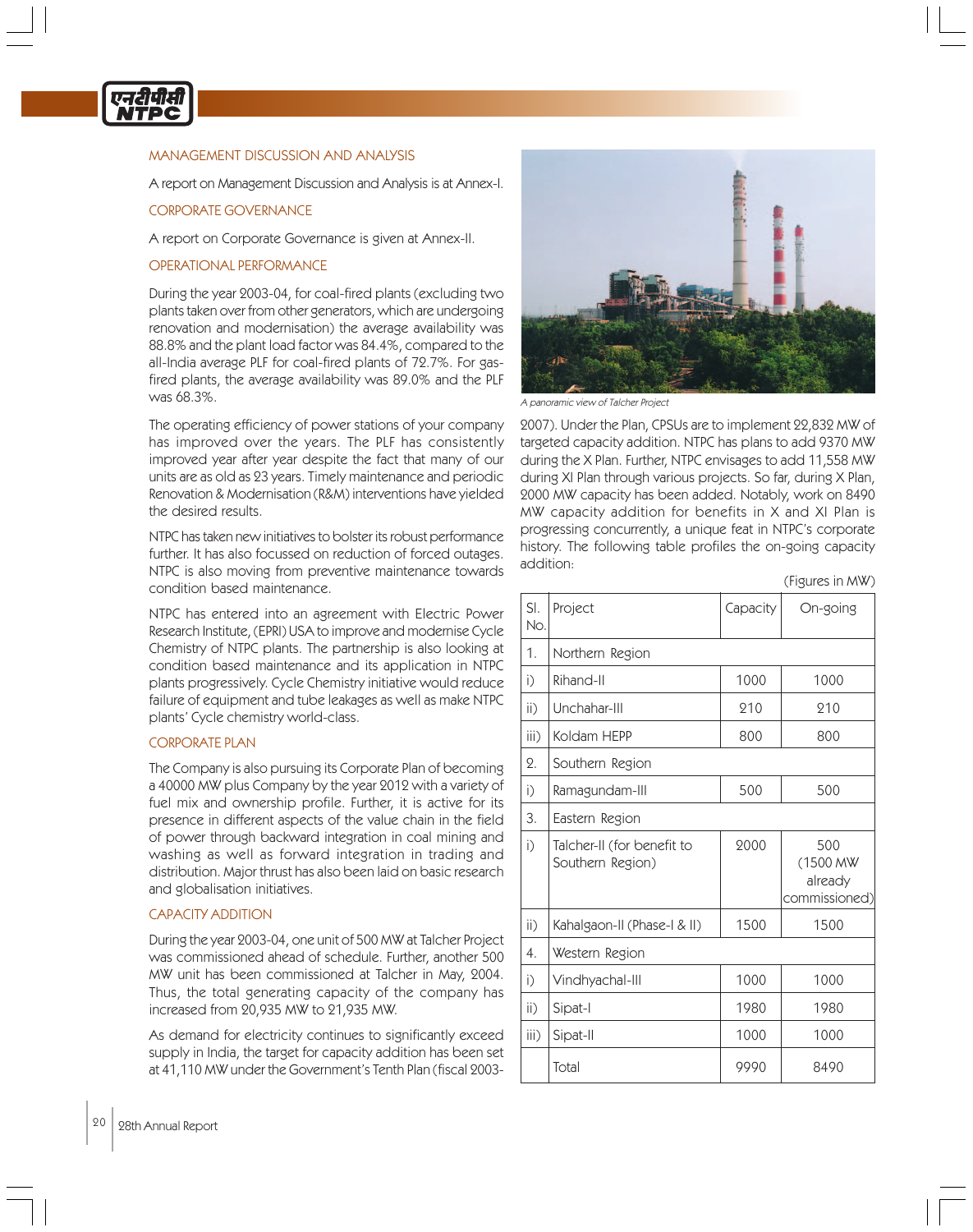# SUPER CRITICAL TECHNOLOGY

With the start of implementation of Sipat-I your company has entered in the era of 660 MW super-critical units, which is also a pioneering effort in the country. Barh and North Karanpura projects will be other forthcoming projects in which super critical parameters are envisaged.

#### HYDRO PROJECTS

Detailed project reports for Loharinag Pala (4x150 MW) and Tapovan Vishnugad (4x130 MW) have been finalized and submitted to CEA. These projects located in Uttaranchal, have been poised for Asian Development Bank (ADB) financing and are under its consideration for funding.



MOU Signing Ceremony at Dehradun for implementation of Loharinag-Pala and Tapovan Vishnugad

Further, NTPC is in the process of identifying suitable Hydro sites in Sikkim, Karnataka, West Bengal etc. for implementation in XI/XII plans. Projects totaling 4551 MW in Uttaranchal and Arunachal Pradesh have been identified by NTPC and taken up with Central/State Govts for allocation to NTPC for preparation of Feasibility Report/Detailed Project Report.

#### GAS SUPPLY

The Company has initiated necessary action for international competitive bidding to procure Gas/LNG for the gas projects' expansion. Letter of Intent for supply of 132 trillion BTU of Gas per year for a period of 17 years required for expansion project at Kawas and Jhanor Gandhar of 1300 MW each have been issued in June, 2004. Bids for Natural Gas/LNG required for 1950 MW Kayamkulam-II project have been invited.

# ORGANISATIONAL TRANSFORMATION

The implementation of Project Disha initiatives, commenced in September 2003, is progressing to ensure timely implementation of the change initiative. Implementation activities related to Performance Management System,

Regional Commercial initiative and Enterprise Resource Planning are on. In addition, implementation of Planning initiative, Knowledge Management, Globalisation, Rewards and Incentives, Career Development system, Regulatory initiative, Engineering initiative and Unit level processes (pilot) are under way at various stages. Periodic reviews at programme management level and apex level are held regularly.

#### RAISING OF FUNDS FOR CAPACITY ADDITION PROGRAMME

In order to meet part of the funds requirement for capacity addition programme of the Company, NTPC has tied up with Life Insurance Corporation of India for borrowings upto Rs. 7,000 crore at attractive terms. Out of this, Rs. 4,000 crore shall be by way of term loan and Rs. 3,000 crore shall be by way of issue of bonds in various tranches. Rs. 500 crore has been drawn against this sanction upto March 31, 2004.

During the year under review, NTPC made its debut issue of Euro bonds amounting to US\$ 200 million in the International market.

The Company will need significant additional capital to fund capacity expansion plans. Ministry of Power, in February 2004, has conveyed the approval of Government of India for issue of Initial Public Offering(IPO) not exceeding 10% of NTPC's paid up capital in one or more stages/tranches from the domestic/external markets for augmenting resources for investment programme of the Company.

NTPC proposes to come out with an IPO of 432,915,000 equity shares of Rs. 10 each comprising a net issue to the public of 412,300,000 equity shares of Rs. 10 each and a reservation of 20,615,000 equity shares of Rs. 10 each to the employees i.e. an issue size of 5.25% of the post-issue paid-up capital of the Company. Ministry of Finance, Deptt. of Disinvestment has also conveyed its decision for offer for Sale of 432,915,000 equity shares of Rs.10 each held by Government in NTPC alongwith the public issue of fresh equity of the same quantity by NTPC. Accordingly, the combined issue size shall now be 865,830,000 equity shares of Rs. 10 each.

#### JOINT VENTURES

The performance of the Joint Venture Companies are covered in the Management Discussion and Analysis. Joint Ventures (JVs) are viewed as a vehicle for growth. Towards this end, the following Joint Ventures are under consideration:

#### JOINT VENTURE WITH RAILWAYS

NTPC has signed an MOU with Ministry of Railways on February 18, 2002 for setting up power plant(s) of 2000 MW capacity to meet the traction and non-traction power requirements of Railways. After studying various sites in India, it has been decided to set up a 1000 MW (4x250 MW) power plant at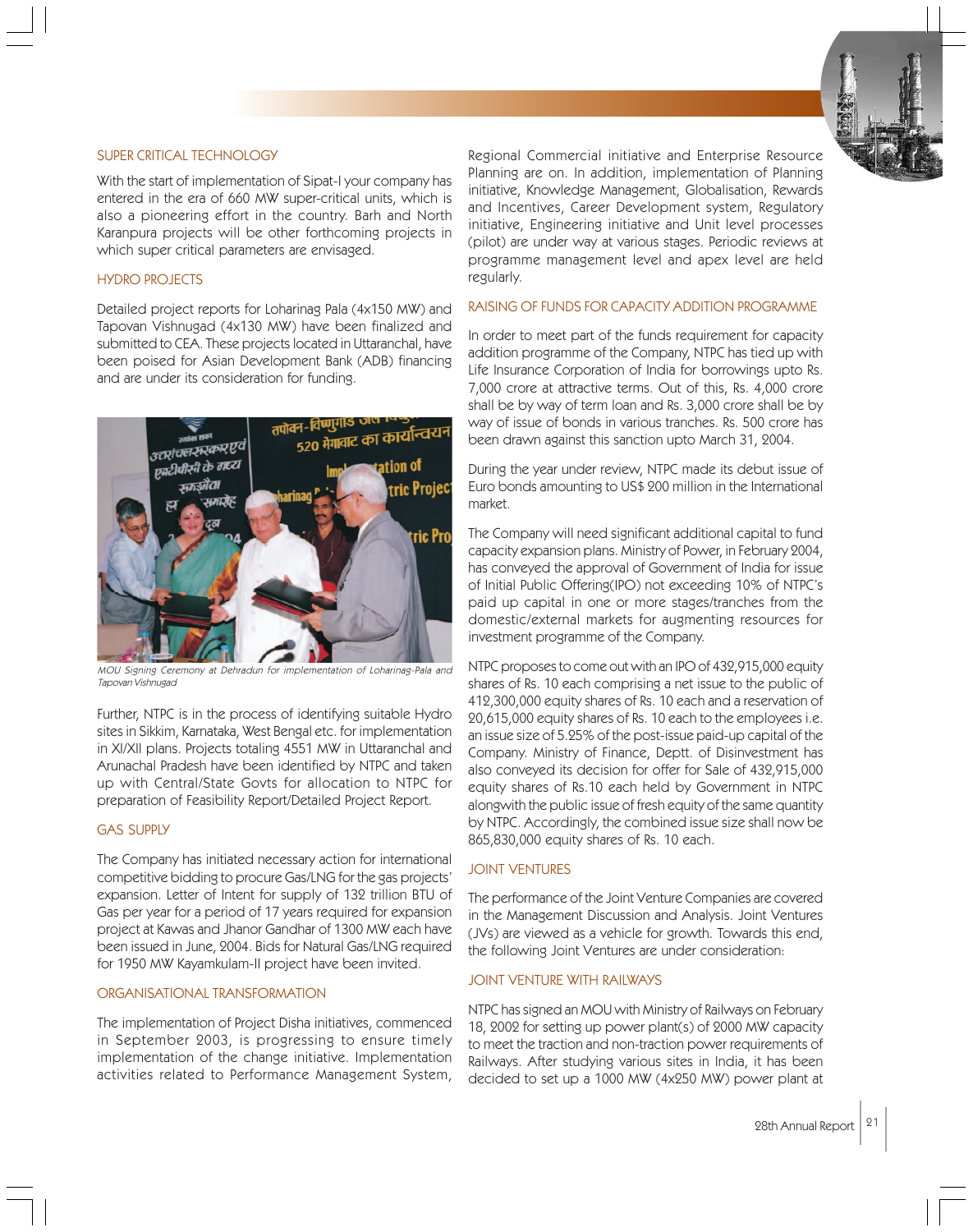

Nabinagar, Bihar. Feasibility Report for this project has been prepared.

Cabinet approval will be sought after State Pollution Control Board clearance and MOEF clearance is available.

# JOINT VENTURE WITH BHARAT HEAVY ELECTRICALS LTD.( BHEL)

An MOU was signed between NTPC and BHEL on June 19, 2003 to take up EPC Jobs, running maintenance and peripheral activities in India and abroad. Joint Venture Company will be formed after signing the Joint Venture Agreement.

# JOINT VENTURE WITH RURAL ELECTRIFICATION CORPORATION (REC)

NTPC is exploring the possibility to take up Decentralized Distributed Generation (DDG) for rural electrification through Non- Conventional energy resources such as Biomass, Solar etc. REC has shown keen interest in joining NTPC for implementation of such projects. MoU has been signed with REC on March 23, 2004. A task force has been formed to handle the projects under DDG.

#### JOINT VENTURE WITH GUJARAT POWER CORPORATION LIMITED (GPCL)

An MOU has been signed on February 20, 2004 between NTPC, Gujarat Power Corporation Ltd. (GPCL) and Gujarat Electricity Board (GEB) to set up 1000 MW Thermal Power Project at Pipavav in Gujarat. Share Acquisition & Shareholders Agreement, for transfer of 50% of NTPC's Equity Share in its wholly owned Subsidiary viz. PPDCL to GPCL, is under discussion with GPCL.

# SUBSIDIARIES

The Company at present has four subsidiary companies in the area of electricity distribution, developing small and medium hydel projects, power trading and development of Pipavav Power Project respectively. The results of these Subsidiaries are briefly dealt with in the Management Discussion and Analysis. Detailed coverage on these subsidiaries is available in the respective Directors' Report appended hereto. Statement pursuant to Section 212 of the Companies Act, 1956 (Act) in respect of these subsidiaries is given at Annex-III.

#### RESEARCH & DEVELOPMENT

The applied research work being presently undertaken is proposed to be enhanced. Further, studies are also being made to examine the feasibility of upgrading various laboratories with state-of-the-art equipment/facilities. This will help in proper health assessment of various critical equipment/components and proper failure analysis, which will increase the availability and reliability of the stations.

Apart from significantly up-grading the applied research activities, basic research will also be introduced. As such it has been decided to set up a Centre to be known as "Energy Technologies". The blue print for the "Energy Technologies" is under finalization. The centre proposes to target development of technologies for reduction in the O&M cost of old plants, Carbon/energy conflict, nano-technologies, fuel cell, high efficiency Integrated Coal Gasification, etc.

#### CONSERVATION OF ENERGY, TECHNOLOGY ABSORPTION, FOREIGN EXCHANGE EARNINGS & OUTGO

Power generation technology has been an area of close attention as coal is the mainstay of power generation. NTPC, in its role as a responsible utility, has always encouraged adoption of environmental friendly technologies.

Coal gasification based power generation has of late emerged as environmentally attractive generation alternative. Accordingly, NTPC has tracked and studied the developments in the field of Integrated Gasification Combined Cycle(IGCC). A study is being undertaken to compare IGCC with contemporary coal generation technologies from a technoeconomic standpoint, examine the potential gasification technologies to narrow down on the gasifier most suitable to Indian coal and develop a feasibility report for a 100 MW demonstration plant. A highlight of the study is that it includes pilot scale testing using Indian coal and the same is likely to be completed by October 2004. The effort on IGCC exemplifies NTPC's proactive approach and look beyond the immediate in matters of national importance.

NTPC has geared up to engineer SIPAT Power Plants with AC transmission system for 765 kV, which is the next higher voltage level proposed to be adopted in the country for power transmission.

Adoption of substation automation system/SCADA for EHV switchyard is being adopted for all future Projects of NTPC to enhance the reliability, improved availability of the system.

Information in accordance with the provisions of Section 217 (1)(e) of the Companies Act, 1956 regarding conservation of energy, technology absorption and foreign exchange earnings and outgo is given in Annex-IV to this Report.

#### ENVIRONMENT AND SAFETY

NTPC has taken a number of pro-active and growth oriented measures for improvements in the areas of Environment Management. It is actively pursuing the Charter on Corporate Responsibility for Environment Protection (CREP) released by Ministry of Environment and Forest and has also become a member of its National Task Force for Thermal Power Plants. All NTPC Stations have implemented ISO-14001 Certified Environment Management System.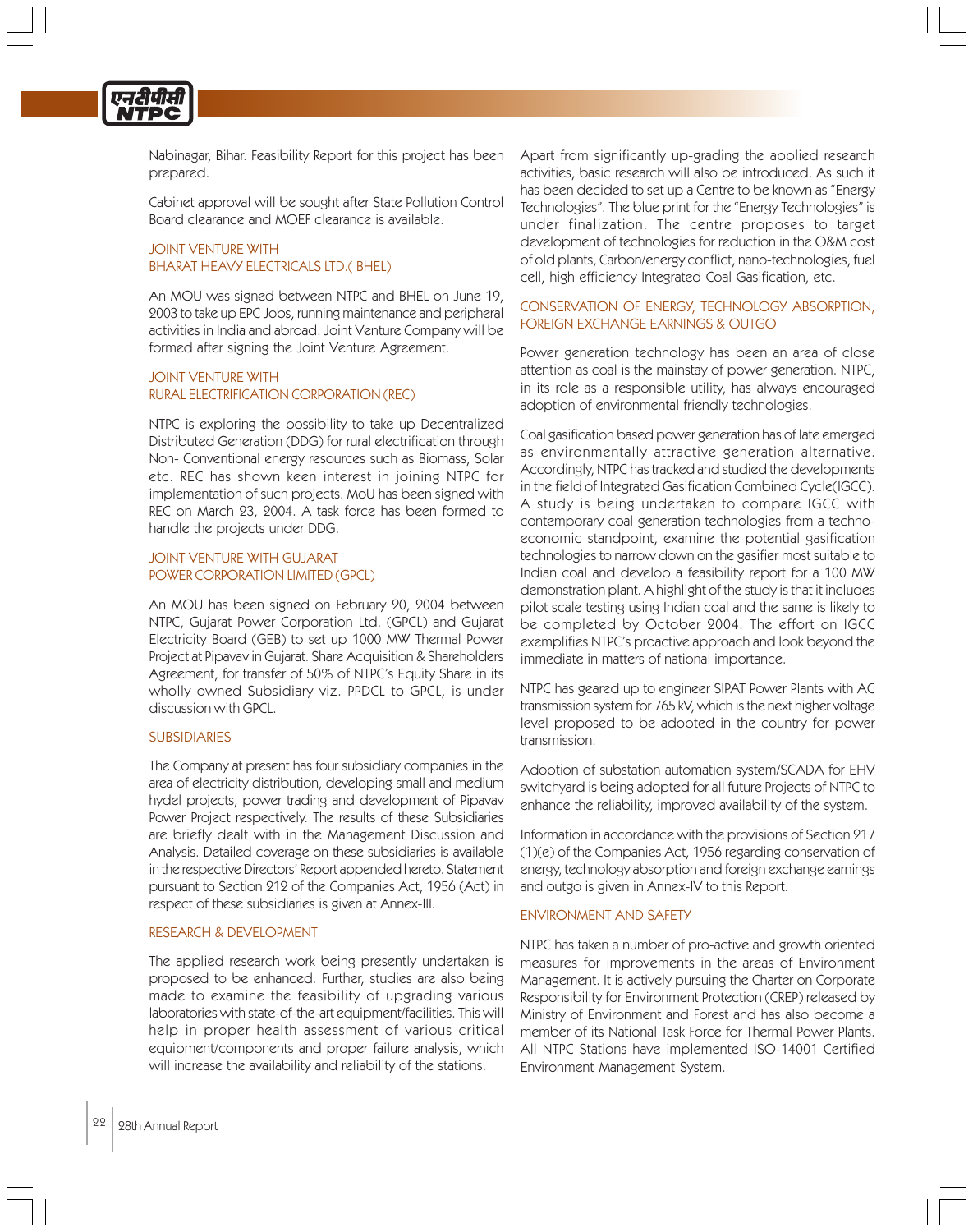In order to achieve continual improvement, a number of Environment Projects were completed during the year. Liquid Waste Treatment Plants were commissioned at Singrauli, Vindhyachal, Korba and Kahalgaon where waste water from various locations in Main Plant areas is treated and then recycled for various plant uses. Ash Water Recycling Systems were commissioned at Vindhyachal and Talcher Thermal where supernatant ash water over – flow from ash ponds is recycled for re-use for transportation of ash. These measures have contributed to reduction of fresh water requirement at these stations. Additional Electro – static Precipitators (ESPs) were installed in three units of Talcher Thermal Power Station to reduce high stack emissions. Alternative ESP performance enhancement technology to meet the ever increasing stringency in environmental stipulation is being examined for implementation.

NTPC is committed to ensure and provide safe and healthy work environment, to comply with all applicable Acts, Regulations and other statutory requirements related to occupational health and safety, continually improve the systems and procedures, provide training and create awareness among all employees, contractors and their workmen within the premises of NTPC.

#### ASH UTILISATION

The actual ash utilisation of NTPC has increased from 0.3 million tonnes during the year 1991-92 to 7.5 million tonnes in the year under review (or 23.5% of total ash production). Ash is utilised for ash dyke raising and for land fills. Ash is supplied free of cost to consumers who use it in the cement and asbestos industry, land development and road development. In order to provide fly ash in dry form to various users, partial dry ash extraction facilities have been commissioned at all NTPC's stations. In order to comply with ash utilisation targets, certain new areas such as mine filling etc. are being identified and the company has approached the Govt. and coal companies for assistance.

#### HUMAN RESOURCE MANAGEMENT

The company has continuously added to its installed capacity, yet the Man-MW ratio has been consistently improving. The total strength of employees of the Company including that on secondment to different associated organisation stands at 23080 as on March 31, 2004 as against 23527 as on March 31, 2003. All efforts were made to improve the manpower utilization. The overall Man-MW ratio for the year 2003-04 was 0.98 as against 1.02 for the year 2002-03.

In tune with Company's HR initiatives, Training & development was given a renewed thrust to build competence and commitment among the employees. The target of seven days training per employee was achieved by most of the plants.

In order to bring more objectivity and transparency in performance evaluation and building high performance culture, Key performance Area based Performance Monitoring System is being implemented from 2004-05.

Considering the importance of Knowledge Management, a detailed IT enabled KM system has been designed which provides for various domains of knowledge to be comprehensively captured. The system is under implementation and would benefit a large number of users in the company.

Employee morale continued to remain high facilitating smooth working of the Company and contributing to higher generation of power. All efforts to achieve employee development were made through measures like job-rotation, re-deployment etc. The turnover rate of the executives during the year continued to be low at 0.17%.

# POWER MANAGEMENT INSTITUTE (PMI)

NTPC's apex training and development centre PMI, has conducted 271 in-house and tailor-made programmes for external organizations covering 7068 participants registering an increase of 14% over last year. More than 20% of the participants were from other organisations in the power sector which led to a revenue generation of Rs. 3.08 crore. In addition 38,387 participants were trained at 13 Employees Development Centres and two Simulator Training Centres.

To meet the diversification plans of the Company, PMI has taken initiative towards providing training for capability building in Distribution and Hydro areas.

NTPC has entered into an MOU with IIT, Mumbai to promote R&D projects in the area of distribution, generation, computational fluid dynamics, renewable and environmental issues etc. It has also entered into an MOU with Administrative Staff College of India (ASCI), Hyderabad to carry out joint research in techno-commercial areas and also develop policy options that would contribute to reform and sectoral growth in the power sector.

Towards its commitment to build business management competence in middle management level executives, NTPC has introduced a 15-months fully sponsored Post Graduate Diploma in Business Management (PGDBM) in collaboration with prestigious Management Development Institute at Gurgaon.

The programme has commenced in July 2004 with a batch of 30 participants from NTPC.

# EMPLOYEE RELATIONS

Industrial Relations in NTPC continued to be cordial and harmonious during the year.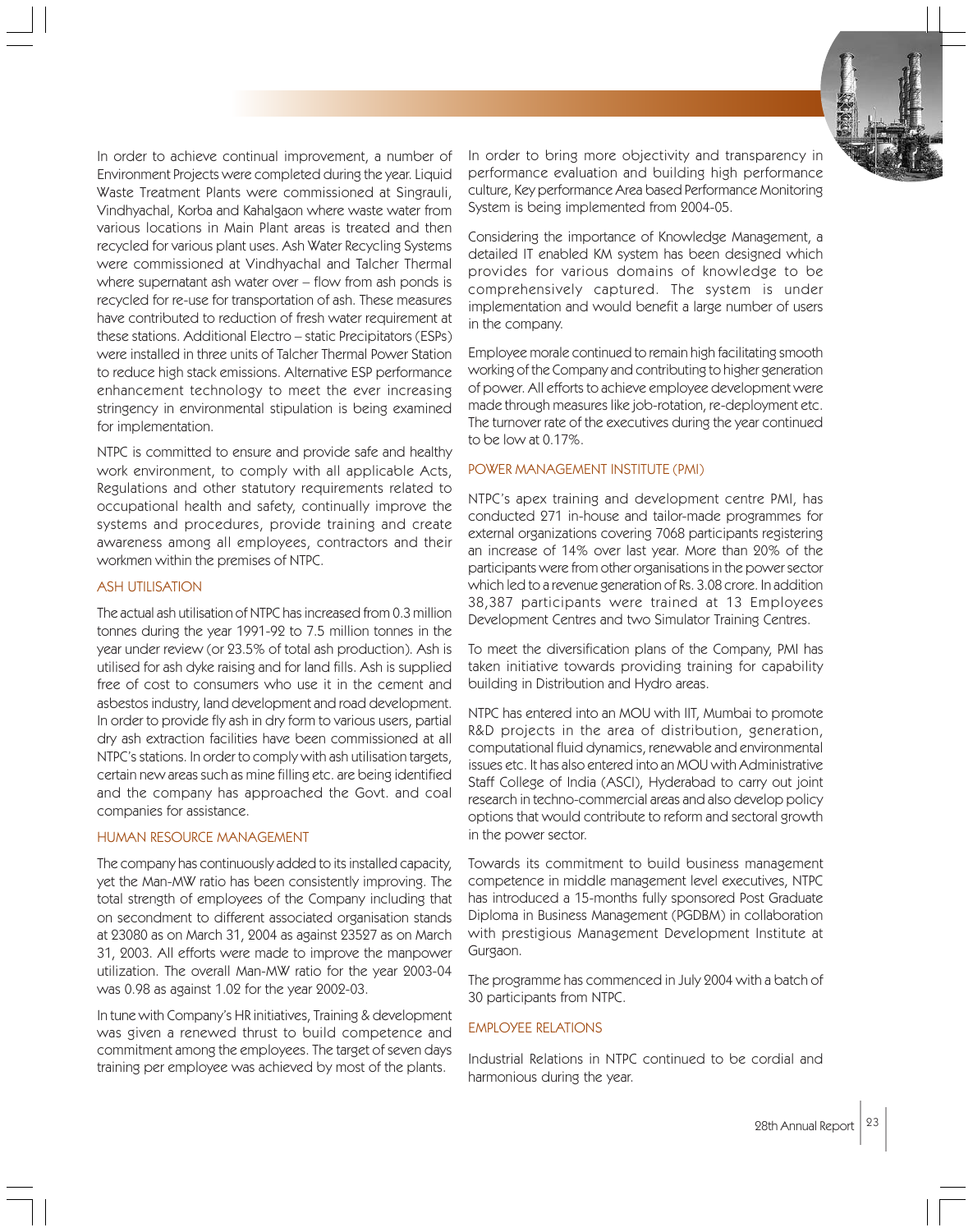

# RESETTI EMENT & REHABILITATION

In line with the social objective, the company has focussed on effective Resettlement of its Project Affected Persons(PAPs) and also Community Development works in and around the projects.

During the year under review, rehabilitation work for PAPs in Unchahar Stage-II was completed involving 477 beneficiaries. Community development plan for Simhadri Project involving 2577 beneficiaries was also completed.

#### CORPORATE SOCIAL RESPONSIBILITY (CSR)

NTPC has been a member of Global Compact, an initiative of United Nations since 2001. During the year, the case example submitted by NTPC on employment to physically challenged persons was well appreciated and posted on their website at www.unglobalcompact.org. Another case study of NTPC on "Partnership with the Workers for improving Competitive Edge and Productivity" was presented by Director(HR) at 3rd Annual Global Compact Learning Forums International Meeting held on 9<sup>th</sup>-11<sup>th</sup> December, 2003 in Brazil, which was very much acclaimed and appreciated by the audience. For achieving its mission and objective towards Corporate Social Responsibility, NTPC has decided to earmark up to Rs. 17 crore (equivalent to 0.5% of Net profit for the year 2002-03) every year starting from the current year 2003-04 towards Corporate Social Responsibility.



Presentation of cheque for a Cancer Hospital

NTPC has bagged Institute of Directors "Golden Peacock Award for Corporate Social Responsibility" for the year 2003.

#### PHYSICALLY CHALLENGED PERSONS

With a view to focusing on its role as a socially responsible and socially conscious organization, NTPC has endeavoured to take responsibility for adequate representation of physically challenged persons in its workforce. Information on various activities performed and policy decisions taken during the year 2003-04 for the welfare of persons with disabilities is provided in Annex-V to this report.

#### SC/ST/OBC

The company also lays emphasis in promoting the interest of SCs/STs/OBCs in the recruitment and service matters. Statistical information with regard to SCs/STs/OBCs is given in Annex-VI to this report.

# IMPLEMENTATION OF OFFICIAL LANGUAGE POLICY

Cash incentives have been given to the employees who perform work in Hindi e.g. cash award equivalent to one increment is given per month. Employees are being encouraged for writing original books in Hindi on technical subjects and are given cash prizes.



Inauguration of All India Conference on " Hindi in UNO: Our Preparations "

The Parliamentary Committee on official language has inspected NTPC Dadri, Faridabad and Mumbai offices this year. The committee has appreciated the progress in use of official language in these offices and also given their valuable suggestions for further improvements in some areas which are being implemented. As per advice of the Parliamentary Committee, NTPC organized All India conference this year at Corporate Centre and at all the five Regional Head quarters on "Hindi in UNO: Our Preparations" to include Hindi as the seventh official language of the UNO.

NTPC introduced "Rajbhasha trophies" for the PSUs under the aegis of Ministry of Power. NTPC won Awards/ recognition for progressive use of Hindi in the Organization.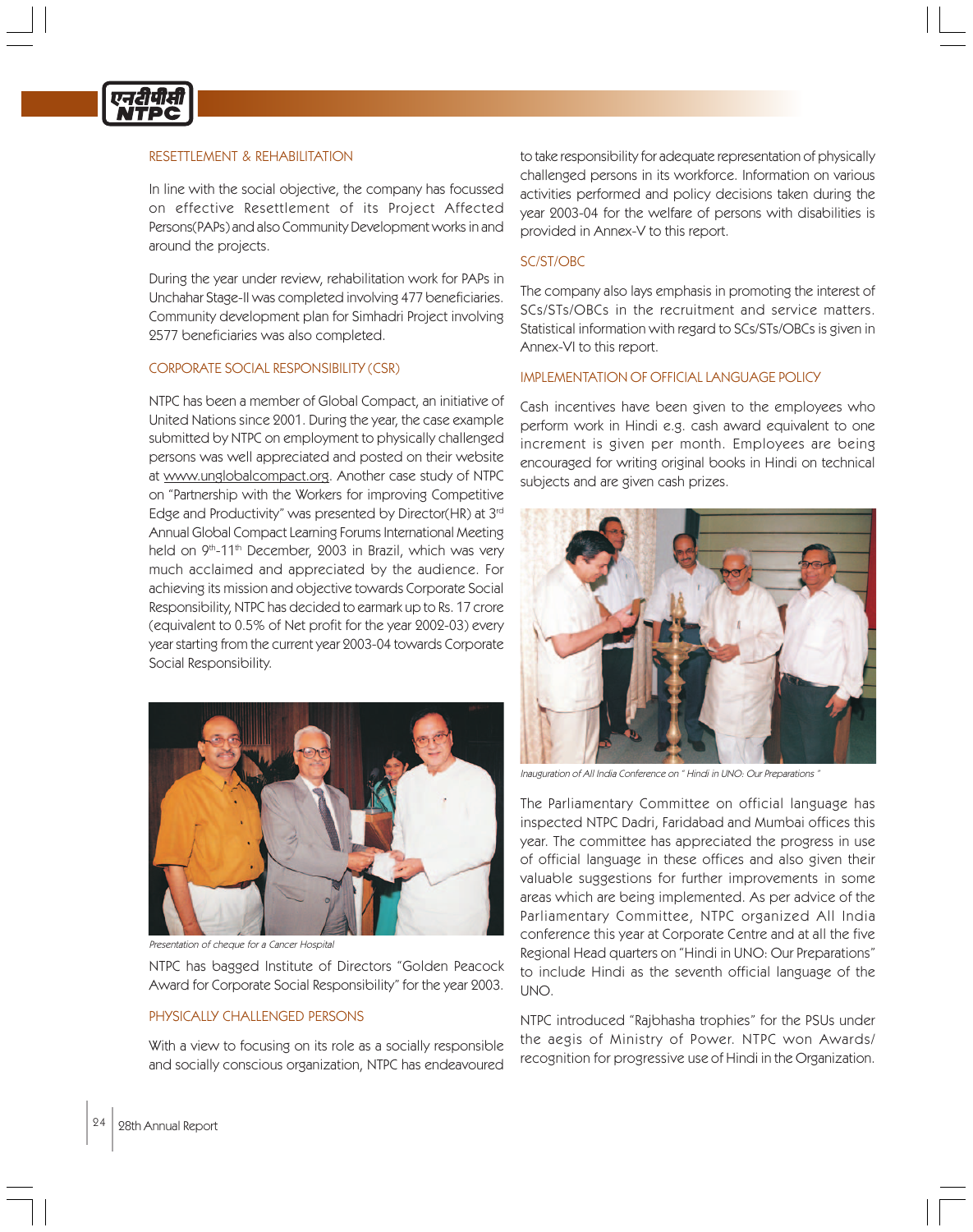#### **VIGILANCE**

During the year 154 complaints were handled. These included 110 complaints received during the year. Out of the 154 complaints handled during the year, 121 complaints were investigated and carried to logical conclusions. Six complaints were also received from Central Vigilance Commission, Central Bureau of Investigation and Ministry of Power. All the complaints were taken up for investigation within the stipulated time-frame.

15 cases involving 20 officials were proceeded against for major penalty action; 22 cases involving 40 officials for minor penalty action and 02 cases involving 13 officials for administrative action. Major penalties were imposed on seven officials and minor penalties were imposed on 35 officials. Eight officials were exonerated and the cases against four employees were closed with 'Advice' or ' Displeasure'.

Stress is laid on preventive vigilance. As a preventive vigilance measure about 250 Surprise Checks were conducted. Various packages were also taken up for intensive examination on the pattern of CTE's Organization. As many as 26 Workshops were also conducted on "Vigilance Mechanism" for NTPC officials.

#### STATUTORY AUDITORS

The Statutory Auditors of your Company are appointed by the Comptroller & Auditor General of India. M/s. Kalani & Co., Amit Ray & Co., Umamaheswara Rao & Co., S.N. Nanda & Co. and T.R. Chadha & Co. have been appointed as Joint Statutory Auditors for the financial year 2003-04.

# MANAGEMENT COMMENTS ON STATUTORY AUDITORS' REPORT

Members' attention is drawn to the comments of the Statutory Auditors as contained in paragraph 4 (i) & (ii) of their report to the Shareholders. In this regard your Directors clarify that:

The reconciliation of advances, debtors, creditors, material lying with contractors/fabricators and material issued on loan is an on-going process and is under progress. During the year adjustments have been carried out wherever found necessary.

CERC have notified, by regulations, the terms and conditions for determination of tariff effective from 1<sup>st</sup> April, 2001. Further CERC has directed by notification that billing of sales shall continue to be done on the same basis as on 31st March, 2001 subject, however, to adjustment after final determination of tariff. Sales as per CERC regulations are likely to be lower than the billed amount and accordingly, the company provisionally

recognised sales on the basis of tariff worked out as per CERC regulations pending final determination of tariff by CERC. The fact has been also explained in note no. 3a of the Annual Accounts.

#### C&AG REVIEW

Review of the Accounts for the year ended March 31, 2004 by the Comptroller and Auditor General of India (C&AG) is furnished at Annex -VII to this Report. Comments of C&AG on the Accounts of the Company for the financial year 2003-04 and management replies thereto are also given in the aforesaid Annex-VII.

#### PARTICULARS OF EMPLOYEES

Information pursuant to provision of Section 217 (2A) of the Companies Act, 1956 read with the Companies (Particulars of Employees) Rules, 1975, as amended, is given as Annex-VIII to this Report.

# REDRESS OF GRIEVANCES

Grievances received from the public are being processed as per guidelines issued by Department of Administrative Reforms and Public Grievances.

Grievances from employees are being dealt with as per staff grievance procedure framed in this regard. The statistical data of the grievances cases are given in Annex-IX to this Report.

#### BOARD OF DIRECTORS

Shri Ajay Shankar, Joint Secretary, Union Ministry of Power ceased to be member of the Board with effect from October 15, 2003 and Shri Arvind Jadhav, Joint Secretary (Thermal) joined the Board with effect from the said date. On attaining the age of superannuation, Shri B.N. Ojha ceased to be Director of the company with effect from December 31, 2003. Consequent upon acceptance of his resignation, Shri R.D. Gupta relinquished the charge of the post of Director(Commercial) on June 30, 2004 to join as Member, Uttar Pradesh Electricity Regulatory Commission. The Board wishes to place on record its deep appreciation for the valuable services rendered by S/Shri Ajay Shankar, B.N. Ojha and R.D. Gupta.

Shri Chandan Roy took over as Director (Operations) of the company on January 1, 2004.

In accordance with the provisions of Article 41(iii) of the Articles of Association of the company, S/Shri K.K. Sinha and P. Narasimharamulu will retire by rotation at the Annual General Meeting of your company and, being eligible, offer themselves for re-election.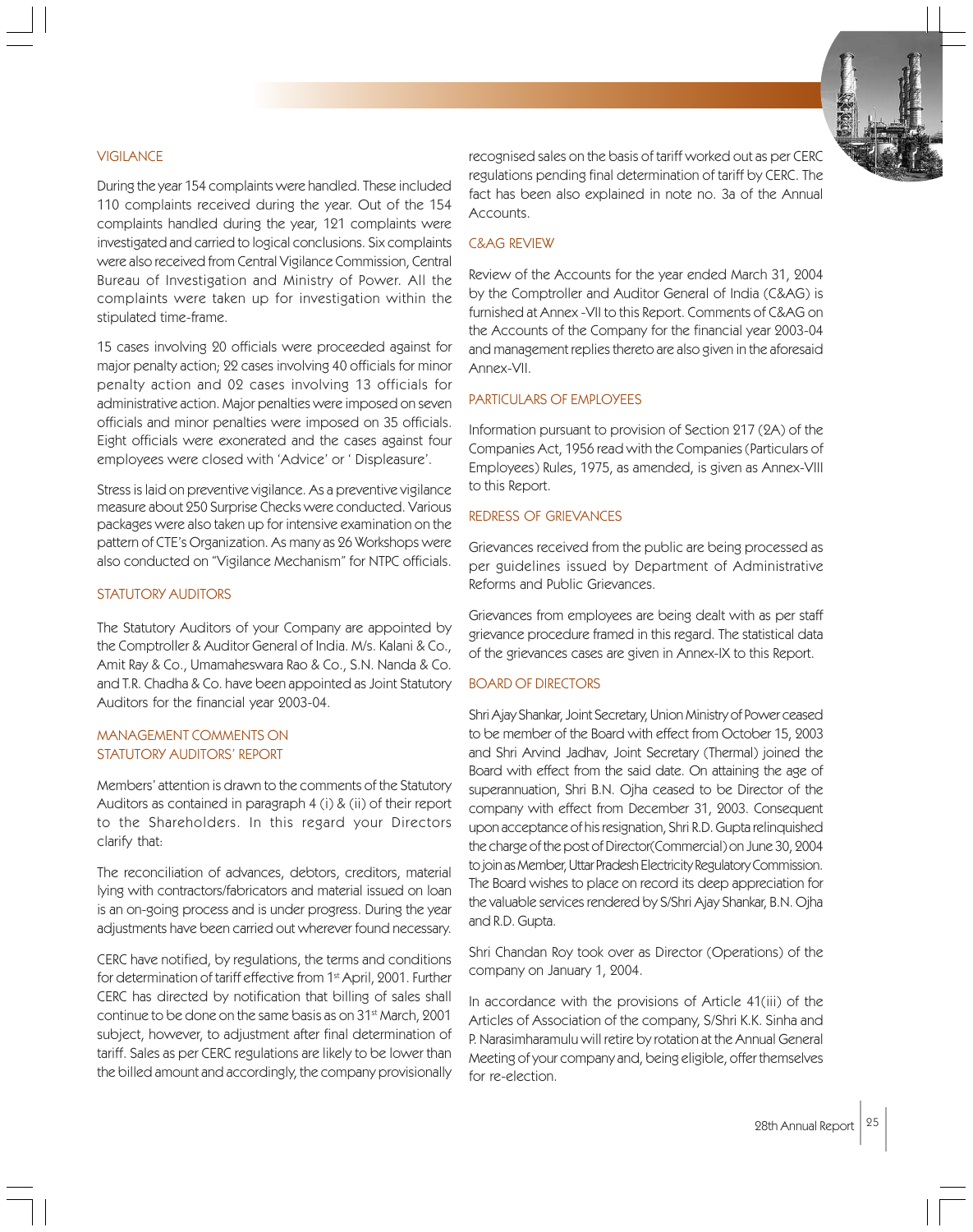

#### DIRECTORS' RESPONSIBILITY STATEMENT

As required under Section 217(2AA) of the Companies Act, 1956 your Directors confirm that:

- i) in the preparation of the annual accounts, the applicable accounting standards had been followed along with proper explanation relating to material departures;
- ii) the Directors had selected such accounting policies and applied them consistently and made judgements and estimates that are reasonable and prudent so as to give a true and fair view of the state of affairs of the company at the end of the financial year 2003-04 and of the profit of the company for that period;
- iii) the Directors had taken proper and sufficient care for the maintenance of adequate accounting records in accordance with the provisions of the Companies Act, 1956 for safeguarding the assets of the company and for preventing and detecting fraud and other irregularities; and
- iv) the Directors had prepared the Annual Accounts on a going concern basis.

#### ACKNOWLEDGEMENT

The Board of Directors, acknowledges with deep sense of appreciation the co-operation received from the Govt. of India, particularly the Ministry of Power, Ministry of Finance, Ministry of Environment & Forests, Ministry of Coal, Planning Commission, Department of Public Enterprises, Central Electricity Authority, Central Electricity Regulatory Commission as well as from the State Governments, Regional Electricity Boards and State Electricity Boards.

The Board also conveys its gratitude to various International and Indian Banks/Financial Institutions as well as Indian investors for the confidence reposed by them in NTPC. Board's special appreciation and thanks are due to the valued customers, the purchasers of power as also to valued consultancy clients, who have reposed confidence in NTPC. The Board also appreciates the contribution of contractors, vendors and consultants in the implementation of various projects of the Company. The Board acknowledges with thanks the constructive suggestions received from C&AG and the Statutory Auditors.

The Board wishes to place on record its appreciation for the untiring efforts and contributions made by the employees at all levels to ensure that the company continues to grow and excel.

For and on behalf of the Board of Directors

(C.P.JAIN) Chairman & Managing Director

Place : New Delhi Date : 29.07.2004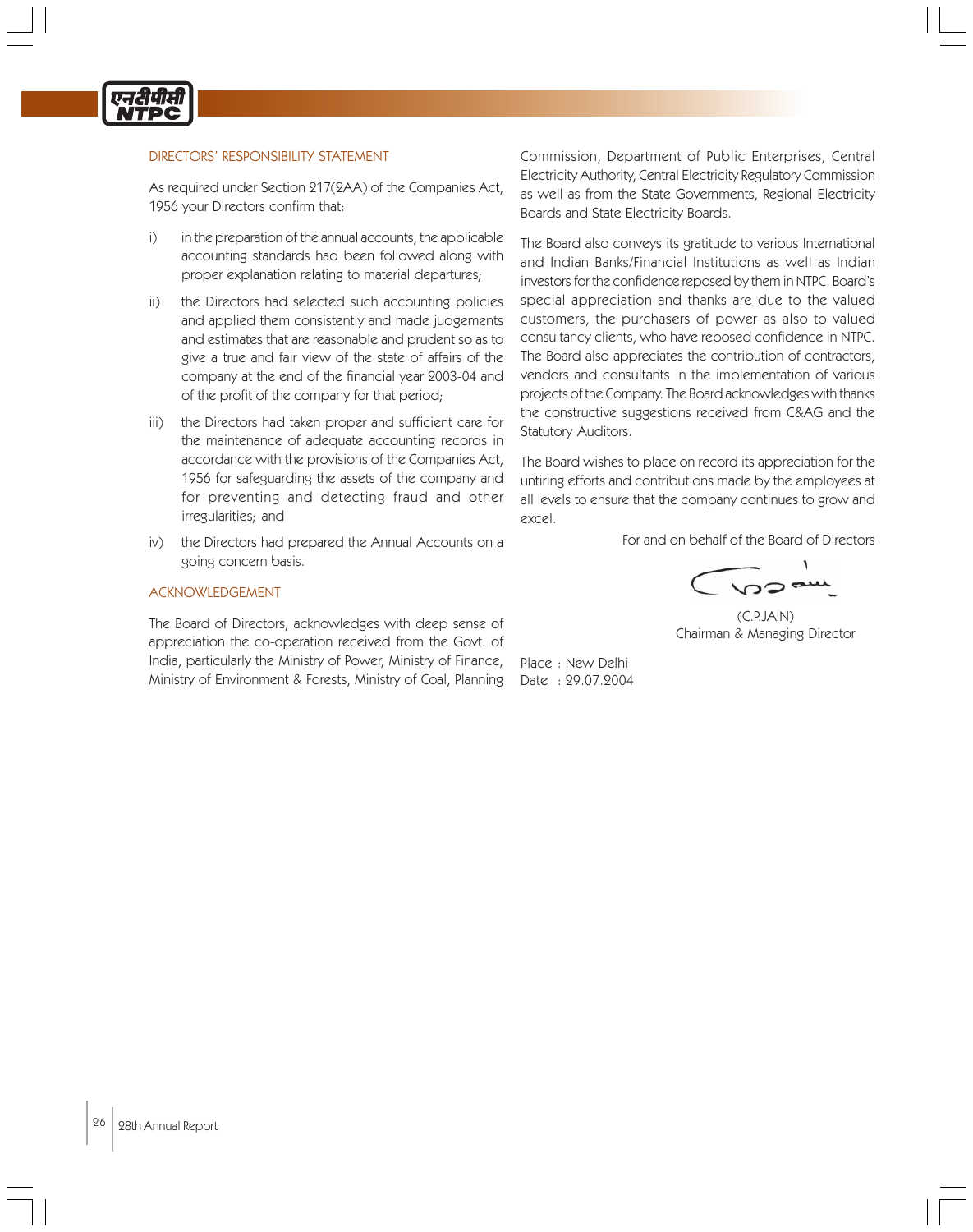# **MANAGEMENT DISCUSSION AND ANALYSIS**

# INDUSTRY STRUCTURE AND DEVELOPMENTS

The Electricity (Supply) Act, 1948 enacted in 1948, paved the way for creation of State Electricity Boards (SEBs). The vertically integrated SEBs were assigned the sole responsibility of generation, transmission and distribution of electricity within the State. In mid seventies it was realized that with the uneven distribution of coal and hydel resources within the country, power development only by SEBs as spatial units would not only create large inter-state imbalances but also they would not be in a position to meet the increasing power demand. At this juncture, Government of India decided to create generating companies in the Central Sector to supplement the efforts of States. Consequently, National Thermal Power Corporation Ltd. (NTPC) and National Hydroelectric Power Corporation Ltd (NHPC) were created in the year 1975 in the central sector to set up thermal projects and hydro projects (along with associated power evacuation system1 ) respectively. North Eastern Electric Power Corporation (NEEPCO) was incorporated in 1976 in the Central Sector for development of power projects in North Eastern States. As on date the SEBs own close to 60% of the total generating capacity in the country and almost the entire distribution network (barring a few private distribution networks in the states of Orissa, Delhi and the cities of Mumbai, Kolkata, Ahmedabad and Surat).

With the objective of bringing in additional resources for the capacity addition programme in the electricity sector, in October 1991 Central Government notified a policy for encouraging greater participation by privately owned enterprises in the electricity generation field. The policy allowed for setting up thermal, hydel and wind/solar energy projects of any size in private sector either as licensees or as generating companies. After the decade long efforts failed to attract significant private investment, the policy makers realised that in the absence of a self sustaining sector, no investor would be willing to risk investment. Therefore the focus of reform shifted to the distribution end, which was the consumer end of the electricity value chain. Reducing the technical and commercial losses in the distribution sector, tariff rationalisation, system modernisation and improvement were the prime objectives of the distribution reform. The Regulatory initiatives of the Government were also intended to reduce the day to day role of the Government in the power sector.

The legislative/legal framework of Indian Power sector has undergone a major shift after the notification of the 'Electricity Act, 2003' on June 10, 2003 by the President of India. The Electricity Act, 2003 supersedes the 1910, 1948 and 1998 Central Acts. The Act is a major milestone in the history of power sector in India. It is expected to give push to

reforms, spearhead sector growth, encourage competition, decrease controls, reduce tariffs and improve customer satisfaction in the medium to long term. The salient features of the Act are:

- Generation has been liberalized and delicensed. The requirement of techno-economic clearance has been done away with (except for hydro projects). Captive plants have been freed from controls. Consumers can also form "bulk purchasing groups" and choose to buy power either directly from the generating companies or from intermediaries such as traders and distribution companies.
- Open access has been allowed in transmission lines, both to distribution licensees as well as to generating companies. Open access in distribution shall be allowed in phases, which shall be decided by the SERC.
- Distribution licensees will be free to take up generation and generation companies will be free to take up distribution. Trading has been permitted as a distinct activity. The Act provides for multiple distribution licences in a single geographical area.
- Allows local bodies like NGOs, panchayats and user associations to undertake distribution of electricity in "nonurban" areas.
- Envisages the establishment of an Appellate Tribunal to hear complaints against the orders of the Central and State Commissions, and to exercise general supervision and control over the Central and State Commissions.
- The role of the Government has been limited to the formulation of policies. The Regulatory Commissions would deal with most of the issues directly which would include activities like finalizing tariffs, granting licenses, induce competition in the market, resolve disputes, etc.

# INDUSTRY OUTLOOK

India's power sector has grown tremendously since Independence in 1947, with installed capacity rising 8% annually on an average to 112,059 MW by March 2004 (from 1362 MW in 1947), with the following energy mix.

(Figures in MW)

| <b>Hydro</b> | Thermal |     |          | Wind Nuclear Total                           |  |  |
|--------------|---------|-----|----------|----------------------------------------------|--|--|
|              | Coal    | Gas | Diesel I | Total                                        |  |  |
|              |         |     |          | 29500 64956 11840 1173 77969 1870 2720 12059 |  |  |

1 Till March 1992, NTPC constructed 16,968 ckt. Km. of high voltage transmission lines to evacuate power from its generating stations, which were later transferred to Power Grid Corporation of India Ltd.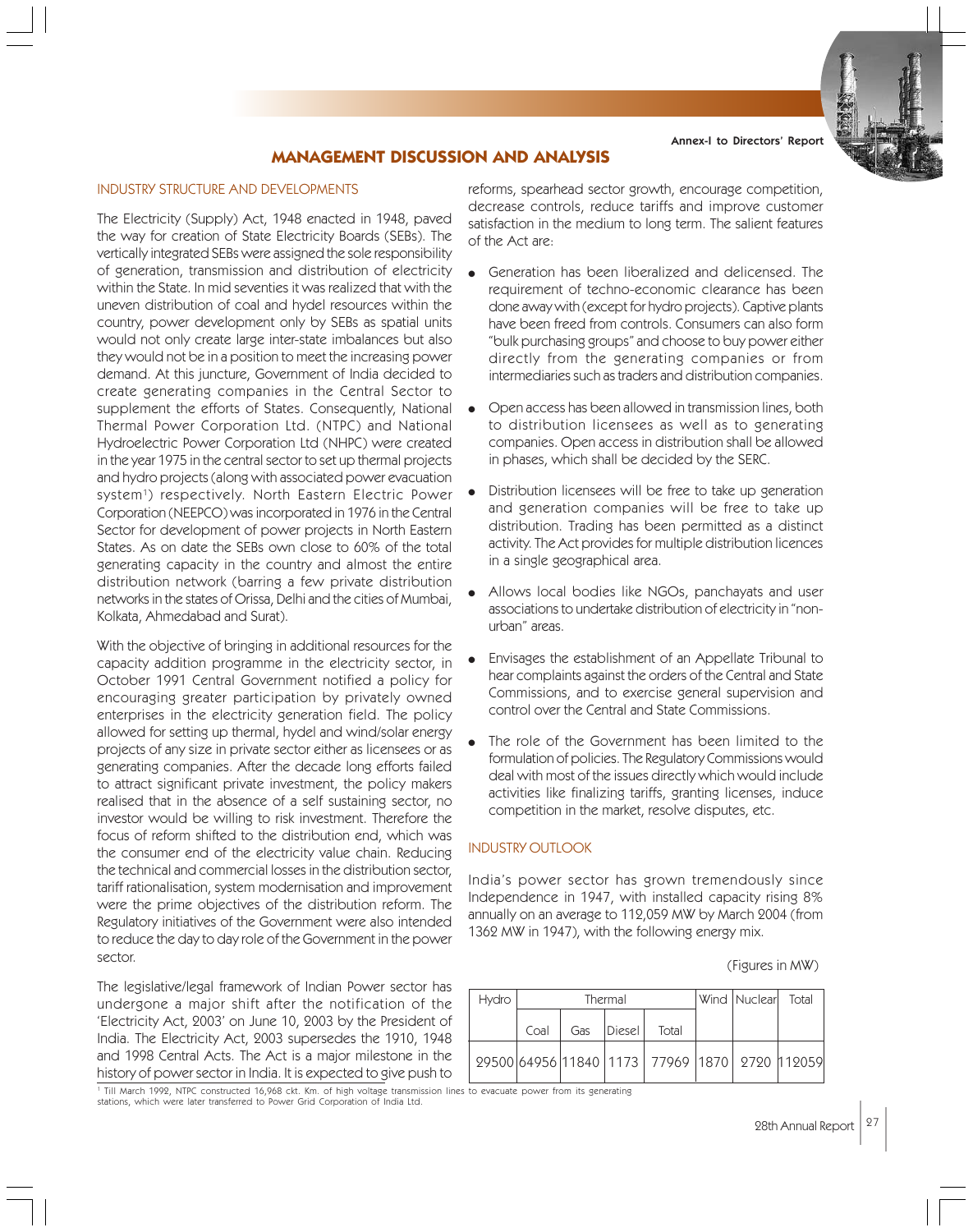

Despite this eighty-fold increase, per capita consumption of electricity is 355 kWh per annum— much lower than the world average of over 2,000 kWh. Indians often compare their performance with China, which had a lower level of development two decades ago, but today has more than double the per capita electricity consumption (and GDP) than India.

The 16<sup>th</sup> Electric Power Survey published by CEA in September 2000 has projected a peak load demand of 157107 MW and an energy demand of 975.22 Billion Units by the end of March 2012. It has been estimated that to meet this projected growth in peak demand, India would require 212,000 MW of generating capacity by 2012. At present there is a wide gap between demand and supply of power. During 2003-04, there was a peak demand deficit of 11.2% and an energy deficit of 7.1%.

#### **OPPORTUNITIES**

The Electricity Act, 2003 has opened up several opportunities for existing power sector players like NTPC. These opportunities are in the area of direct supply to large customers, retail supply, distribution, trading, etc. The enabling framework put in place by the Act and the built in reform thrust would lead to better cash flows for the States. This in turn would result in better realisations and better paying capacity of NTPC's customers. Further the present shortages and the continuous demand provides enough opportunities for NTPC to pursue aggressive plans in its core area of generation.

#### THREATS

Competition: The Electricity Act, 2003, is likely to result in increased competition in the generation sector due to the waiver of the licencing criteria for thermal generation, provision of open access and possibility of tying up captive and bulk customers by other players. NTPC would have the advantage of economies of scale and large capacities with lower tariffs and therefore NTPC would need to take the lead and tie up customers by offering power at competitive cost.

#### RISKS AND CONCERNS

Tariff: CERC has already issued new tariff norms which are effective from 01.04.2004 for a period of 5 years. These norms have resulted in reduction in ROE and O&M cost recovery and shall impact NTPC further by providing for 70:30 DE ratio on retrospective basis. Therefore, it is imperative that the tariff policy which is being formulated by the Government, suitably addresses the issues required to meet the capacity addition targets.

Realisations: Electricity Act, 2003 also provides for disaggregation of SEBs. Although the State Governments have

been given the discretion on the extent and timing of this exercise, there is a good possibility that many States would unbundle the SEBs and create separate entities to take care of generation, transmission and distribution. In a few cases the states may also opt for privatisation of the distribution business. Further as per Electricity Act, 2003, the transmission companies would not be allowed to purchase power from Generators and in turn sell it to the Distribution companies. Therefore NTPC would be required to sign PPAs with the new distribution entities. In case some of these distribution companies are privately held, the comfort of the Tri-partite agreement shall not be available to NTPC. There would be a possibility of payment default in case the private distribution entities are not able to realise appropriate amounts from their operations. However, the inherent risk in realising payment from distribution companies would be mitigated to a large extent if the reforms process at distribution end starts delivering positive results.

Ash Utilisation: Strict guidelines are already in place for ash utilisation. Some of the avenues available for bulk utilisation of ash like availability of used coal mines for backfilling of ash have not yet been fully sorted out. Further, it is also necessary to confirm that the expenditure incurred in facilitating ash utilisation should be adequately covered in the tariff.

Backward integration: Currently the development of coal mines is not keeping pace with NTPC's capacity addition plans and going forward NTPC stations could face issues in attaining full capacity utilisation due to lack of fuel. Furthermore fuel pricing is also an issue which could create problems for NTPC. Although fuel is pass-through in the tariff, but considering the precarious financial condition of the SEBs, any price increase in electricity they have to purchase only exacerbates their situation. Consequently the realisations from these SEBs or otherwise the off-take of NTPC power are likely to be impacted. Therefore the cost of fuel needs to be controlled and therefore NTPC has been pursuing with the Government for appointment of a fuel regulator. NTPC proposes to take up coal mining to improve fuel security and ensure price stabilisation. NTPC has already approached the Ministry of Coal for allocation of mine blocks.

Forward integration: The trading arm of NTPC has been in business now for more than a year. Going forward, this entity could face stiff competition since many other players have also been given trading licence by the Regulator. The distribution subsidiary of NTPC is also exploring business opportunities. Getting to the end consumer forming part of the electricity value chain would be an important addition to the NTPC business portfolio.

#### FINANCIAL REVIEW

The annual accounts have been prepared in compliance with the requirements of the Companies Act, 1956 and ongoing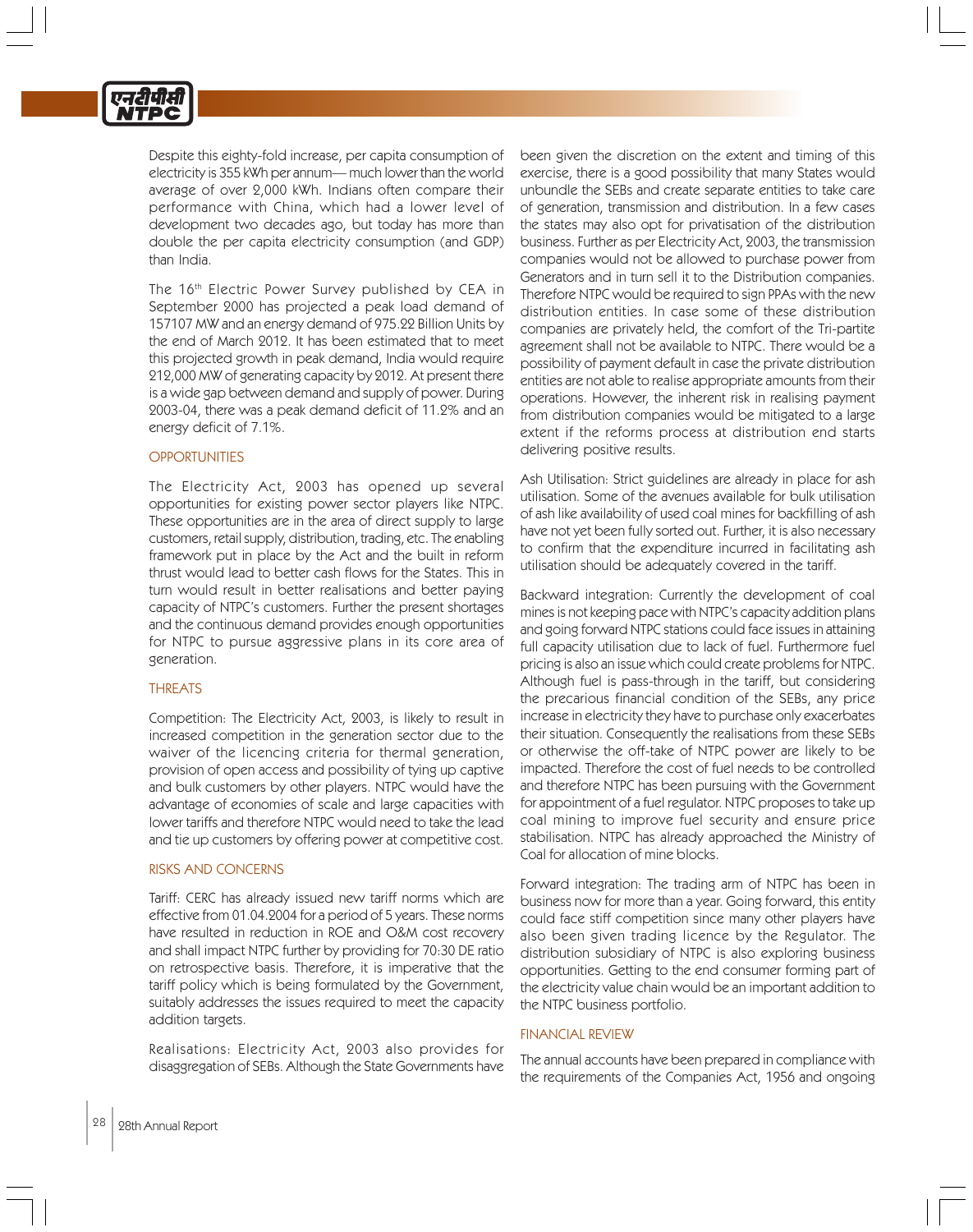concern basis. There is no material departure from the prescribed accounting standards in preparation of the annual accounts. The accounting policies adopted by the company and the estimates and judgments relating to the financial statements have been made on a prudent and reasonable basis in order to reflect the true and fair view of the financial statements.

#### SHARE CAPITAL

The entire paid-up capital is owned by the Government of India. No share has been issued during the year.

#### RESERVES & SURPLUS

(a) Capital Reserve

During the year the company has transferred Rs.30 million to capital reserve. This amount relates to Profit on sale/disposal of Fixed Assets.

(b) Bonds Redemption Reserve

Rs.2067 million has been credited during the year and Rs.584 million has been written back leaving a balance of Rs.4071 million at the end of the year.

(c) General Reserve

Rs.39000 million have been transferred from profit & loss account during the year. Further an adjustment of Rs.24 million has been made in respect of opening balance of intangible items. The closing balance as on 31<sup>st</sup> March, 2004 is Rs.271476 million.

(d) Foreign Project Reserve

No transfer has been made during the year.

# DEFERRED REVENUE ON ACCOUNT OF ADVANCE AGAINST DEPRECIATION

Revenue deferred during the year Rs.1342 million. Rs.22 million has been recognized during the year out of the opening balance . The closing balance as on 31st March 2004 is Rs.1591 million.

#### DEVELOPMENT SURCHARGE FUND

Rs.3784 million represents the amount billed to the customer for development surcharge during the year as per tariff regulation of Central Electricity Regulatory Commission.

#### SECURED LOANS

Bonds amounting to Rs.7000 million have been issued on private placement basis during the year. Bonds amounting to Rs.1000 million have been redeemed by the Company. Loans

and advances from banks has reduced from Rs.15223 million to Rs.13730 million as on 31<sup>st</sup> March, 2004. Other loans and advances reduced by one million. Thus the closing balance of secured loans increased to Rs.45844 million from Rs.41226 million as on 31<sup>st</sup> March 2003.

#### UNSECURED LOANS

During the year , the company has raised

- (a) Rs.401 million by Fixed Deposits.
- (b) Rs.8862 million by issue of Euro Bonds.
- (c) Rs.3614 million by Foreign Currency Term Loans.
- (d) Rs.17344 million by way of Rupee Term Loans.

The repayment during the year was

- (a) Rs.355 million of Fixed Deposits,
- (b) Rs.403 million of Bonds,
- (c) Rs.8241 million towards Foreign Currency Term Loans,
- (d) Rs.458 million Other Loans and GOI Loans,
- (e) Rs.2901 million Rupee Term Loans (Banks & FIs)

#### FIXED DEPOSITS

The Company has received cumulative deposits of Rs.5113 million from 3230 depositors. Further an amount of Rs.13 million has not been claimed upto maturity by 177 depositors as on 31<sup>st</sup> March, 2004.

#### RATINGS

The Company's borrowings and its deposit scheme have been rated by different credit rating agencies. The instruments rated, the name of rating agency and the ratings are detailed hereunder:

| Domestic Bonds                     |                     |
|------------------------------------|---------------------|
| CRISII.                            | $:$ $'AAA'$         |
| <b>ICRA</b>                        | : 'LAAA'            |
| Furo Bonds                         |                     |
| Standard and Poors : 'BB (Stable)' |                     |
| Fitch                              | $: 'BB + (Stable)'$ |
| Fixed Deposits                     |                     |
| CRISIL                             | : 'FAAA'            |
|                                    |                     |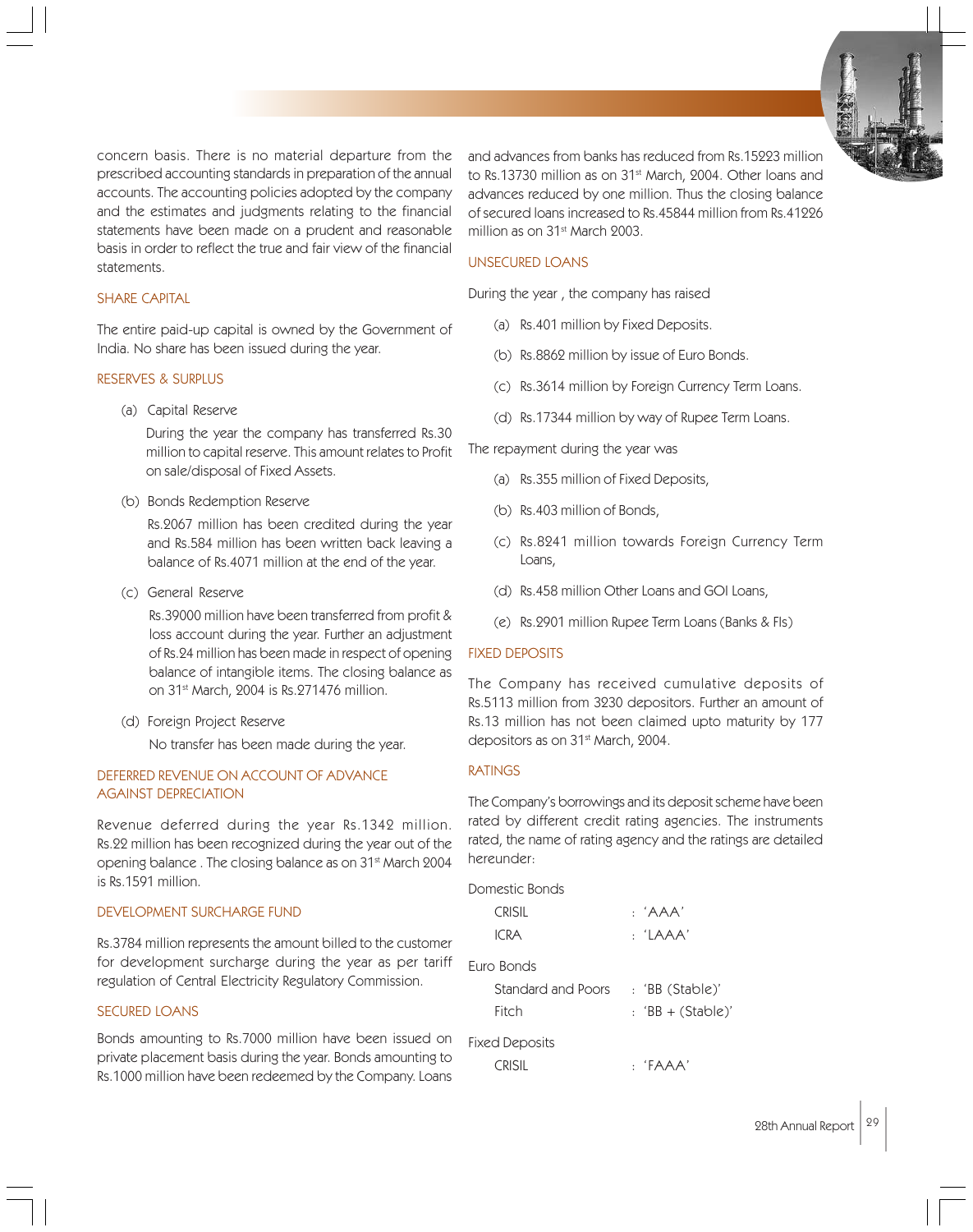# FIXED ASSETS

|                                      | As on 31 <sup>st</sup> March |                      |
|--------------------------------------|------------------------------|----------------------|
|                                      | 2004                         | 2003                 |
| <b>Total Gross Assets</b>            | 400281                       | 366106               |
| Less: Accumulated Depreciation       |                              | <b>187736</b> 167456 |
| Net Block                            | 212545                       | 198650               |
| Capital Work-in-Progress             | 56413                        | 51543                |
| Construction Stores & Advances       | 18540                        | 12320                |
|                                      | 287498                       | 262513               |
| Depreciation as a % of Total Revenue | 8.09                         | 7.86                 |
|                                      |                              |                      |

| Accumulated Depreciation as |             |  |
|-----------------------------|-------------|--|
| a % of Gross Block          | 46.90 45.74 |  |

During the year the Company has made net addition of Rs.34175 million to its gross block including investment in Plant & Machinery Rs.29172 million, Building Rs.1604 million, Land Rs.1354 million, Earth Dam & Reservoir Rs.142 million, Railway Sidings Rs.157 million, Furniture, Fixture & Other Office Equipment Rs.193 million, MGR Track & Signaling System Rs.384 million.

The capital work-in-progress as on 31<sup>st</sup> March, 2004 has increased to Rs.56413 million from Rs.51543 million as on 31<sup>st</sup> March, 2003. This addition is after transferring Rs.27471 million during the year to the Gross Block. The capitalization made during the year is mainly due to commissioning of two 500 MW units of Talcher Super Thermal Power Station. The increase in capital work-in-progress is mainly due to investment in the on-going projects viz. Ramagundam Stage III, Rihand Stage II, Koldam Hydro Power project, Sipat and Barh.

Construction Stores as on 31<sup>st</sup> March, 2004 is Rs.6382 million, which are required for the timely completion of the on-going construction activities at the projects. Advances made to different contractors/ suppliers and sub-contractors for construction activities have increased to Rs.12158 million from Rs.5267 million as on 31<sup>st</sup> March, 2003.

The capital commitment as on 31<sup>st</sup> March 2004 works out to Rs.87465 million against the previous year's figure of Rs.61836 million.

The Company proposes to issue shares in the market and will resort to borrowings, public deposits and loans to meet its fund requirement for expansion plans. However, partial requirement of funds will be met from internal accruals.

# INVESTMENTS

(Rs. million)

Total investment as on 31<sup>st</sup> March, 2004 is Rs.173380 million as against Rs.36674 million as on 31<sup>st</sup> March, 2003. The increase in investment is due to receipt of 8.5% Tax-Free State Government Special Bonds from different State Governments amounting to Rs.164107 million during the year as per One Time Settlement Scheme against Sundry debtors, late payment surcharge and other dues.

In continuation of strategic investments in joint ventures and subsidiary companies, the company has made the following investments during the year :-

|  | Joint Ventures |
|--|----------------|
|--|----------------|

| Power Trading Corporation of India Ltd. Rs.60 million |                |
|-------------------------------------------------------|----------------|
| NTPC Tamilnadu Energy Company Ltd.                    | Rs.5 million   |
| Subsidiaries                                          |                |
| NTPC Vidyut Vyapar Nigam Ltd.                         | Rs.200 million |
| NTPC Hydro Ltd.                                       | Rs.16 million  |

The company has also invested during the year Rs.4133 million in different bonds, out of which Rs.705 million is for investment against the Development Surcharge Fund .

The company continued its investments of a nominal amount in NTPC Employees' Consumer Thrift & Co-operative Society for cooperative movement in the township of the units during the year.

Investments in Joint Ventures Companies

a) UTILITY POWERTECH LTD. (UPL)

The company is a 50:50 joint venture between NTPC and Reliance Energy. UPL has been taking up construction, erection and supervision in power sector and in other sectors, having contributed Rs.10 million towards the equity capital of the Company. UPL has recorded a turnover of Rs.859 million and profit after tax of Rs.34 million for the year 2003-04. NTPC received an amount of Rs.15 million as dividend during the year.

b) NTPC ALSTOM POWER SERVICES PVT. LTD. (NASL)

The company is a 50:50 joint venture between NTPC and ALSTOM Power Generation AG, Germany. Both NTPC and ALSTOM Power have so far subscribed an amount of Rs.30 million each towards their share of equity capital in NASL. NASL undertakes the works of Renovation & Modernisation of under performing power stations. During the financial year 2003-04, the company has achieved a turnover of Rs.1064 million and profit after tax of Rs.23 million.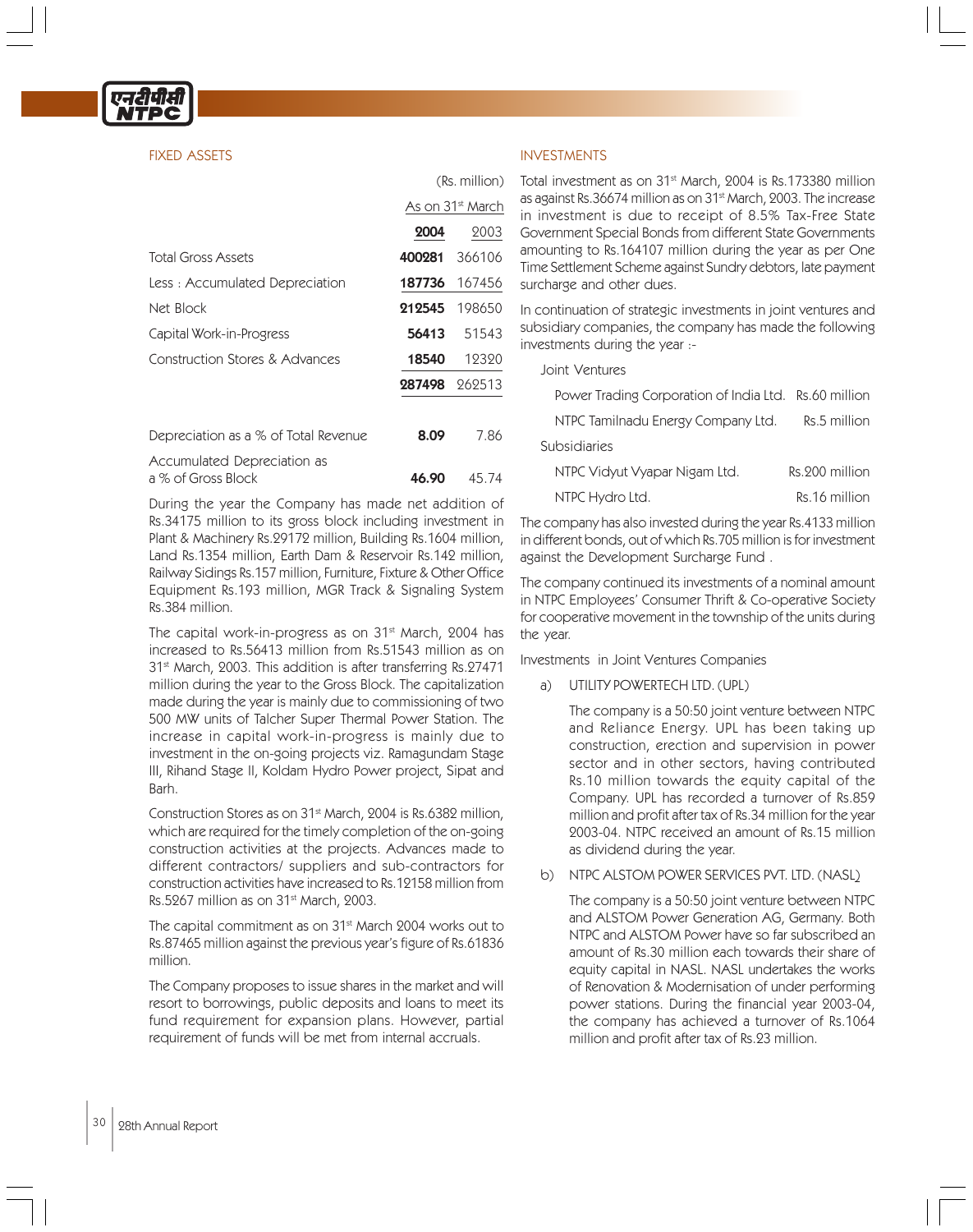

# c) POWER TRADING CORPORATION OF INDIA (PTC)

Power Trading Corporation of India Ltd. was formed with an Authorised Capital of Rs.7500 million and the company had, on 31<sup>st</sup> March, 2004, a paid-up capital of Rs.1500 million, with 8% equity contribution from Power Grid Corporation of India Ltd., (PGCIL), 8% from NTPC and 8% from Power Finance Corporation Limited 8% from NHPC 10% from Tata Power company and balance 58% from State Governments, Financial institutions and general public. NTPC had invested Rs.120 million as on 31st March, 2004 including Rs.60 million made during the current year. The main objective of the company is to purchase power from identified private mega power projects and sell it to identified SEBs. During the year 2003-04, PTC has achieved a profit after tax of Rs.325 million with gross revenue of Rs.23780 million.

#### d) NTPC-SAIL POWER COMPANY PRIVATE LTD.

NTPC-SAIL Power Company Private Ltd., a Joint Venture Company of NTPC and SAIL, with an authorized capital of Rs.1300 million, owns and operates the captive power plants at Durgapur (120 MW) and Rourkela (120 MW) steel plants of SAIL. Both NTPC and SAIL have subscribed an amount of Rs.587 million each towards the paid-up capital of the joint venture company. The company has achieved a turnover of Rs.1512 million and profit after tax of Rs.240 million for the year 2003-04. During the year 2003-04, NTPC received an amount of Rs.80 million as dividend.

# e) BHILAI ELECTRIC SUPPLY COMPANY PRIVATE LTD.

Bhilai Electric Supply Co. Pvt. Ltd. formed as a joint venture with SAIL, by acquiring 50% of the equity of Bhilai Electric Supply Company Ltd., a company formed by SAIL, to own and manage the captive power plant at Bhilai Steel Plant (74 MW). Both NTPC and SAIL have subscribed an amount of Rs.166 million each towards the paid-up capital of this joint venture company. The company has achieved a turnover of Rs.599 million for the year 2003-04 and profit after tax of Rs.66 million.

# f) JOINT VENTURE WITH TAMIL NADU ELECTRICITY BOARD (TNEB)

NTPC Tamil Nadu Energy Company Ltd., a 50:50 joint venture of NTPC and the Tamil Nadu Government with the objective of establishing and operating a 1000 MW thermal power project in Tamil Nadu, was formed on 23rd May 2003 with an authorized capital of Rs.50 million. NTPC and the Tamil Nadu Government have contributed Rs.5 million each towards the share capital of the company as on 31<sup>st</sup> March, 2004. The company has begun studies for preparation of feasibility report. Following the Accounting Standards, expenditure before Feasibility Report is to be debited to the Profit and Loss Account. Such expenditure amounted to Rs.5 million for the year 2003-04, hence the company reported a net loss of Rs.5 million.

Investments in Subsidiary Companies :

PIPAVAV POWER DEVELOPMENT COMPANY LTD. (PPDCL)

Pipavav Power Development Company Ltd. has been formed as a wholly-owned subsidiary of NTPC on 20<sup>th</sup> December, 2001 with the authorized capital of Rs.100 million. The main object of PPDCL is inter-alia to promote and take up development work for power projects for generation of the electricity by use of any type of fuel in any manner on build operate and transfer or on any other basis. The company proposes to convert PPDCL into a joint venture company and have recently entered into a memorandum of understanding with the Gujarat Power Corporation Ltd. and Gujarat Electricity Board. PPDCL is a wholly owned subsidiary company and thus the entire capital of Rs.36,50,000/- is held by NTPC. The company has incurred loss of Rs.36,25,748/- which has been carried forward to the Balance Sheet.

# NTPC ELECTRIC SUPPLY CO. LTD. (NESCL)

NTPC Electric Supply Co. Ltd. has been formed as a wholly-owned subsidiary of NTPC on 21st August 2002 with an authorised capital of Rs.100 million for retail distribution of power. The paid-up capital of the company as on 31<sup>st</sup> March 2004 is Rs.809100. The turnover of the company during the year is Rs.15 million as compared to nil in the previous year. The company posted a loss of Rs.33410 during the year 2003-04. The company is exploring various options to acquire electricity, distribution circles in different states. The company has already obtained a consultancy job from Madhya Pradesh Paschim Kheshtra Vidyut Vitran Company Ltd for rendering project management and supervision services. The company is also in discussion for undertaking the job in metering and other activities in Jammu circle of Jammu & Kashmir Power Development Department.

# NTPC VIDYUT VYAPAR NIGAM LTD. (NVVNL)

NTPC Vidyut Vyapar Nigam Ltd. has been formed as a wholly-owned subsidiary of NTPC on 1<sup>st</sup> November 2002 with an authorised capital of Rs.100 million to undertake business of sale and purchase of electric power. NTPC has contributed Rs.199 million during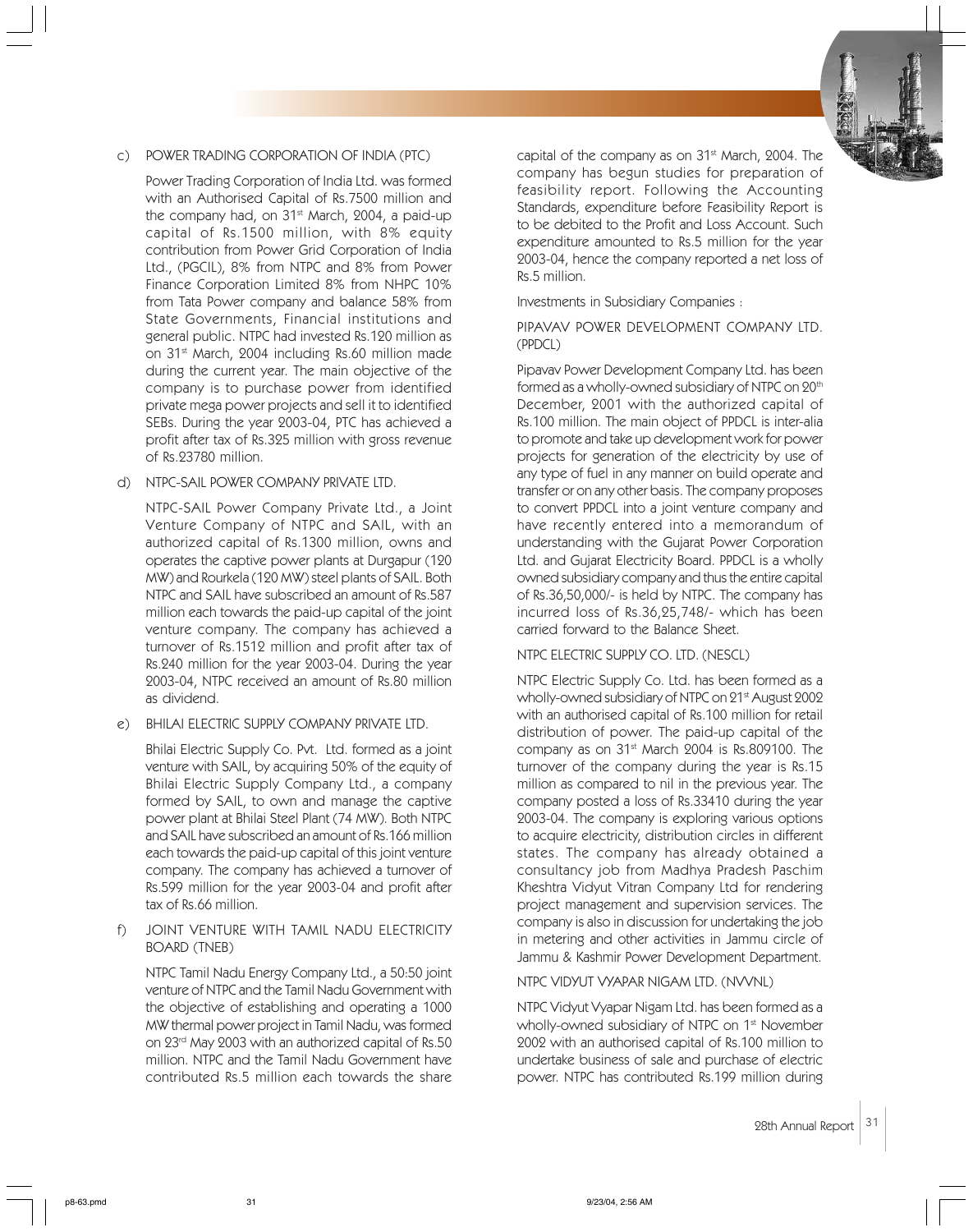the year towards the paid-up capital of the Company. Thus the paid-up capital of the company as on  $31<sup>st</sup>$ March, 2004 has increased to Rs.200 million. The company has earned a profit of Rs.2,13,13,612/ during the year and has proposed a dividend of Rs.63,54,548/- after writing off the entire loss of Rs.1,31,785/- sustained during the year 2002-03.

# NTPC HYDRO LTD. (NHL)

The company has been formed as a wholly-owned subsidiary of NTPC on 12<sup>th</sup> December 2002 with an authorized capital of Rs.100 million for development of small and medium hydro electric power projects upto 250 MW. NTPC has contributed upto 31<sup>st</sup> March, 2004 Rs.18 million in the company (Rs.17 million in the paid-up capital & Rs.1 million in share capital deposit). The company has not started commercial operation as on 31st March 2004. The company has sustained a loss of Rs.17 million during the year. The cumulative loss has been Rs.17 million carried forward to the balance sheet. Subsequent to the signing of MOU with the Government of Uttaranchal on 18.08.2003 the first stage MOEF clearance and defence clearance to start detailed survey and investigation works of Lata Tapovan Hydro Electric Power project have been obtained. Various studies and investigations related to preparation of EPR/DPR to establish Techno-economic viability are in progress.

# INVENTORIES

After making provisions for shortages and obsolete/ unserviceable items, inventories as on 31<sup>st</sup> March 2004 amount to Rs.17380 million as against the previous year's figure of Rs.17712 million. Fuel in number of days consumption as on 31st March 2004 is 13 days in comparison to previous year's 17 days. Considering the time lag in procuring critical spares & imported spares, company has to maintain adequate level of spares inventory in order to reduce the down time of the generating units.

# SUNDRY DEBTORS

Debtors amounted to Rs.4699 million (net of provision for bad and doubtful debts amounting to Rs.14287 million) as on 31st March 2004 as compared to Rs.124349 million (net of provision for bad & doubtful debts amounting to Rs.14558 million) as on 31<sup>st</sup> March 2003, are considered good and recoverable. The main reason for the reduction of the sundry debtors is due to receipt of 8.5% Tax-Free bonds from the State Government against the sundry debtors and other dues. Similarly as per bilateral agreement between Government of India and Government of National Capital Territory of Delhi dues of Rs.7631 million from Delhi Vidyut Board were converted into long term advances on terms similar to the scheme. Further, during the year an agreement was entered

into with Damodar Valley Corporation for settlement of outstanding dues of Rs.2300 million and late payment surcharge.

Provision for bad and doubtful debt is made based on various factors including collectibility of specific dues and disputes raised by the customers on commercial issues.

The debtors are at 2.49% of sales for the year ended 31st March 2004 as against 65.35% of the sales for the year ending 31st March, 2003. At present debtors as on 31st March, 2004 represents 9 days of sales as against 238 days of sales as on 31<sup>st</sup> March 2003. The age profile is furnished below as on 31<sup>st</sup> March 2004.

|                                | (Rs. million)                |        |
|--------------------------------|------------------------------|--------|
|                                | As on 31 <sup>st</sup> March |        |
| Particulars                    | 2004                         | 2003   |
| Less than 6 months             | 1055                         | 10016  |
| More than 6 months to one year |                              | 7197   |
| One year to three years        | 5007                         | 60985  |
| More than three years          | 12924                        | 60779  |
| Total                          | 18986                        | 138907 |

# CASH & BANK BALANCES

The cash and bank balances as at 31<sup>st</sup> March 2004 is Rs.6091 million as against the previous year's figure of Rs.5447 million. The above includes Rs. 317 million in respect of development surcharge. Cash & Bank balance as percentage of Total Assets is 1.02 in comparison to 1.10 in the previous year. Cash & Bank balance as percentage of total Sales is 3.23 in comparison to previous year's figure of 2.86.

# OTHER CURRENT ASSETS

The balances of other current assets as at 31<sup>st</sup> March 2004 is Rs.80023 million as against the previous year's figure of Rs.25149 million. Public Deposit Account with Government of India including interest due thereon as on 31st March 2004 is Rs.60260 million as against the previous year's figure of Rs.18447 million. Other Current Assets as percentage of total Assets is 13.42 as on 31<sup>st</sup> March 2004 in comparison to the previous year figure of 5.10.

# LOANS & ADVANCES

The balance of loans and advances as at 31<sup>st</sup> March 2004 is Rs.27275 million as against the previous year figure of Rs.21475 million. Loans & Advances as percentage of total assets is 4.57 in comparison to previous year figure of 4.35. The reason for increase in the loans and advances is mainly due to loan to State Government for settlement of dues from customers Rs.10603 million and development surcharge recoverable from customers Rs.2762 million.

Loans to employees granted for purchase of residential house,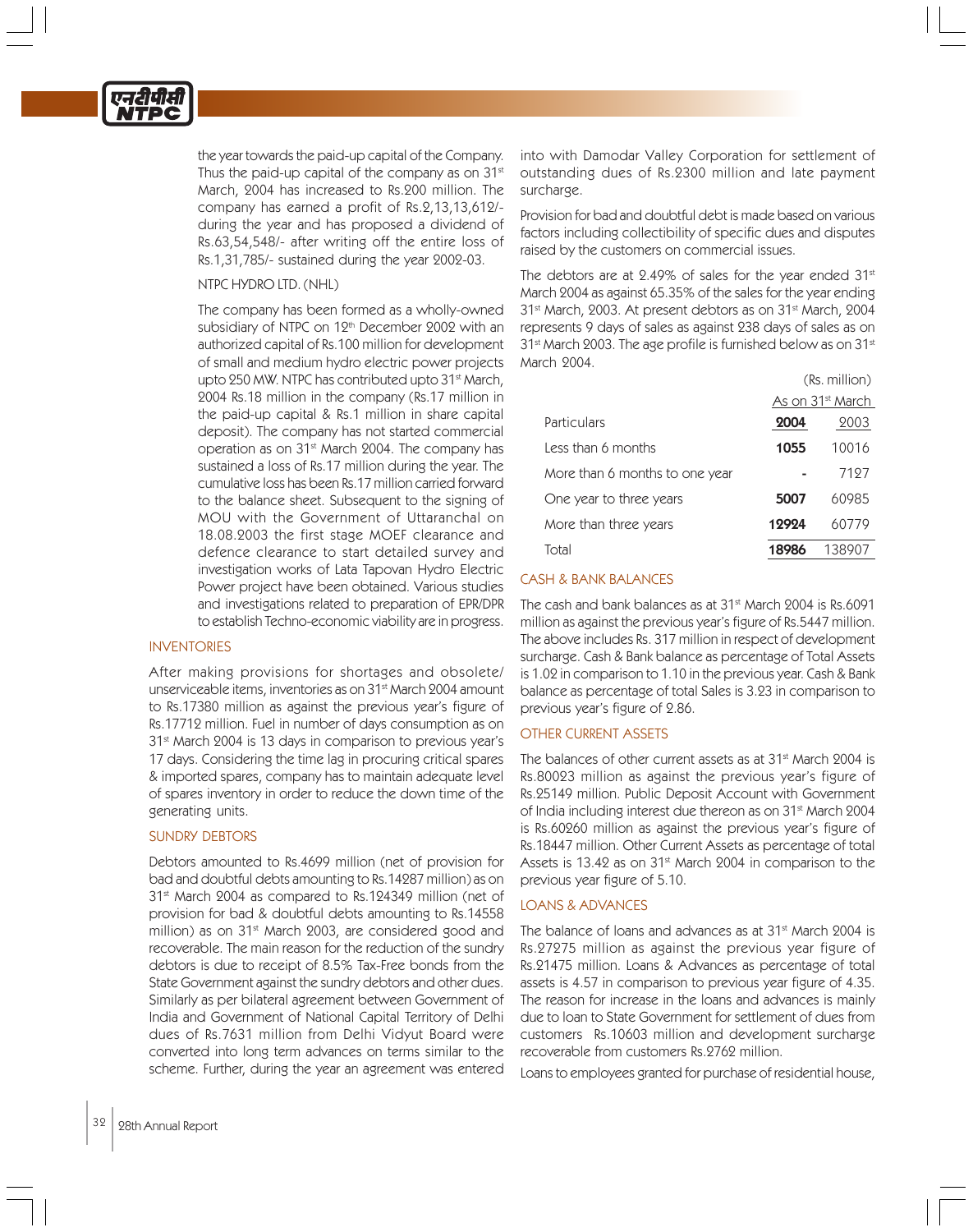

car and other assets are recovered regularly from the salary of the employees as per terms of sanction. Advance payment of income tax net of provision for the year ended 31.3.2004 has reduced from Rs.8248 million to Rs.3845 million. The company's liability towards income tax for the year ended has been fully provided for.

During the year the company has provided Rs.10 million against doubtful loans and advances and also withdrawn Rs.21 million from the provision.

#### CURRENT LIABILITIES

The balances of current liabilities as at 31<sup>st</sup> March 2004 is Rs.65244 million as against the previous year's figure of Rs.34202 million. The main reason for increase in current liabilities is due to amount refundable to customers. Other liabilities represent amount of income tax deducted at source, redemption amount payable on maturity of bonds, sales tax payable etc.

# **PROVISIONS**

The balances of provisions as at 31<sup>st</sup> March 2004 is Rs.15697 million as against the previous year's figure of Rs.11648 million. Company has proposed a final dividend of Rs.10823 million as against total dividend of Rs.7080 million in the previous year. Provision for Tax on the proposed dividend has been made for Rs.1387 million.

#### CONTINGENT LIABILITIES

The contingent liabilities as at 31<sup>st</sup> March 2004 are Rs.19508 million as against the previous year's figure of Rs.20483 million.

#### CASH FLOW

The net cash flow during the year from operating activities is Rs.58118 million as against Rs.47402 million for the year ended 31<sup>st</sup> March, 2003. This has happened mainly due to changes in the working capital and lesser income tax during the year. Net Cash out flow from investing activities works out to Rs.24597 million as against Rs.31881 million for the year 31<sup>st</sup> March, 2003. Though, the expenditure on fixed assets has increased from Rs.32906 million to Rs.46654 million. Further, interest on bonds received during the year is Rs.22984 million as against Rs.935 million in the previous year. Net cash inflow from financing activities is Rs.8873 million as against cash out flow of Rs.5271 million in the previous year.

Closing cash and cash equivalents as on 31<sup>st</sup> of March, 2004 is Rs.66351 million in comparison to Rs.23894 million in the previous year .

# RESULTS OF OPERATIONS

| <b>INCOME</b>                   |                                   | (Rs. million) |
|---------------------------------|-----------------------------------|---------------|
|                                 | Year ended 31 <sup>st</sup> March |               |
|                                 | 2004                              | 2003          |
| Sales (including energy         |                                   |               |
| internally consumed)            | 188371                            | 190206        |
| Consultancy, Project Management |                                   |               |
| and Supervision Fees            | 341                               | 969           |
|                                 | 188712                            | 190475        |

NTPC recorded a sales of Rs.188712 million during 2003-04 as against Rs.190475 million during 2002-03. Sales during the year has been provisionally recognized and accounted for on the basis of tariff worked out as per Central Electricity Regulatory Commission (CERC) Regulations, 2001 pending final determination of tariff by the CERC. In case of stations where CERC has issued final tariff orders, sales has been accounted for, accordingly.

Consultancy Wing, an ISO 9001 certified unit of NTPC, achieved a turnover of Rs.241 million and earned profit of Rs.90 million during the year 2003-04 as against turnover of Rs.211 million and profit of Rs.68 million during the year 2002-03.

The Consultancy Wing has secured 34 orders valued at Rs.114 million during the year, and is executing procurement assignments for National Aids Control Organisation, Ministry of Health and Family Welfare funded by World Bank and for Department of Information & Technology, Govt. of India. The wing is also executing a number of engineering assignments including review of detailed engineering and structural designs for large capacity pumping stations for Saurashtra Branch Canal of SSNNL.

In pursuit of its globalisation efforts, the Company is exploring different opportunities rising in the horizon.

# PROVISIONS WRITTEN BACK

Provisions written back during the year 2003-04 went upto Rs.9648 million due to write back of doubtful debts Rs.5957 and adjustment in tariff Rs.3640 million. Provisions are reviewed at the end of the year and the amount is withdrawn wherever they are no longer required.

# OTHER INCOME

Other income for the year ended 31<sup>st</sup> March 2004 is Rs.61282 million in comparison to previous year's figure of Rs.4036 million.

Main reasons for increase in other income are interest Rs.34854 million from Government Securities (8.5% Tax-Free bonds) including Rs.20112 million pertaining to the period upto 31.03.2003, Rs.2253 million as interest on loan to State Government in settlement of dues of customers including Rs.1352 million for the period upto 31.03.2003 and surcharge on late payment from customer Rs.22641 million.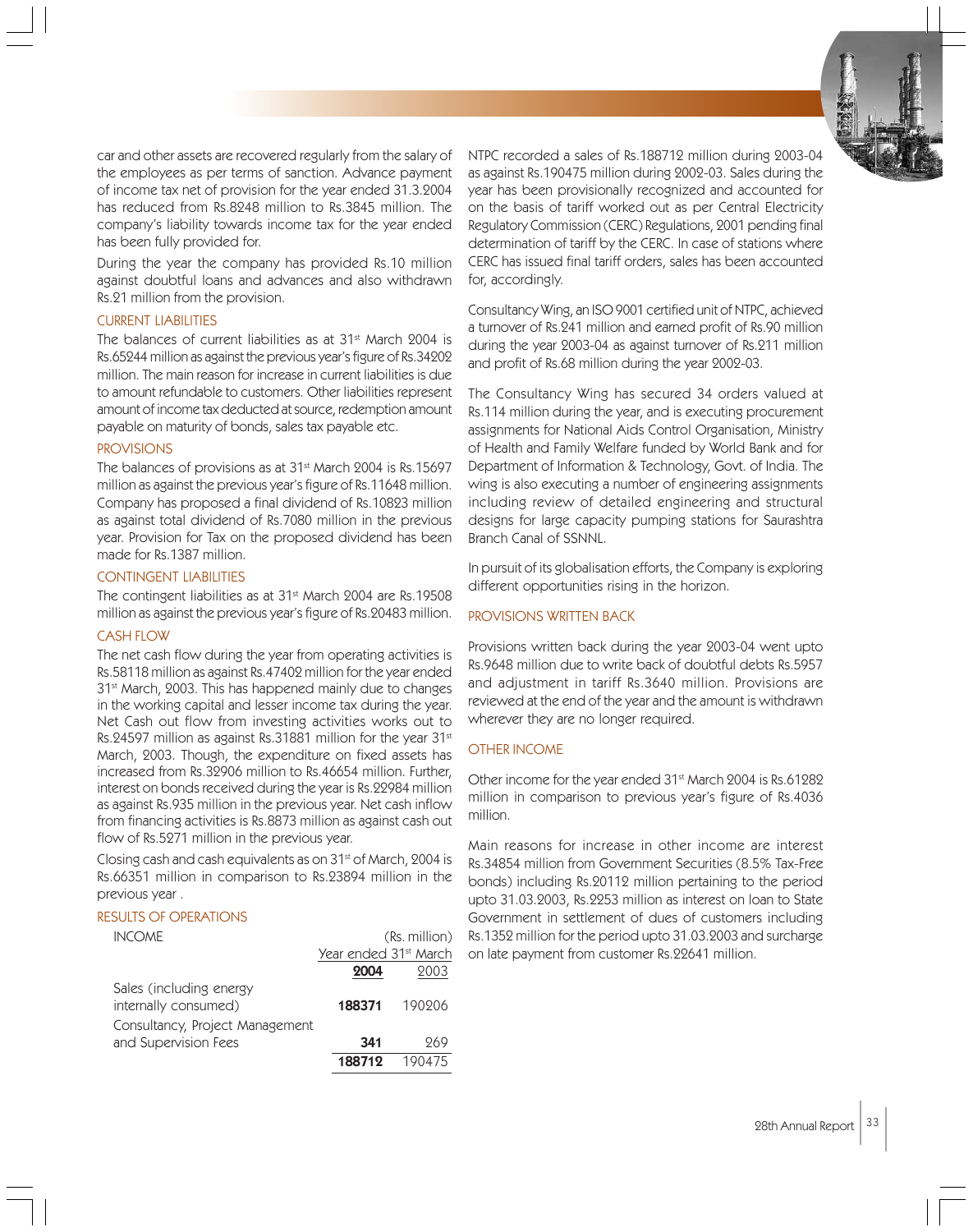

# **EXPENDITURE**

The details of the expenditure for the year ended 31<sup>st</sup> March 2004 and 2003 are given below:-

|                                                  | (Rs. million)                     |                      |  |
|--------------------------------------------------|-----------------------------------|----------------------|--|
|                                                  | Year ended 31 <sup>st</sup> March |                      |  |
|                                                  | 2004                              | 2003                 |  |
| Fuel                                             |                                   | <b>122150</b> 110319 |  |
| Employees Remuneration                           |                                   |                      |  |
| and Benefits                                     | 8835                              | 8968                 |  |
| Generation, Administration and<br>Other Expenses | 9813                              | 10814                |  |
| Depreciation                                     | 20232                             | 15291                |  |
| Provisions                                       | 5835                              | 5555                 |  |
| Interest                                         | 6636                              | 5973                 |  |
| Rebate under scheme                              | 21311                             |                      |  |
| for settlement of SFB dues                       |                                   |                      |  |
| Finance Charges                                  | 5750                              | 3943                 |  |
| Total                                            | 200562                            | -160156              |  |

Fuel

Increase is due to increase in generation by 9772 million units.

#### Employees Remuneration and Benefits

The increase is due to normal increment, promotion and increase in dearness allowance paid to employees.

#### Generation, Administration & Other Expenses

The reduction is mainly due to settlement of liability for water charges less by Rs.1408 million in one of the stations during the year.

#### Depreciation

Consequent upon the repeal of the Electricity Supply Act, 1948 by the Electricity Act, 2003 depreciation has been charged during the year as per Companies Act, 1956. Further, during the year depreciation has also increased due to capitalization of two units of Talcher STPP. Provision for depreciation has also increased due to additional items of machinery and spares identified during the year.

#### Provisions

During the year provision has been made for bad & doubtful debts for Rs.5686 million as against Rs.4140 million in the previous year. Provision for bad and doubtful debts provided as a percentage of sales during the year works out to 3.02% in comparison of 2.18 % in the previous year.

# Interest

Minor increase in total interest cost is due to one unit of Talcher STPP came into operation during the year.

# Rebate

Rebate of Rs.21311 million was allowed to customers under One Time Settlement Scheme of SEB dues during the year.

#### Finance Charges

The other finance charges has increased from Rs.3943 million to Rs.5750 million as on 31<sup>st</sup> March, 2004 mainly due to accounting of rebate allowed to customers.

#### PROFIT

Profit before tax works out to Rs.58897 million during the current year against previous year's Rs.37540 million.

As per CERC Tariff Regulations, income tax payable on generation income is recoverable from the State Electricity Boards. Accordingly, provision for income tax (net) for the year is Rs.6289 million as against previous year's Rs.1465 million.

Profit after tax works out to Rs.52608 million against Rs.36705 million for the previous year.

# INTERNAL CONTROL

The Company has a sound system of Internal Controls for financial reporting of various transactions, efficiency of operations and compliance with relevant laws and regulations. Suitable delegation of power and guidelines for accounting have been issued for uniform compliance. In order to ensure that all checks and balances are in place and all internal control systems are in order, regular and exhaustive internal audits are conducted by experienced auditing firms in close coordination with Company's own Internal Audit Department. Besides, the Company has two Committees of the Board viz. Audit Committee and Committee on Management Controls which periodically review the important findings of different Audits keeping a close watch on compliance with Internal Control System.

# CAUTIONARY STATEMENT

Statements in the Management Discussion and Analysis and in the Directors' Report, describing the Company's objectives, projections and estimates, are forward-looking statements and progressive within the meaning of applicable laws and regulations. Actual results may vary materially from those expressed or implied, depending upon economic conditions, government policies and other incidental factors.

For and on behalf of the Board of Directors

١

(C.P.JAIN) Chairman & Managing Director

Place : New Delhi Date : 29.07.2004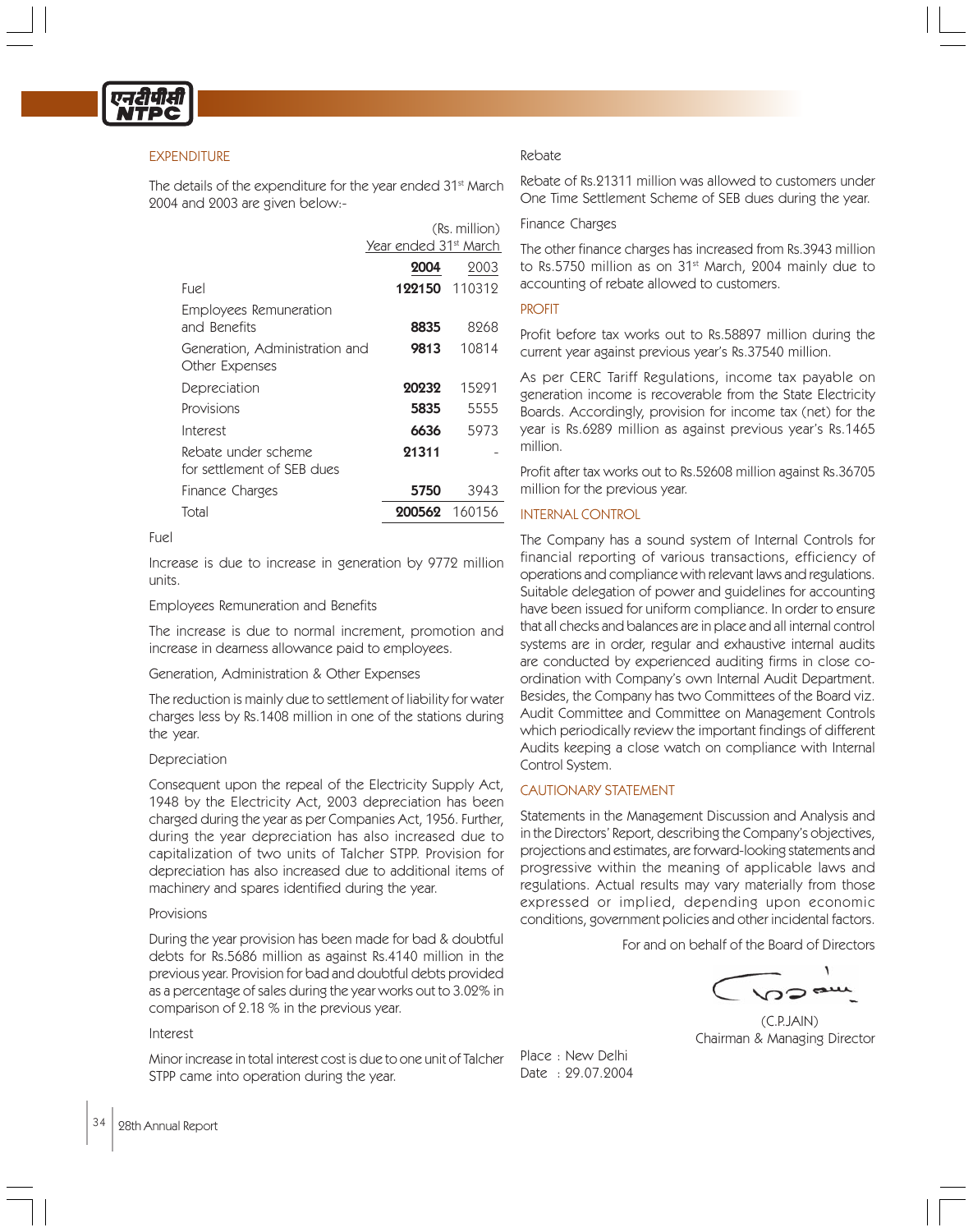# **CORPORATE GOVERNANCE REPORT**

#### 1. COMPANY'S PHILOSOPHY ON CORPORATE GOVERNANCE

As a good corporate citizen, the company is committed to sound corporate practices based on conscience, openness, fairness, professionalism and accountability in building confidence of its various stakeholders in it thereby paving the way for its long term success.

#### 2. BOARD OF DIRECTORS

#### Composition

As on 31<sup>st</sup> March 2004 the Board comprised of eleven directors. Out of these seven are functional directors including the Chairman & Managing Director (CMD), two directors are nominated by the Government of India and two are independent directors. The directors bring to the Board wide range of experience and skills.

Appointment of other Independent Directors are under consideration of the Government of India.

#### Responsibilities

The Board's mandate is to oversee the company's strategic direction, review and monitor corporate performance, ensure regulatory compliance and safeguard the interest of shareholders and other stakeholders.

#### Board Meetings

The meetings of the Board of Directors are held at the company's registered office in New Delhi.

Board meetings are scheduled well in advance and are governed by structured agenda. The Company Secretary in consultation with Chairman & Managing Director, sends notice of each Board Meeting in writing to each Director. Agenda papers along with explanatory notes are distributed in advance to the Board Members to enable them to take informed decisions. At the beginning of each Meeting, the Chairman & Managing Director also briefs the Board members about the key developments relating to the Company in diverse areas.

The minutes of the each Board Meeting are circulated to the Directors after these are signed by the Chairman and are also submitted to the Board for confirmation at its next meeting.

During the financial year 2003-04, fourteen meetings of the Board were held on 9th April,  $27th$  May,  $2<sup>nd</sup>$  July,  $16th$  July,  $14th$ August, 23<sup>rd</sup> September, 30<sup>th</sup> October, 5<sup>th</sup> November, 25<sup>th</sup> November, 8<sup>th</sup> December, 2003, 10<sup>th</sup> January, 4<sup>th</sup> February, 13<sup>th</sup> March and 31<sup>st</sup> March, 2004.

The maximum interval between any two meetings during this period was 47 days.

Details of designation, category of directors, number of Board meetings attended, attendance at last AGM, number of other directorship/committee membership (viz, Audit Committee, Shareholders Grievance Committee and Remuneration Committee as per SEBI's Corporate Governance Code) held by them during the year 2003-04 are tabulated below: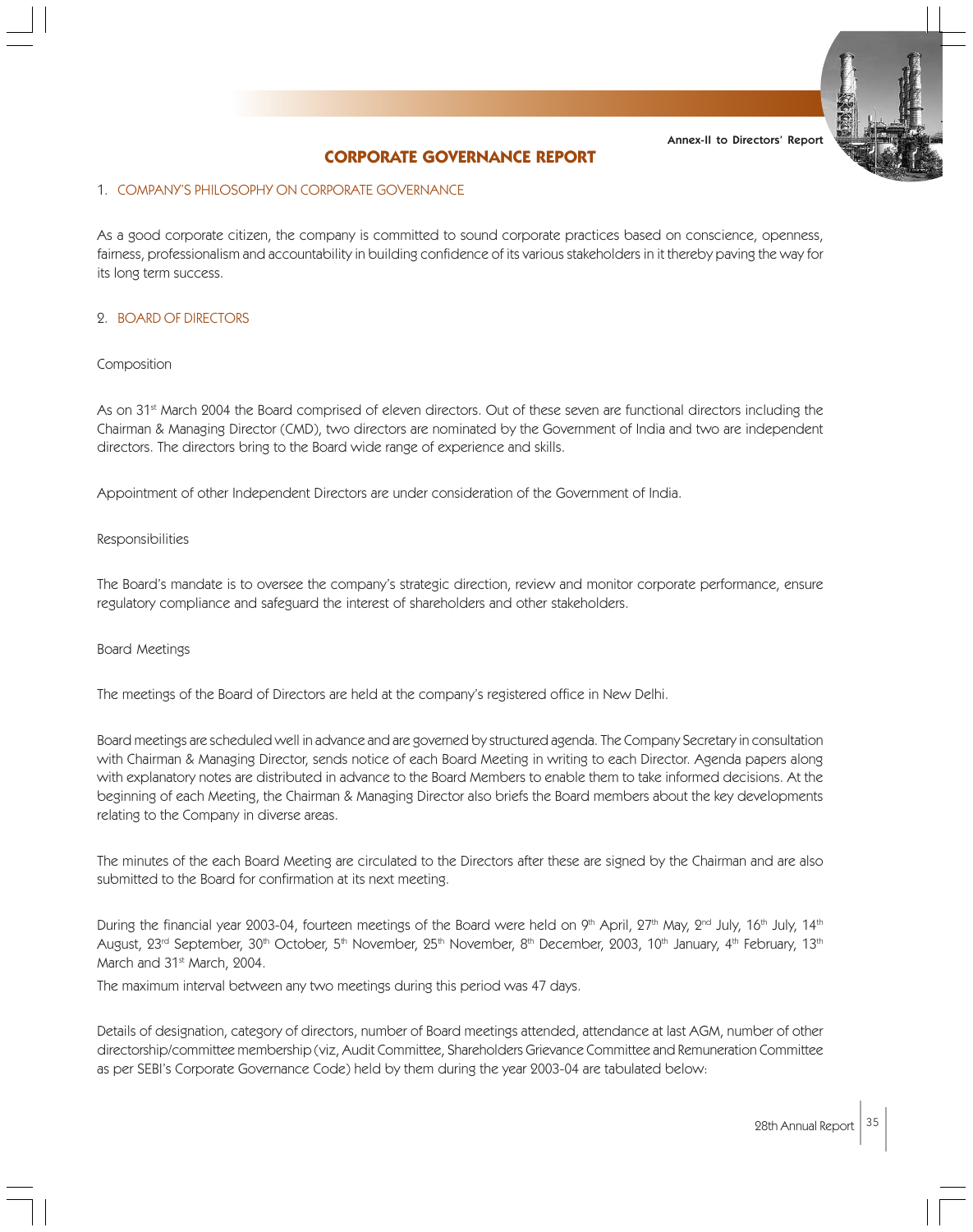| S.<br>No.      | Directors                                                     | Meeting<br>held during<br>respective<br>tenures of<br>Directors | No. of Board<br>Meetings<br>Attended | Attendance<br>at the last<br>AGM (held on Directorships<br>24.09.2003) | Number<br>of other<br>held |                          | Number of<br>Committee<br>memberships in<br>other companies |
|----------------|---------------------------------------------------------------|-----------------------------------------------------------------|--------------------------------------|------------------------------------------------------------------------|----------------------------|--------------------------|-------------------------------------------------------------|
|                |                                                               |                                                                 |                                      |                                                                        |                            | As Chairman As Member    |                                                             |
|                | <b>Functional Directors</b>                                   |                                                                 |                                      |                                                                        |                            |                          |                                                             |
| $\mathbf{1}$   | Sh. C.P. Jain<br>Chairman & Managing Director                 | 14                                                              | 14                                   | <b>Yes</b>                                                             | $\overline{4}$             | $\overline{\phantom{0}}$ | $\overline{\phantom{0}}$                                    |
| $\overline{2}$ | Sh. B.N. Ojha<br>Director (Operations)<br>(upto 31.12.2003)   | 10                                                              | 10                                   | <b>Yes</b>                                                             | 5                          | $\overline{a}$           |                                                             |
| 3              | Sh. K.K. Sinha<br>Director (HR)                               | 14                                                              | 13                                   | <b>No</b>                                                              | $\overline{4}$             |                          |                                                             |
| $\overline{4}$ | Sh. P.Narasimharamulu<br>Director (Finance)                   | 14                                                              | 14                                   | Yes                                                                    | $\overline{4}$             | $\overline{\phantom{0}}$ |                                                             |
| 5              | Sh. T. Sankaralingam<br>Director (Projects)                   | 14                                                              | 14                                   | <b>Yes</b>                                                             | $\overline{4}$             | $\overline{a}$           |                                                             |
| 6              | Sh. S.L. Kapur.<br>Director (Technical)                       | 14                                                              | 14                                   | <b>Yes</b>                                                             | 5                          |                          |                                                             |
| $\overline{7}$ | Sh. R.D. Gupta<br>*Director (Commercial)<br>(from 29.04.2003) | 13                                                              | 13                                   | <b>Yes</b>                                                             | 3                          |                          |                                                             |
| 8              | Sh. Chandan Roy<br>Director (Operations)<br>(From 01.01.2004) | $\overline{4}$                                                  | $\overline{4}$                       | <b>No</b>                                                              | $\overline{\phantom{0}}$   | $\overline{\phantom{0}}$ | $\overline{a}$                                              |
|                | Non-executive Directors<br>(Government Nominees)              |                                                                 |                                      |                                                                        |                            |                          |                                                             |
| 9              | Sh. M.Sahoo<br>JS&FA, Ministry of Power                       | 14                                                              | 12                                   | <b>No</b>                                                              | $\overline{4}$             | $\mathbf 2$              | 3                                                           |
| 10             | Sh. Ajay Shankar<br>JS(Thermal),<br>MOP(Upto 15.10.2003)      | 6                                                               | 6                                    | <b>Yes</b>                                                             | $\mathbf 2$                |                          |                                                             |
| 11             | Sh. Arvind Jadhav<br>JS(Thermal),<br>MOP(from 15.10.2003)     | 8                                                               | 7                                    | No                                                                     | 3                          | $\overline{\phantom{a}}$ | 2                                                           |
|                | Independent Directors                                         |                                                                 |                                      |                                                                        |                            |                          |                                                             |
| 12             | Prof. Ashok Misra<br>Director, IIT, Mumbai                    | 14                                                              | $\overline{7}$                       | No                                                                     | $\overline{4}$             | $\overline{\phantom{0}}$ | $\qquad \qquad -$                                           |
| 13             | Sh. Deepak S. Parekh<br>**Chairman,<br>HDFC(Upto 05.08.2003)  | $\overline{4}$                                                  | $\mathbf{1}$                         | No                                                                     | 15                         | $\overline{4}$           | $\overline{4}$                                              |
| 14             | Dr. R.K. Pachauri<br>Director-General, TERI                   | 14                                                              | 5                                    | No                                                                     | $\mathbf{1}$               | $\mathbf{1}$             | $\qquad \qquad -$                                           |

\* Ceased to be Director w.e.f. 01.07.2004 upon his selection as Member, UPERC.

\*\* Excluding the directorships mentioned above, Sh. Deepak S. Parekh is an alternate Director in 5 companies.

एनटीपीर<br>NTPC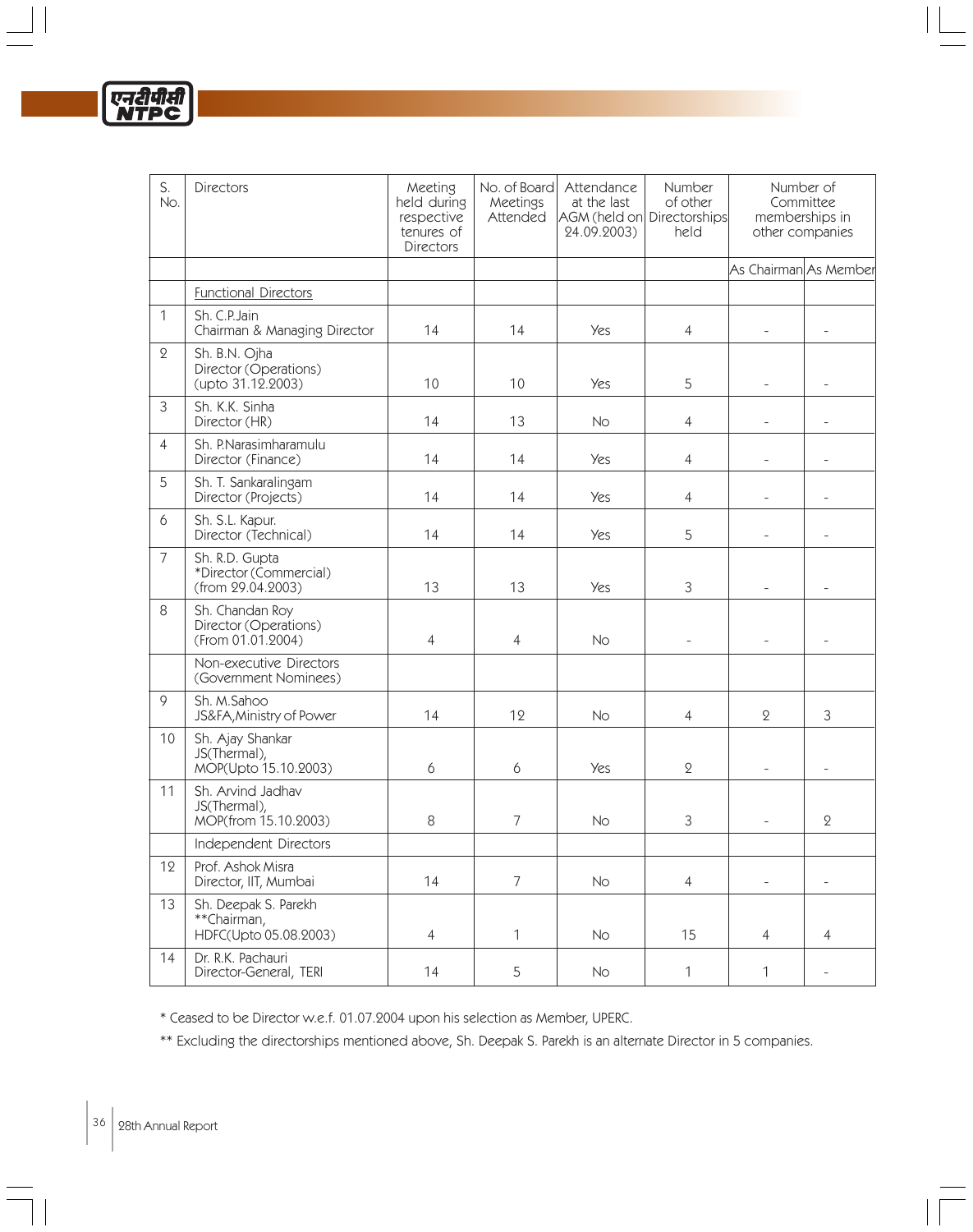

Age limit and Tenure of Directors

The age limit of whole-time functional directors including the CMD is 60 Years.

The Functional Directors including CMD are appointed for a period of five years from the date of taking over of charge or till the date of superannuation of the incumbent, or till further instructions from the Government of India, whichever event occurs earlier.

Government Nominees representing Ministry of Power, Government of India retire from the Board of NTPC on ceasing to be officials of the Ministry of Power.

Part-time Non-official Directors are appointed by the Government of India for a tenure of three years.

Information placed before the Board of Directors, inter alia, include:

- Annual operating plans and budgets and any updates.
- Capital Budgets and any updates.
- Quarterly results for the company.
- Minutes of meetings of Audit Committee and other Committees of the Board.
- The information on recruitment of senior officers just below the Board level.
- Fatal or serious accidents, dangerous occurrences etc.
- Operational highlights and substantial non-payment for goods sold by the company.
- Majors investments, formation of subsidiaries and Joint Ventures, Strategic Alliances etc.
- Award of large contracts.
- Disclosure of Interest by Directors about directorship and committee positions occupied by them in other companies.
- Any significant development in Human Resources/Industrial Relations front like signing of wage agreement, implementation of Voluntary Retirement Scheme, etc.
- Compliance Certificate of any regulatory, statutory nature.
- Short term investment of surplus funds.
- Information relating to major legal disputes.
- Other materially important informations.

# 3. COMMITTEES OF THE BOARD OF DIRECTORS

The Board has established the following Committees:-

Audit Committee.

Shareholders / Investors Grievance Committee

Committee on Management Controls.

Sub-Committee of the Board for Contracts.

Project Sub-Committee.

Investment/Contribution Sub-Committee.

Sub-Committee of the Board for allotment and post-allotment activities of Bonds.

Committee for Initial Public Offering of Equity Shares.

# AUDIT COMMITTEE

The Audit Committee was constituted on 3<sup>rd</sup> August, 1995 much prior to introduction of Section 292A in the Companies Act, 1956 and introduction of relevant provisions in the Listing Agreements with the Stock Exchanges as per SEBI Guidelines.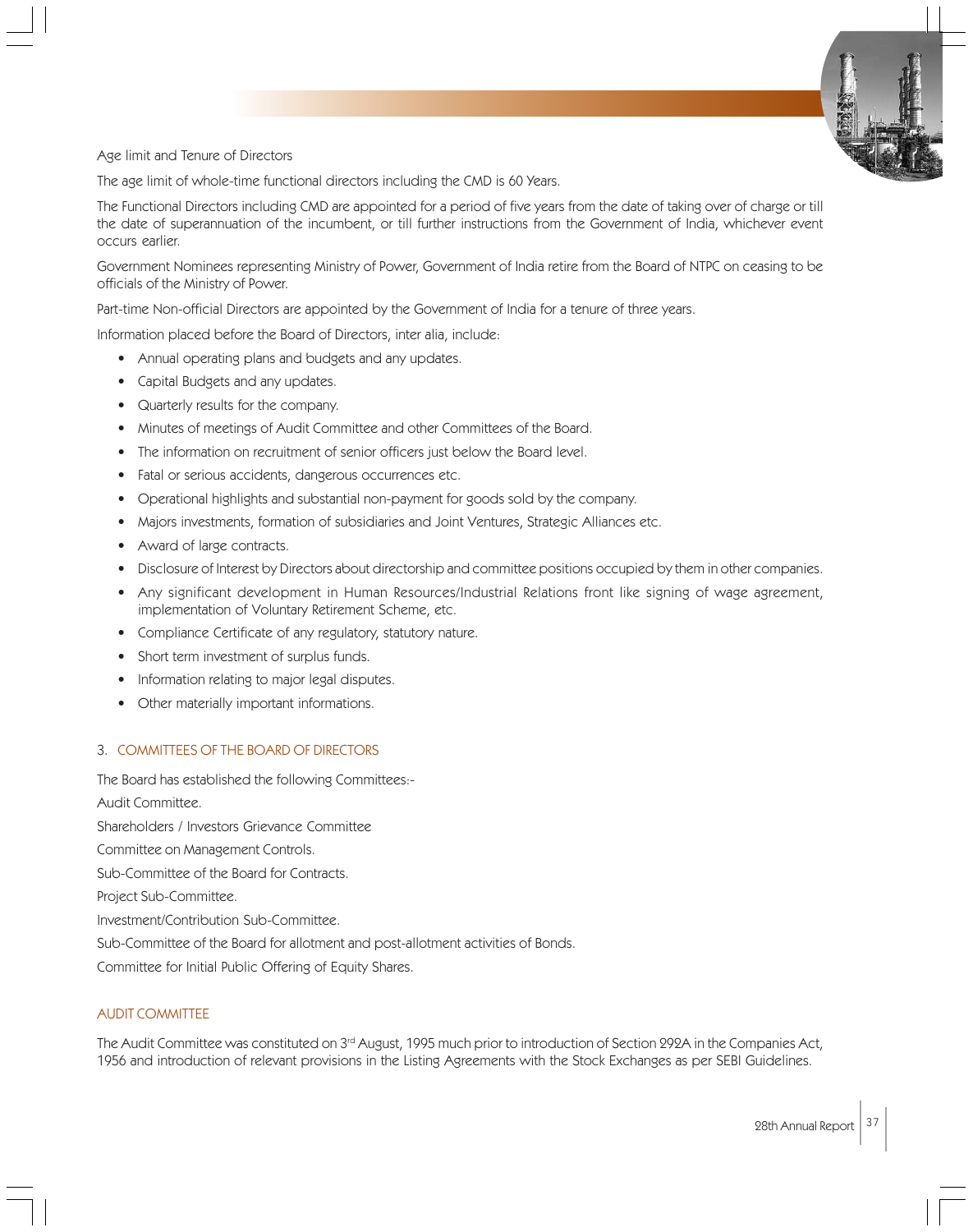The constitution, quorum, scope etc. of the Audit Committee was modified from time to time in line with the Navratna Guidelines and amendment in the Companies Act, 1956. The Audit Committee was further reconstituted on 10.01.2004 in line with the provisions of the Listing Agreement prescribed by SEBI.

# SCOPE OF AUDIT COMMITTEE

- Discussion with Auditors periodically about internal control systems and the scope of audit including the observations of the auditors.
- Review of half-yearly and annual financial statements before submission to the Board.
- Ensure compliance of internal control system.
- Oversight of Company's financial reporting to process and the disclosure of its financial information to ensure that the financial statement is correct, sufficient and credible.
- Noting appointment and removal of external auditors. Recommending the fixation of audit fee of external auditors and also approval of payment for any other services.
- Reviewing with management the annual financial statements before submission to the Board, focusing primarily on:
	- Any Changes in accounting policies and practices.
	- Major accounting entries based on exercise of judgment by management.
	- Qualification in draft audit report.
	- Significant adjustments arising out of audit.
	- The going concern assumption.
	- Compliance with accounting standards.
	- Compliance with Stock Exchange and legal requirements concerning financial statements.
	- Any related party transactions i.e. transactions of the company of material nature, with promoters or the management, their subsidiaries or relative etc. that may have potential conflict with the interests of the company at large.
- Reviewing with management, external and internal auditors, the adequacy of internal control systems.
- Reviewing the adequacy of internal audit function, including the structure of the internal audit department, staffing and seniority of the official heading department, reporting structure, coverage and frequency of internal audit.
- Discussion with internal auditors any significant findings and follow up thereon.
- Reviewing the finding of any internal investigations by the internal auditors into matters where there is suspected fraud or irregularity or a failure of internal control systems of material nature and reporting the matter to the Board.
- Discussion with external auditors before the audit commences, the nature and scope of audit as well as to have postaudit discussion to ascertain any area of concern.
- Reviewing the company's financial and risk management policies.
- To look into the reasons for substantial defaults in the payment to the depositors, debenture holders, shareholders (in case of non payment of declared dividends) and creditors.
- Investigation into any matter in relation to the items specified above or referred to it by the Board.

# Composition

As on 31-03-2004, the Audit Committee comprised the following members:-

Prof. Ashok Misra, Independent Director

Dr. R.K. Pachauri, Independent Director

Shri M. Sahoo, Non-executive Director (Government nominee)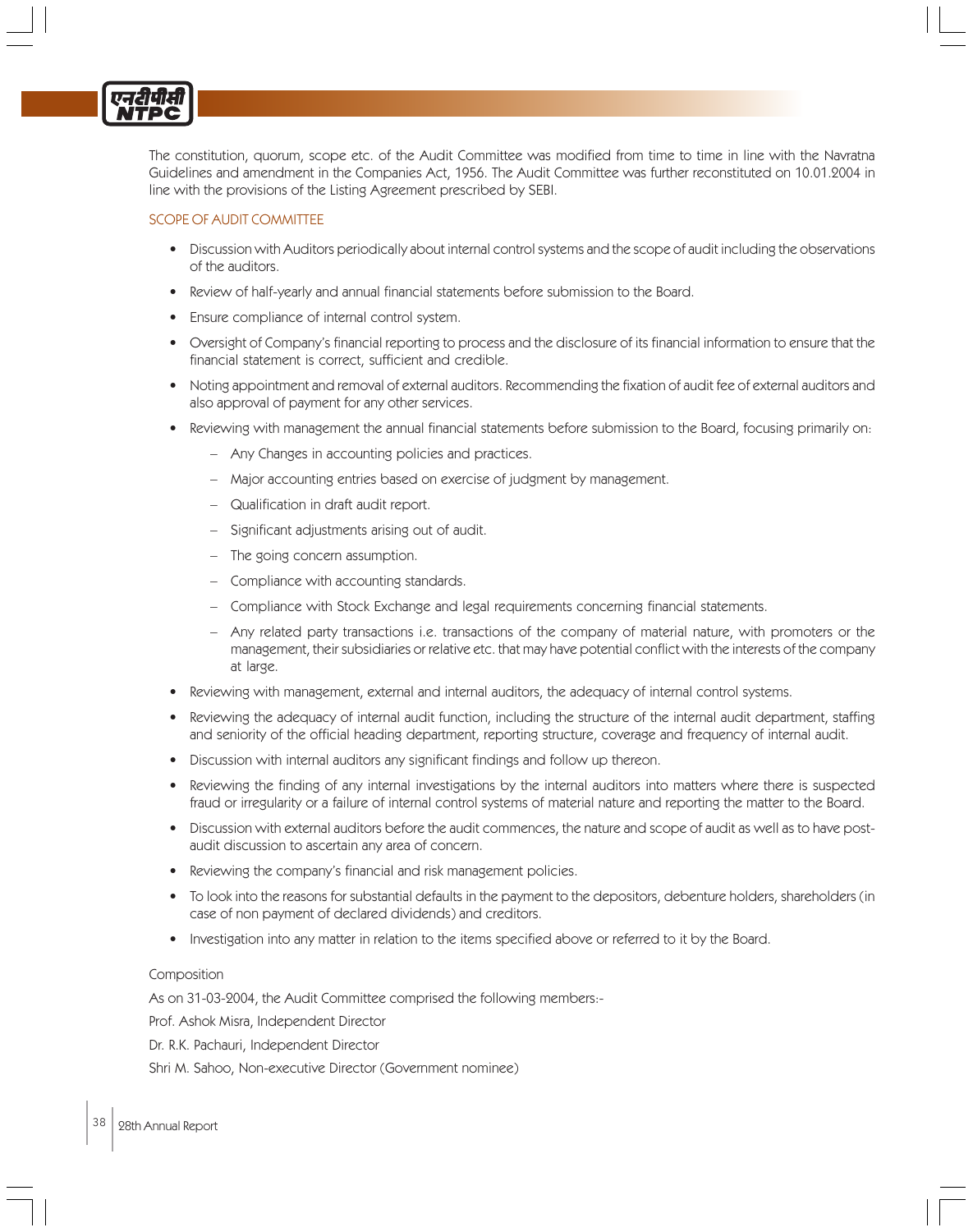

Director (Finance), Head of Internal Audit and the Statutory Auditors are also invited in the Audit Committee Meeting but they have no right to vote. Quorum for the Audit committee is two Independent non-executive Directors w.e.f. 12.05.2004. Senior most Independent Director chair the meetings of the Committee.

# Meetings and Attendance

Five meetings of the Audit Committee were held during the financial year 2003-04 on 16th July, 23rd September, 25<sup>th</sup> November, 19th December, 2003 and 4th February, 2004. The details of the meetings of Audit-Committee attended by the members are as under:-

| Members of Audit Committee                                         | Meetings held during his tenure | Meetings attended |
|--------------------------------------------------------------------|---------------------------------|-------------------|
| Shri B.N. Ojha<br>(Chairman of the Committee)<br>(upto 31.12.2003) |                                 |                   |
| Shri M. Sahoo                                                      |                                 |                   |
| Prof. Ashok Misra                                                  |                                 |                   |
| Dr. R.K. Pachauri<br>(from 10.01.2004)                             |                                 | nil               |

# SHAREHOLDERS / INVESTORS GRIEVANCE COMMITTEE

The entire paid-up share capital of NTPC is currently held by the President of India and his seven nominees. Further, all the series of NTPC's Bonds are privately placed with a very limited number of investors. Therefore, no Shareholders/Investors Grievance Committee was constituted by the company upto financial year 2003-04.

In view of proposed Initial Public Offering of equity shares by the Company a committee namely 'Shareholders / Investors Grievance Committee' has been constituted by the Board in its meeting held on 11<sup>th</sup> June 2004. This Committee comprises:

- (i) Shri M. Sahoo, Non-executive Director (Government nominee)
- (ii) Shri P. Narasimharamulu, Director (Finance)
- (iii) Shri K.K. Sinha, Director (HR)/ Shri S.L. Kapur, Director (Technical)

Shri M. Sahoo is the Chairman of the Committee. Quorum for the meeting of the committee is two members.

# Scope of the Committee

Redressing of Shareholders and Investors complaints like transfer of shares, non-receipt of Balance Sheet, non-receipt of declared dividend etc. as well as complaints/grievances of the Bondholders and also of the Depositors under the Public Deposit Scheme of NTPC.

Shri Anjan Kumar Bajpaie, Company Secretary is the compliance officer in terms of the Listing Agreement.

# COMMITTEE ON MANAGEMENT CONTROLS

On being conferred enhanced autonomy by the Government of India under 'Navratna Guidelines', this committee was constituted on 15th March 2001 for establishing transparent and effective system of internal monitoring with membership of non-official Directors. As per terms of reference the committee reviews the Management Control System, significant deviations in project implementation and construction, operation and maintenance budgets etc.

As on 31<sup>st</sup> March 2004 following four Directors comprised this committee:

Shri P. Narasimharamulu, Director (Finance)

Prof. Ashok Misra, Independent Director

Shri M. Sahoo, Non-executive Director (Government nominee)

Shri Chandan Roy, Director (Operations)

Quorum for the Committee on Management Controls is two members of which one shall be Part-Time Director.

Four meetings of this committee were held during the financial year 2003-04 on 19<sup>th</sup> May, 19<sup>th</sup> December, 2003, 21<sup>st</sup> January and 13<sup>th</sup> March, 2004.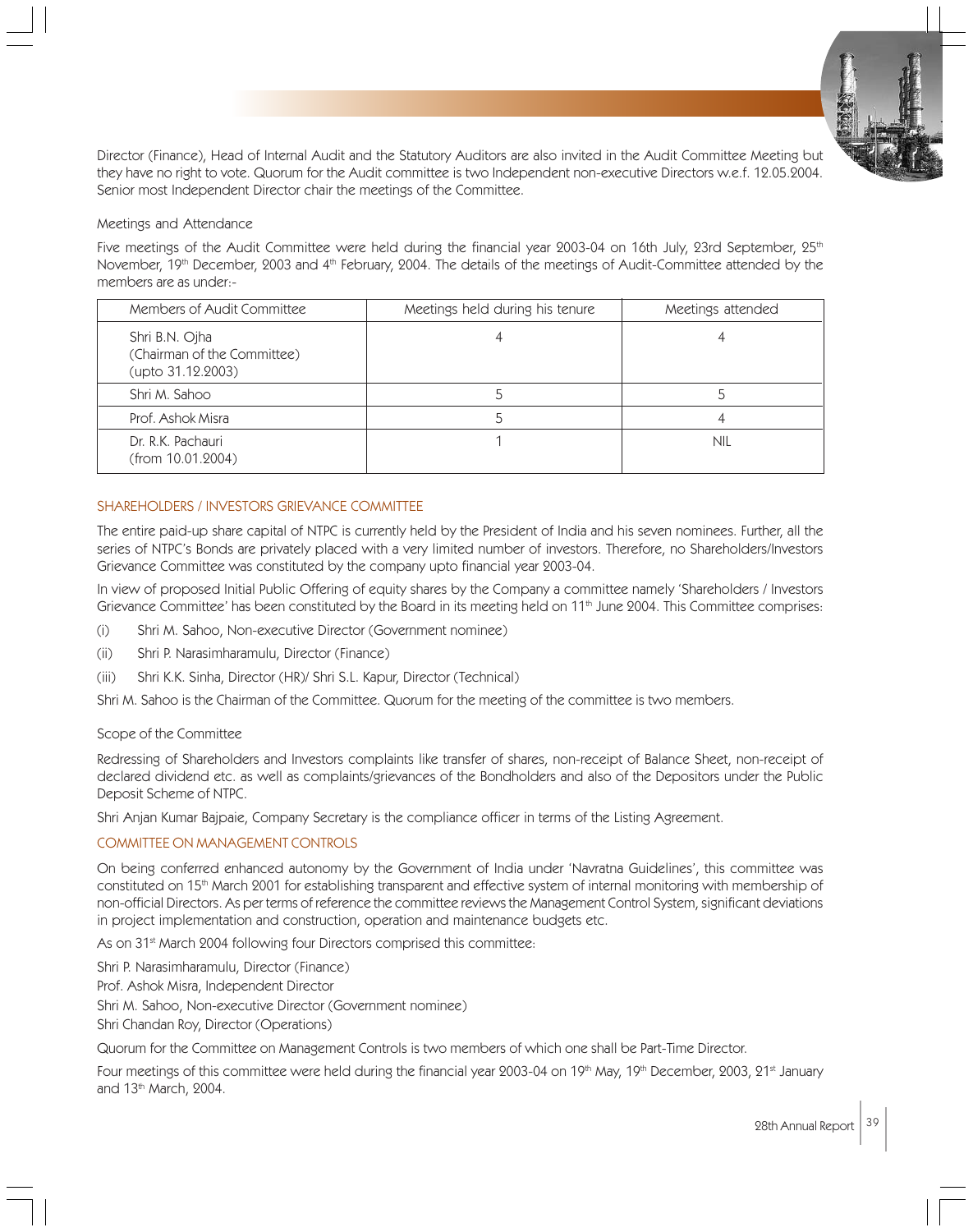

The details of meetings attended by the members are as under:-

| Members of Committee                                               | Meeting held during his tenure | Meeting attended |
|--------------------------------------------------------------------|--------------------------------|------------------|
| Shri B.N. Ojha<br>(Chairman of the Committee)<br>(upto 31.12.2003) |                                |                  |
| Shri P. Narasimharamulu<br>(Chairman of the Committee)             |                                |                  |
| Shri M. Sahoo                                                      |                                |                  |
| Shri Ashok Misra                                                   |                                | 3                |
| Shri Chandan Roy<br>(from 01.01.2004)                              |                                |                  |

# SUB-COMMITTEE FOR CONTRACTS

This committee has been constituted for approval of award of contracts of value exceeding Rs.25 crore but not exceeding Rs. 100 crore and Overseas Consultancy Contracts exceeding Rs. 2 crore.

The following are members of Sub-Committee for Contracts as on 31<sup>st</sup> March 2004:

Shri C.P.Jain, Chairman & Managing Director

Shri P.Narasimharamulu, Director (Finance)

Shri T. Sankaralingam, Director (Projects)

Shri S.L.Kapur, Director (Technical)

Shri M.Sahoo, Non-executive Director (Government nominee)

Shri Arvind Jadhav, Non-executive Director (Government nominee)

Quorum for the Sub-committee for contracts is four members.

# Meetings and Attendance

Nine Meetings of this committee were held during the financial year 2003-04 on  $5<sup>th</sup>$  June,  $19<sup>th</sup>$  June,  $5<sup>th</sup>$  August,  $25<sup>th</sup>$  August, 24th November, 31st December, 2003, 4th February, 13th March and 31st March, 2004.

The details of the meetings attended by members of this Committee are as under:

| <b>Directors</b>                        | Meetings held during his tenure | Meetings Attended |
|-----------------------------------------|---------------------------------|-------------------|
| Shri C.P.Jain                           |                                 |                   |
| Shri P. Narasimharamulu                 | Q                               | g                 |
| Shri T.Sankaralingam                    |                                 | g                 |
| Shri S.L.Kapur                          | 9                               | g                 |
| Shri M.Sahoo                            | Q                               | O                 |
| Shri Arvind Jadhav<br>(from 15.10.2003) |                                 |                   |
| Shri Ajay Shankar<br>(upto 15.10.2003)  |                                 |                   |

# PROJECT SUB-COMMITTEE

The Project Sub-Committee examines and makes recommendations to the Board on proposals for Investment in New/ Expansion Projects and Feasibility Reports of new projects.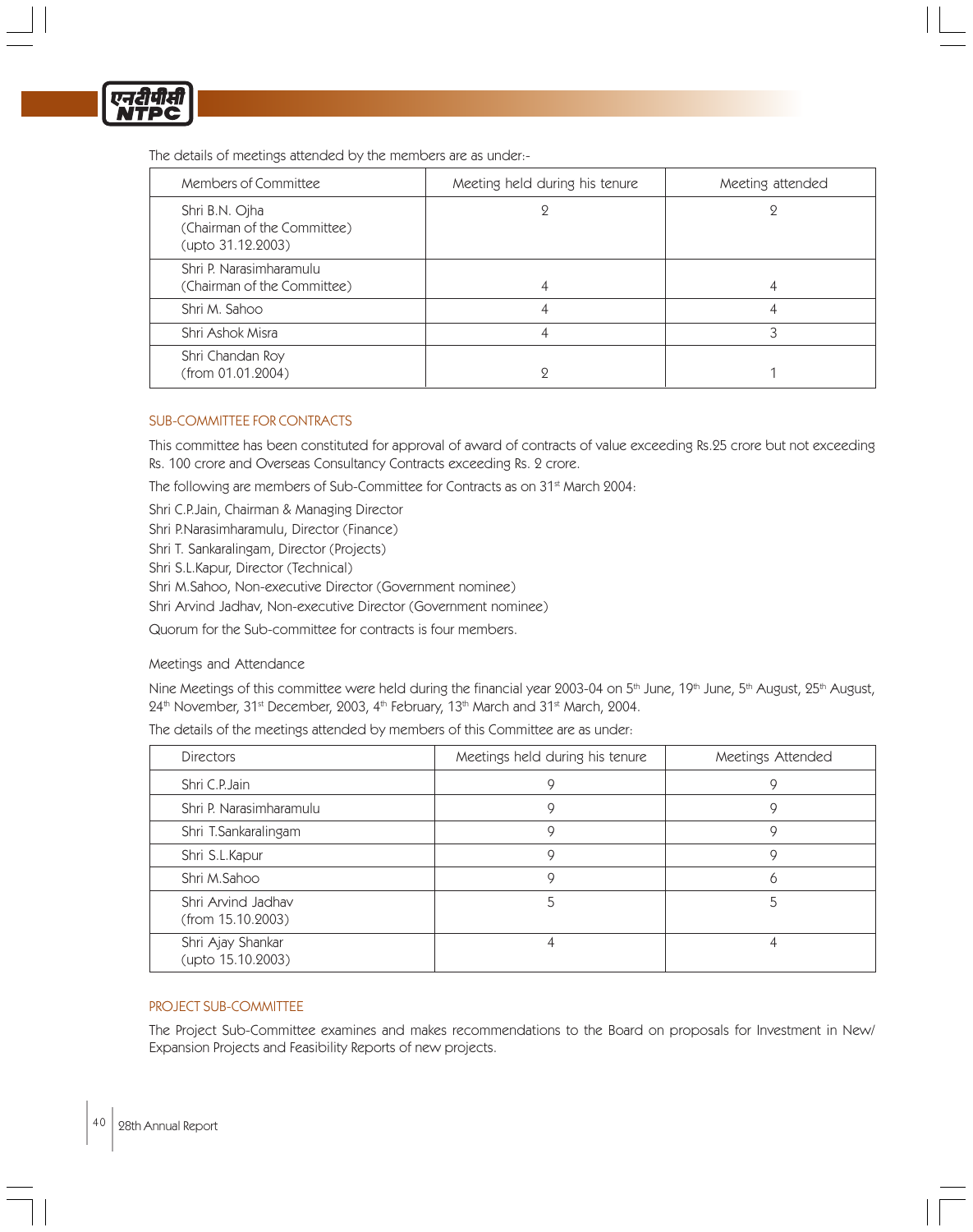As on 31<sup>st</sup> March 2004, the Committee comprised the following members:

Shri C.P.Jain, Chairman & Managing Director

Shri P.Narasimharamulu, Director(Finance)

Shri T. Sankaralingam, Director(Projects)

Shri S.L.Kapur, Director(Technical)

Prof. Ashok Misra, Independent Director

Shri R.D. Gupta, Director (Commercial)

Shri Arvind Jadhav, Non-executive Director (Government nominee)

Shri Chandan Roy, Director(Operations)

Quorum for this Sub-Committee is four members including one Non-executive Director.

Seven meetings of the Project Sub-Committee were held during the financial year 2003-04 on  $5<sup>th</sup>$  June,  $2<sup>nd</sup>$  July,  $5<sup>th</sup>$  November, 25<sup>th</sup> November, 8<sup>th</sup> December, 2003, 13<sup>th</sup> March and 31<sup>st</sup> March, 2004.

The details of the meetings of the committee attended by the members are as under:-

| Members of Committee                    | Meetings held during his tenure | Meetings attended |
|-----------------------------------------|---------------------------------|-------------------|
| Shri C.P. Jain                          |                                 |                   |
| Shri B.N. Ojha<br>(upto 31.12.2003)     | 5                               | 5                 |
| Shri P. Narasimharamulu                 | $\overline{7}$                  | 7                 |
| Shri T.Sankaralingam                    |                                 |                   |
| Prof. Ashok Misra                       |                                 |                   |
| Shri S.L. Kapur                         | 7                               | 7                 |
| Shri R.D. Gupta                         |                                 |                   |
| Shri Chandan Roy<br>(from 01.01.2004)   | $\overline{2}$                  | 2                 |
| Shri Ajay Shankar<br>(upto 15.10.2003)  | $\mathbf{Q}$                    | $\mathbf{Q}$      |
| Shri Arvind Jadhav<br>(from 15.10.2003) | 5                               | 5                 |

#### INVESTMENT/CONTRIBUTION SUB-COMMITTEE OF THE BOARD

The terms of reference of Investment/Contribution Sub-Committee of the Board is deployment of surplus funds as per Govt. Guidelines issued from time to time, and acceptance of Bonds/Debt Instruments in lieu of settled dues with State Electricity Boards or State Transmission Companies and deciding terms and conditions thereof. This committee also approves contribution/ donation for national, public, benevolent or charitable cause, purpose or object or other funds not directly related to the business of the company or welfare of its employees between Rs. 5 lakh to Rs. 20 lakh subject to maximum limit of Rs. 1 crore in a year.

As on 31<sup>st</sup> March 2004, the Committee comprised of the following four Members:

Shri C.P.Jain, Chairman & Managing Director

Shri P.Narasimharamulu, Director(Finance)

Shri Chandan Roy, Director(Operations)

Shri K.K. Sinha, Director (HR)/ Shri R.D. Gupta, Director (Commercial)

Eight meetings of Investment/Contribution Sub-Committee of the Board were held during the financial year 2003-2004 on 3rd April, 22<sup>nd</sup> July, 27<sup>th</sup> August, 22<sup>nd</sup> September, 29<sup>th</sup> September, 16<sup>th</sup> December, 2003, 23<sup>rd</sup> March and 29<sup>th</sup> March, 2004.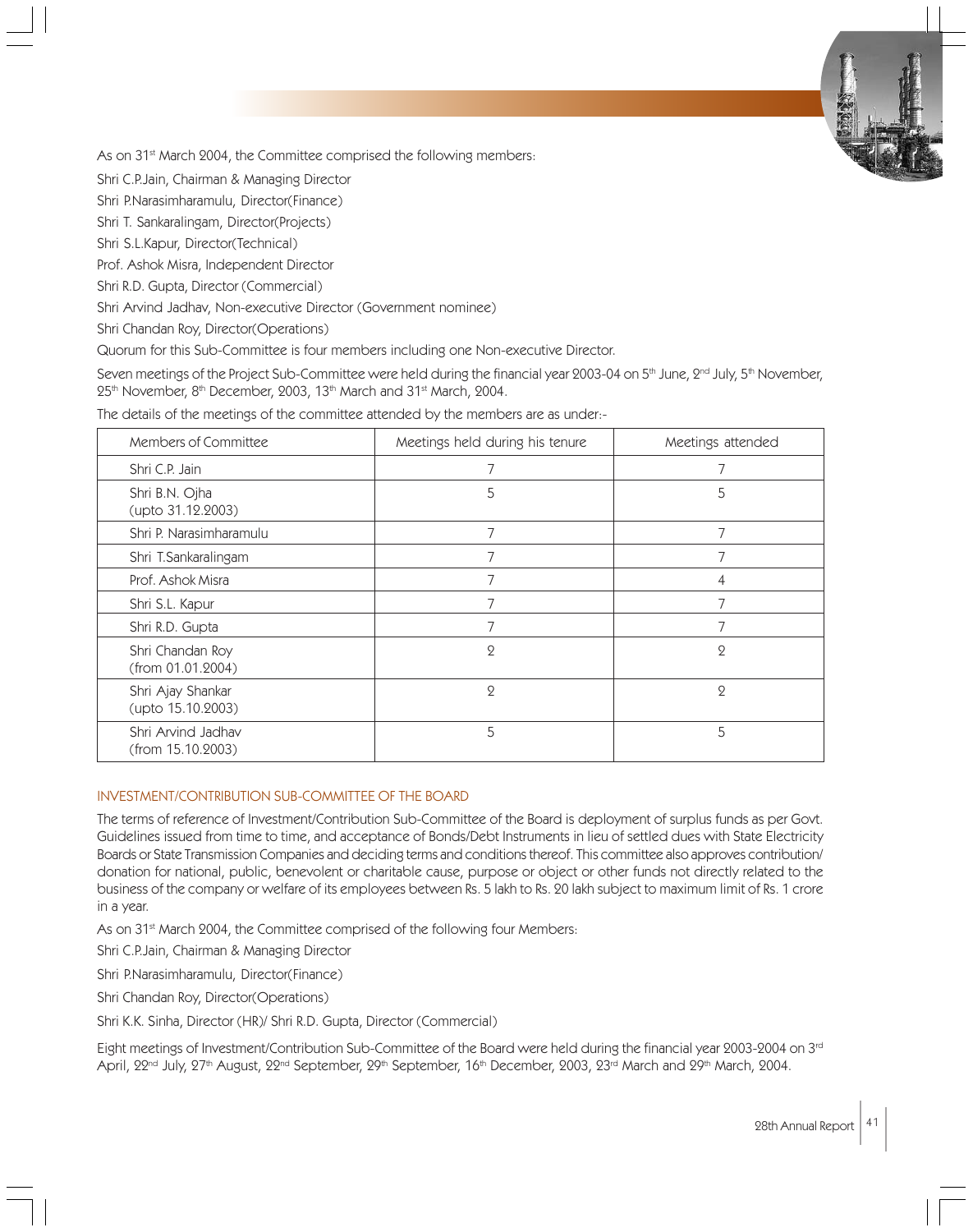

The details of the meetings of the committee attended by the members are as under-

| Members of Committee               | Meeting held during his tenure | Meeting attended |
|------------------------------------|--------------------------------|------------------|
| Shri C.P. Jain                     |                                |                  |
| Shri B.N. Ojha (upto 31.12.2003)   |                                |                  |
| Shri P Narasimharamulu             |                                |                  |
| Shri Chandan Roy (from 01.01.2004) |                                |                  |
| Shri K.K. Sinha*                   |                                |                  |
| Shri R.D. Gupta*                   |                                |                  |

\*In case of investment of funds and contribution matters Shri K.K. Sinha and in case of Commercial matters Shri R.D. Gupta are co-opted in the meeting.

# SUB-COMMITTEE OF THE BOARD FOR ALLOTMENT AND POST-ALLOTMENT ACTIVITIES OF BONDS

The Board has constituted a Sub-Committee for Allotment and Post-allotment activities of Bonds. The scope of work of this committee is allotment of Bonds, issue of Bonds, Certificate/Letter of allotment, issue of duplicate certificates, consolidation/ split of Bonds etc.

As on 31<sup>st</sup> March 2004, the Committee comprised the following three Members:

Shri P.Narasimharamulu, Director(Finance)

Shri Chandan Roy, Director(Operations)

Shri T.Sankaralingam, Director(Projects) / Shri K.K. Sinha, Director (HR) / Shri S.L. Kapur, Director (Technical)

Eight meetings of this Committee were held during the financial year 2003-2004 on 10th April, 1<sup>st</sup> May, 30<sup>th</sup> July, 10<sup>th</sup> September, 15<sup>th</sup> September, 5<sup>th</sup> November, 2003, 12<sup>th</sup> January and 5<sup>th</sup> March, 2004.

| Members of Committee                  | Meeting held during his tenure | Meeting attended |
|---------------------------------------|--------------------------------|------------------|
| Shri P Narasimharamulu                |                                |                  |
| Shri B.N. Ojha<br>(upto 31.12.2003)   |                                |                  |
| Shri T. Sankaralingam                 |                                |                  |
| Shri S.L. Kapur                       |                                |                  |
| Shri Chandan Roy<br>(from 01.01.2004) |                                |                  |

The details of the meetings of the committee attended by the members are as under:-

In view of proposed Initial Public Offering of equity shares by the Company the Board of Directors in its meeting held on 11<sup>th</sup> June 2004 has changed the nomenclature of this committee as Sub-Committee of the Board for Allotment and Post-Allotment Activities of NTPC's Securities and has also enlarged the scope of this committee so as to include allotment and postallotment activities relating to the shares of NTPC.

# COMMITTEE FOR INITIAL PUBLIC OFFERING OF EQUITY SHARES

In view of proposed Initial Public Offering of equity shares by Company a committee namely 'Committee for Initial Public Offering of Equity Shares' has been constituted by the Board in its meeting held on 11<sup>th</sup> June 2004. This Committee comprises:

Shri P. Narasimharamulu, Director (Finance)

Shri S.L. Kapur, Director (Technical) and

Shri Chandan Roy, Director (Operations)

Shri P. Narasimharamulu is the Chairman of this Committee. Quorum of this Committee is two members.

Scope of the Committee

To finalise, settle, approve and adopt the Draft Red-herring Prospectus, the Red-herring Prospectus, and the Prospectus for the issue of equity shares and take all such actions as may be necessary for filing of these documents.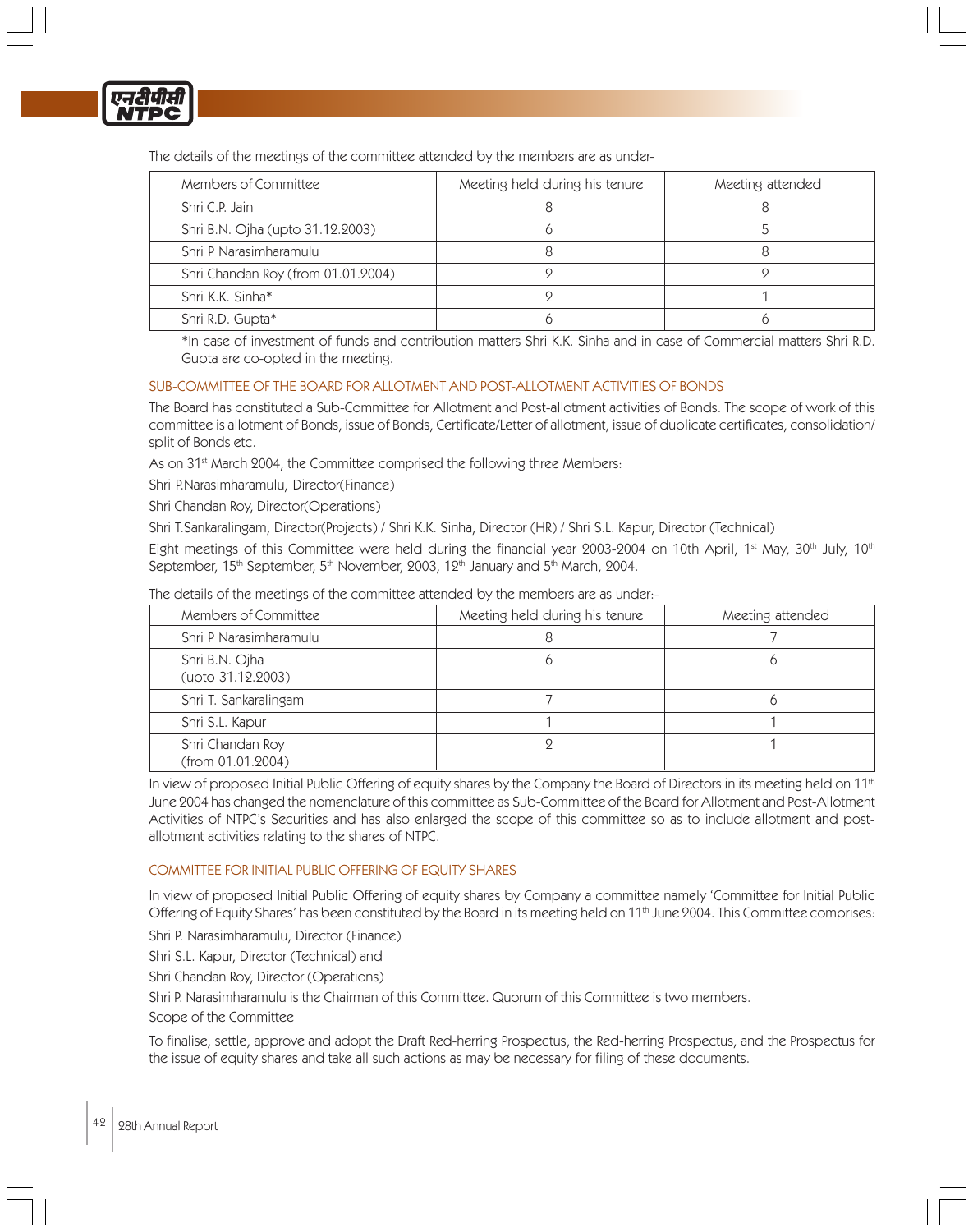

# 4. REMUNERATION COMMITTEE

NTPC being a Central Public Sector Undertaking, the appointment, tenure and remuneration of Directors are decided by the President of India. Hence, the Board does not decide remuneration of the Directors. Independent Directors are paid only sitting fees at rate approved by the Government for attending the Board Meetings as well as Committee Meetings. Hence, the Board has not set-up any Remuneration Committee for this purpose.

Details of remuneration of functional Directors of the company:

|                |                                      |         |                 |                      |                                            | (In Rupees) |
|----------------|--------------------------------------|---------|-----------------|----------------------|--------------------------------------------|-------------|
|                | S.No. Name of the Director           | Salary  | <b>Benefits</b> | Bonus/<br>Commission | Performance<br>Linked<br><b>Incentives</b> | Total       |
|                | Sh. C.P. Jain                        | 787308  | 134258          |                      | 84907                                      | 1006473     |
| $\overline{2}$ | Sh. B.N. Ojha<br>(upto 31.12.2003)   | 1188683 | 178273          |                      | 71827                                      | 1438783     |
| 3              | Sh. K.K. Sinha                       | 753674  | 134701          |                      | 82244                                      | 970619      |
| $\overline{4}$ | Sh. P.Narasimharamulu                | 539794  | 363757          |                      | 77512                                      | 981063      |
| 5              | Sh. T. Sankaralingam                 | 587959  | 142675          |                      | 78554                                      | 809188      |
| 6              | Sh. S.L. Kapur                       | 712966  | 216909          |                      | 82345                                      | 1012220     |
| $\overline{7}$ | Sh. R.D. Gupta<br>(from 29.04.2003)  | 699833  | 162529          |                      | 36317                                      | 898679      |
| 8              | Sh. Chandan Roy<br>(From 01.01.2004) | 126819  | 47087           |                      | 6622                                       | 180528      |
|                |                                      |         |                 |                      |                                            | 7297555     |

Details of payments to Independent Directors during the year 2003-04 are given below:

(In Rupees)

|                                          |               |                   | $\sum$ |
|------------------------------------------|---------------|-------------------|--------|
| Name of Part-time non-official Directors | Sitting Fees  |                   | Total  |
|                                          | Board Meeting | Committee Meeting |        |
| Prof. Ashok Misra                        | 35000         | 55000             | 90000  |
| Sh. Deepak S. Parekh (Upto 05.08.2003)   | 5000          |                   | 5000   |
| Dr. R.K. Pachauri                        | 95000         |                   | 95000  |

# 5. GENERAL BODY MEETINGS

Annual General Meeting

Date, time and location where the last three Annual General Meetings were held is as under:

| Particulars                  | FY 2000-01                      | FY 2001-02                                                                                                                                                     | FY 2002-03                      |
|------------------------------|---------------------------------|----------------------------------------------------------------------------------------------------------------------------------------------------------------|---------------------------------|
|                              | (25 <sup>th</sup> AGM)          | (26 <sup>th</sup> AGM)                                                                                                                                         | (27 <sup>th</sup> AGM)          |
| Date & time                  | 25 <sup>th</sup> September 2001 | 23rd September 2002                                                                                                                                            | 24 <sup>th</sup> September 2003 |
|                              | at $2:00$ P.M.                  | at $2:00$ P.M.                                                                                                                                                 | at $3:00$ P.M.                  |
| Venue                        | NTPC Bhawan,                    | NTPC Bhawan,                                                                                                                                                   | NTPC Bhawan,                    |
|                              | SCOPE Complex,                  | SCOPE Complex,                                                                                                                                                 | SCOPE Complex,                  |
|                              | 7, Institutional Area,          | 7, Institutional Area,                                                                                                                                         | 7, Institutional Area,          |
|                              | Lodi Road, N. Delhi-110003      | Lodi Road, N. Delhi-110003                                                                                                                                     | Lodi Road, N. Delhi-110003      |
| Special Resolution<br>passed | <b>NIL</b>                      | Enhancement of authorised capital<br>from Rs. 8000 crore to Rs. 10000 crore<br>and sub-division of one share of<br>Rs. 1000 into 100 shares<br>of Rs. 10 each. | <b>NIL</b>                      |

No postal ballots were used for voting.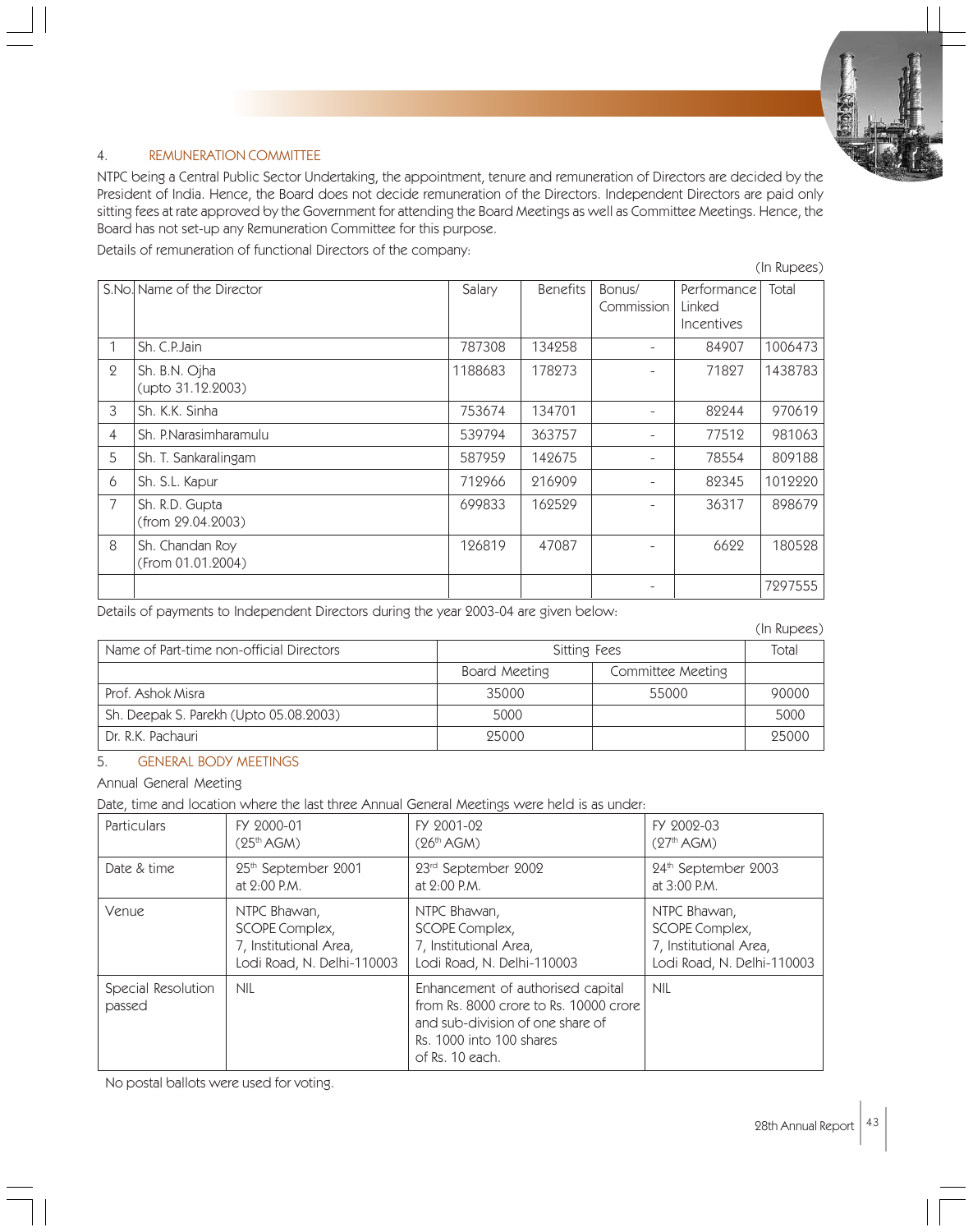

# 6. DISCLOSURES

The transactions with related parties contain (i) payment to companies under Joint Venture Agreement and on account of contracts for works / services, (ii) remuneration to key management personnel and (iii) equity contribution to subsidiaries, which are not in nature of potential conflicts with interest of the company at large.

The company has complied with all the requirements of the Listing Agreement with Stock Exchange as well as Regulations and Guidelines prescribed by SEBI. There were no penalties or strictures imposed on the company by any statutory authorities for non-compliance on any matter related to capital markets, during the last three years.

# 7. MEANS OF COMMUNICATION

In order to make the general public aware of the achievements of the company, a press conference is held immediately after the close of the financial year where the highlights of the company during the year are briefed to the Press for information of the stakeholders. Also, after the Annual General Meeting another press conference is held for communicating the audited results of the company.

With effect from the quarter ended 31.03.2004 Company's quarterly results (unaudited, provisional) are published in the leading newspapers and also displayed on the Company's web site and are submitted to NSE where the Bonds of the Company are listed w.e.f. 17.02.2004. All applicable provisions of the Listing Agreement with NSE have been duly complied with in this regard. Company's Annual Accounts are also put on the Company's web site i.e. www.ntpc.co.in after the Annual General Meeting.

#### 8. GENERAL SHAREHOLDERS INFORMATION

AGM (Date, Time and Venue):

NTPC Bhawan, SCOPE Complex, 7, Institutional Area, Lodi Road, New Delhi -110 003.

Financial Calendar for FY 2004-05

| <b>Particulars</b>           | Date                                            |
|------------------------------|-------------------------------------------------|
| Accounting Period            | $1st$ April 2004 to 31 <sup>st</sup> March 2005 |
| First Quarter Results        | On or before July 31, 2004                      |
| Second Quarter Results       | On or before October 31, 2004                   |
| <b>Third Quarter Results</b> | On or before January 31, 2005                   |
| Fourth Quarter Results       | On or before April 30, 2005                     |
| AGM (Next year)              | September 2005 (Tentative)                      |

#### Dividend History

| Year      | Total paid-up capital<br>(Rs. in crore) | Total amount of<br>dividend paid<br>(Rs. in crore) | Date of AGM in which<br>dividend was declared | Date of payment |
|-----------|-----------------------------------------|----------------------------------------------------|-----------------------------------------------|-----------------|
| 1998-1999 | 7712.55                                 | 650.00                                             | 16.09.1999                                    | 15.10.1999      |
| 1999-2000 | 7812.55                                 | 650.00                                             | 28.09.2000                                    | 07.11.2000      |
| 2000-2001 | 7812.55                                 | 747.00                                             | 25.09.2001                                    | 26.09.2001      |
| 2001-2002 | 7812.55                                 | 707.93                                             | 23.09.2002                                    | 25.09.2003      |
| 2002-2003 | 7812.55                                 | 708.00                                             | 24.09.2003                                    | 24.09.2003      |

Listing on Stock Exchange -

Equity shares of NTPC are not listed on any Stock Exchange. However, NTPC's Privately Placed Bonds issued upto 30.09.2003 are listed on National Stock Exchange of India Limited, Exchange Plaza, Bandra-Kurla Complex, Bandra (E), Mumbai-400 051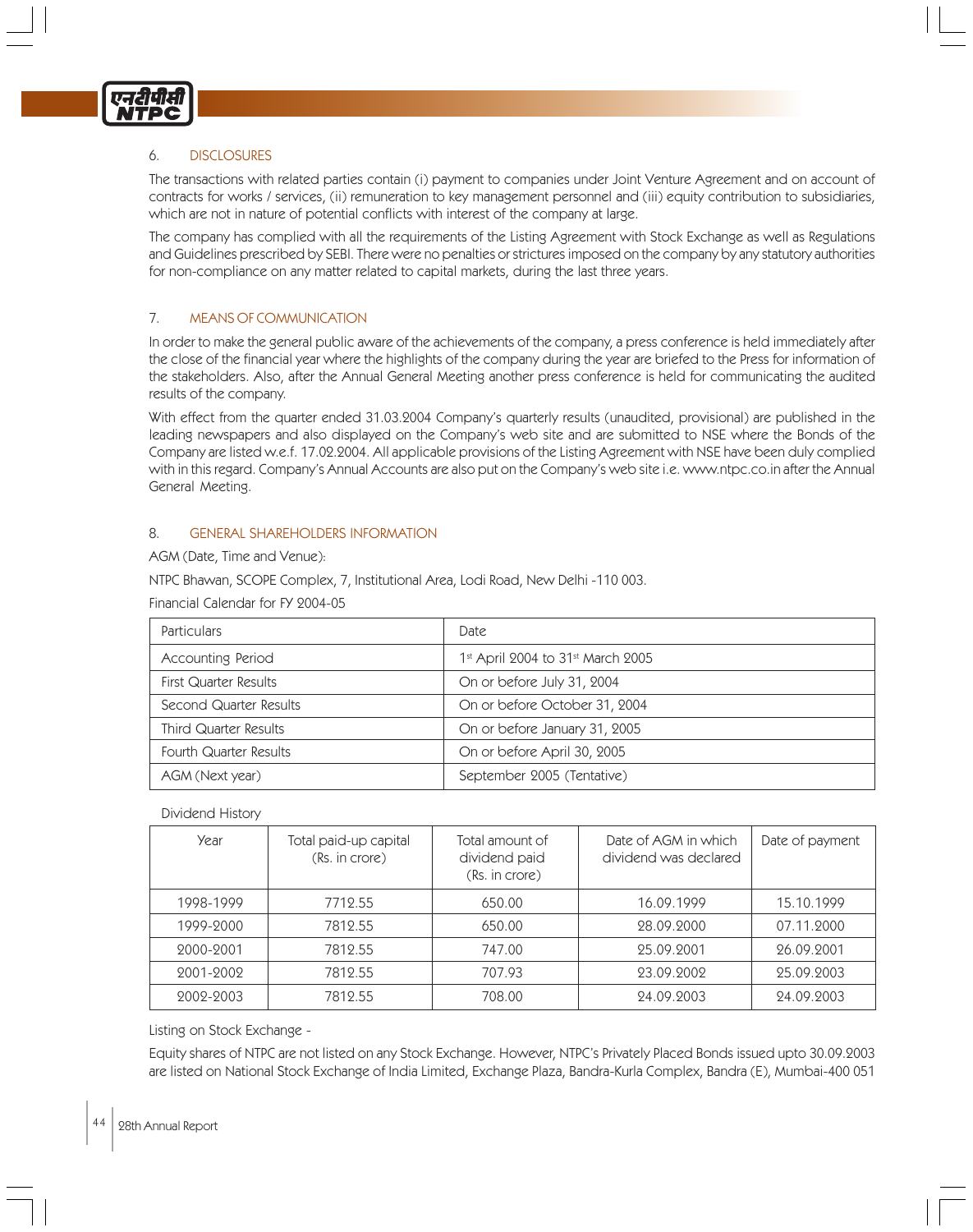Payment of Listing fees

Listing fee has been paid to the Stock Exchange.

Registrar & Transfer Agent

For Xth, XVIIIth and XIXth series of Bonds - Mas Services Pvt. Limited, AB-4, Safdarjung Enclave, New Delhi – 110 029

For XIIth to XVIIth series of Bonds -

MCS Limited, Shri Venkatesh Bhawan, W-40, Okhla, Industrial Area, Phase-II, New Delhi – 110 020

Distribution of Shareholding

Entire paid-up share capital is held by the President of India except 100 shares each by seven nominees of the President of India.

Dematerialisation of Shares

Government of India has conveyed its approval for converting in Demat mode all the existing shares of NTPC held in name of the President of India in physical mode and to issue future shares in Demat mode. Accordingly, company has already started necessary process for dematerialisation of its equity shares.

Series XIIth and XVIIIth Bonds of NTPC are admitted under Demat Mode with both the Depositories of the Country i.e. National Securities Depository Limited (NSDL) and Central Depository Services (India) Limited (CDSL). Bonds of series XIIIth to XVIIth and XIXth series are admitted under Demat mode with NSDL only. The names and addresses of the Depositories are as under:

- 1. National Securities Depository Ltd. Trade World, 4<sup>th</sup> Floor, Kamala Mills compound, Senapathi Bapat Marg, Lower Parel, Mumbai-400 013
- 2. Central Depository Services (India) Limited Phiroze Jeejeebhoy Towers, 28<sup>th</sup> Floor, Dalal Street, Mumbai-400 023

Details of International Securities Identification Numbers (ISIN) are at Appendix-A to this report.

Station/Project Locations

- Anta Gas Power Project, Baran (Rajasthan)
- Auraiya Gas Power Station, Auraiya (U.P.)
- Barh Super Thermal Power Project, Patna (Bihar)
- Farakka Super Thermal Power station, Murshidabad (West Bengal)
- Faridabad Gas Power Station, Faridabad (Haryana)
- Feroze Gandhi Unchahar Thermal Power project, RaeBareli (U.P.)
- Jhanor Gandhar Gas Power Project ,Bharuch (Gujarat)
- Kahalgaon Super Thermal Power Project, Bhagalpur (Bihar)
- Kawas Gas Power Project, Surat (Gujarat)
- Kayamkulam Combined Cycle Power Project, Alappuzha (Kerala)
- Koldam Hydro Power Project, Bilaspur (H.P.)
- Korba Super Thermal Power Station, Korba (Chattisgarh)
- Loharinag Pala Hydro Power Project, Uttarkashi (Uttaranchal)
- National Capital Power Station, Dadri (U.P.)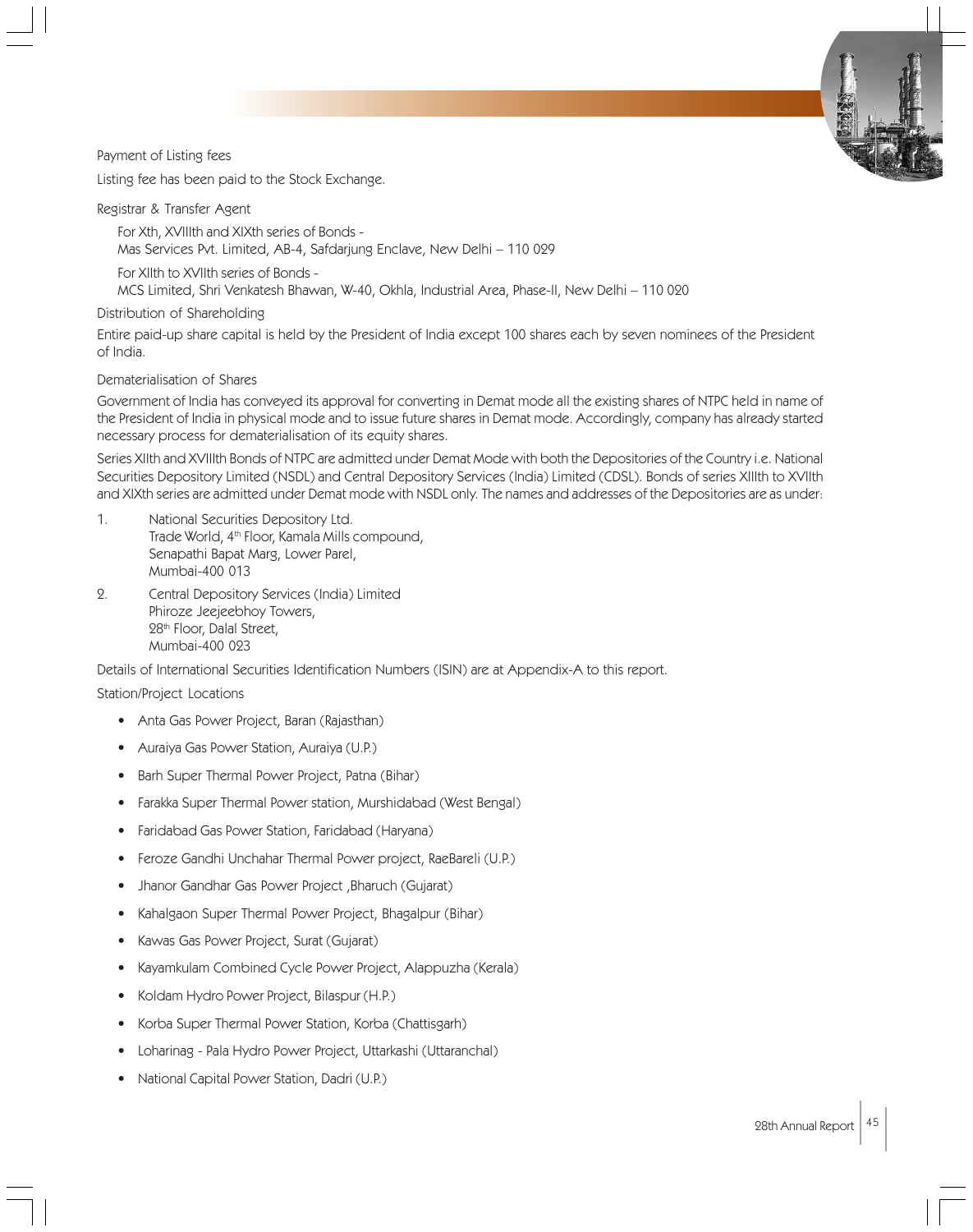

- North Karanpura Super Thermal Power Project, Dhurwa, Ranchi (Jharkhand)
- Ramagundam Super Thermal Power Station, Karimnagar (A.P.)
- Rihand Super Thermal Power Project, Sonebhadra (U.P.)
- Sipat Super Thermal Power Project, Bilaspur (Chattisgarh)
- Simhadri Super Thermal Power Project, Visakhapatnam (A.P.)
- Singrauli Super Thermal Power Station, Sonebhadra (U.P.)
- Talcher Super Thermal Power Project, Angul (Orissa)
- Tanda Thermal Power Station, Ambedkarnagar (U.P.)
- Tapovan-Vishnugad Hydro Power Project, Chamoli (Uttaranchal)
- Vindhyachal Super Thermal Power Station, Sidhi (Madhya Pradesh)

#### For Investors correspondence

Investors can send their queries regarding Transfer/Dematerialisation of Bonds, Non-receipt/revalidation of Interest Warrants and any other correspondence relating to the Bonds and Public Deposits of the Company either to:

SHRI ANJAN KUMAR BAJPAIE Company Secretary National Thermal Power Corporation Limited Regd. Office: NTPC Bhawan, SCOPE Complex, 7, Institutional Area, Lodi Road, New Delhi – 110 003 Ph.: 24360071 Fax No.: 24360241 e-mail: anjanbajpaie@ntpc.co.in

# OR

For Xth, XVIIIth and XIXth series of Bonds

Mas Services Pvt. Limited Safdarjung Enclave New Delhi – 110 029 Ph.: 26104142 e-mail: masserv@glasdl01.vsnl.net.in

# For XIIth to XVIIth series of Bonds

MCS Limited Shri Venkatesh Bhawan W-40, Okhla, Industrial Area Phase-II, New Delhi – 110 020 Ph.: 26384909 e-mail: mcsdel@vsnl.com

For and on behalf of the Board of Directors

 (C.P.JAIN) CHAIRMAN & MANAGING DIRECTOR

Place : New Delhi Date : 29th July, 2004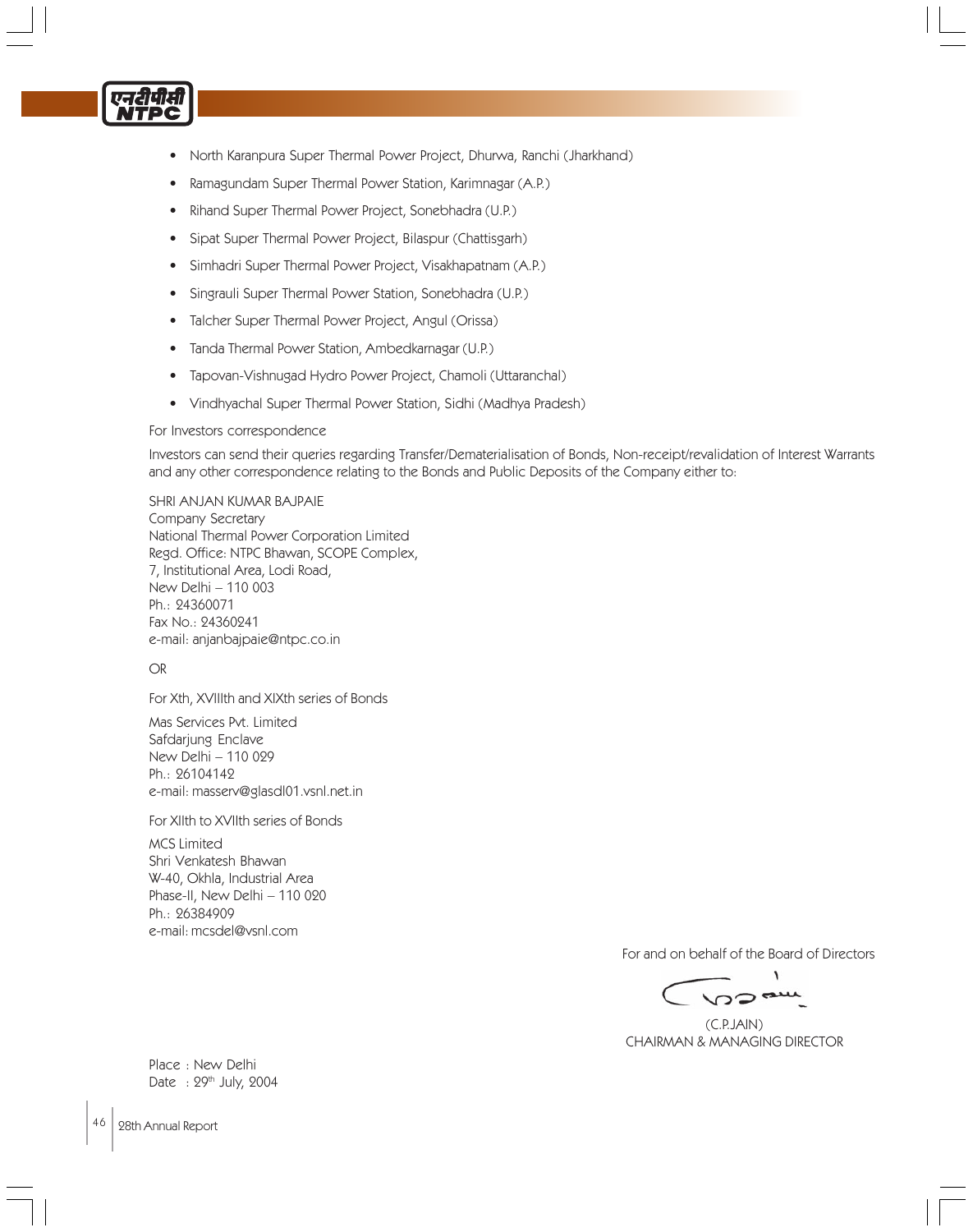

# DEMATERIALISATION

#### Series XII

Upon conversion of the Letters of Allotment,of Secured Non-convertible Taxable Bonds with Separately Transferable Redeemable Principal Parts (STRPP) - Series XII, to Bond Certificates, National Securities Depository Limited (NSDL) and Central Depository Services Limited (CDSL) have issued the following ISIN numbers to enable trading in dematerialized (Demat) mode:

| <b>ISIN</b>  | Details of Security                                                                                                                                              |  |  |  |
|--------------|------------------------------------------------------------------------------------------------------------------------------------------------------------------|--|--|--|
| INE733E07116 | 10.00% Secured Non-Convertible Taxable Bonds with Separately Transferable Redeemable Principal<br>Parts (STRPP) Series XII Part A. Date of Maturity: 05.09.2007. |  |  |  |
| INE733E07124 | 10.00% Secured Non-Convertible Taxable Bonds with Separately Transferable Redeemable Principal<br>Parts (STRPP) Series XII Part B. Date of Maturity: 05.09.2008. |  |  |  |
| INE733E07132 | 10.00% Secured Non-Convertible Taxable Bonds with Separately Transferable Redeemable Principal<br>Parts (STRPP) Series XII Part C. Date of Maturity: 05.09.2009. |  |  |  |
| INE733E07140 | 10.00% Secured Non-Convertible Taxable Bonds with Separately Transferable Redeemable Principal<br>Parts (STRPP) Series XII Part D. Date of Maturity: 05.09.2010. |  |  |  |
| INE733E07157 | 10.00% Secured Non-Convertible Taxable Bonds with Separately Transferable Redeemable Principal<br>Parts (STRPP) Series XII Part E. Date of Maturity: 05.09.2011. |  |  |  |

Series XIII-A and Series XIII-B Bonds have been made available for dematerialisation by National Securities Depository Limited. ISIN Numbers issued by NSDL to Series XIII-A and Series XIII-B are as follows:

# Series XIII-A

| ISIN | Details of Security                                                                                                                                                     |  |
|------|-------------------------------------------------------------------------------------------------------------------------------------------------------------------------|--|
|      | INE733E07165   9.55% Secured Non-Cumulative Non-Convertible Redeemable Taxable Bonds in the nature of<br>Debentures Series XIII-A. Date of final redemption 18.04.2017. |  |

# Series XIII-B

| <b>ISIN</b>  | Details of Security                                                                                                                               |  |  |
|--------------|---------------------------------------------------------------------------------------------------------------------------------------------------|--|--|
| INE733E07017 | 9.55% Secured Non-Cumulative Non-Convertible Redeemable Taxable Bonds in the nature of<br>Debentures Series XIII-B. Date of Maturity: 30/04/2008. |  |  |
| INE733E07025 | 9.55% Secured Non-Cumulative Non-Convertible Redeemable Taxable Bonds in the nature of<br>Debentures Series XIII-B. Date of Maturity: 30/04/2009. |  |  |
| INE733E07033 | 9.55% Secured Non-Cumulative Non-Convertible Redeemable Taxable Bonds in the nature of<br>Debentures Series XIII-B. Date of Maturity: 30/04/2010. |  |  |
| INE733E07041 | 9.55% Secured Non-Cumulative Non-Convertible Redeemable Taxable Bonds in the nature of<br>Debentures Series XIII-B. Date of Maturity: 30/04/2011. |  |  |
| INE733E07058 | 9.55% Secured Non-Cumulative Non-Convertible Redeemable Taxable Bonds in the nature of<br>Debentures Series XIII-B. Date of Maturity: 30/04/2012. |  |  |
| INE733E07066 | 9.55% Secured Non-Cumulative Non-Convertible Redeemable Taxable Bonds in the nature of<br>Debentures Series XIII-B. Date of Maturity: 30/04/2013. |  |  |
| INE733E07074 | 9.55% Secured Non-Cumulative Non-Convertible Redeemable Taxable Bonds in the nature of<br>Debentures Series XIII-B. Date of Maturity: 30/04/2014. |  |  |
| INE733E07082 | 9.55% Secured Non-Cumulative Non-Convertible Redeemable Taxable Bonds in the nature of<br>Debentures Series XIII-B. Date of Maturity: 30/04/2015. |  |  |
| INE733E07090 | 9.55% Secured Non-Cumulative Non-Convertible Redeemable Taxable Bonds in the nature of<br>Debentures Series XIII-B. Date of Maturity: 30/04/2016. |  |  |
| INE733E07108 | 9.55% Secured Non-Cumulative Non-Convertible Redeemable Taxable Bonds in the nature of<br>Debentures Series XIII-B. Date of Maturity: 30/04/2017. |  |  |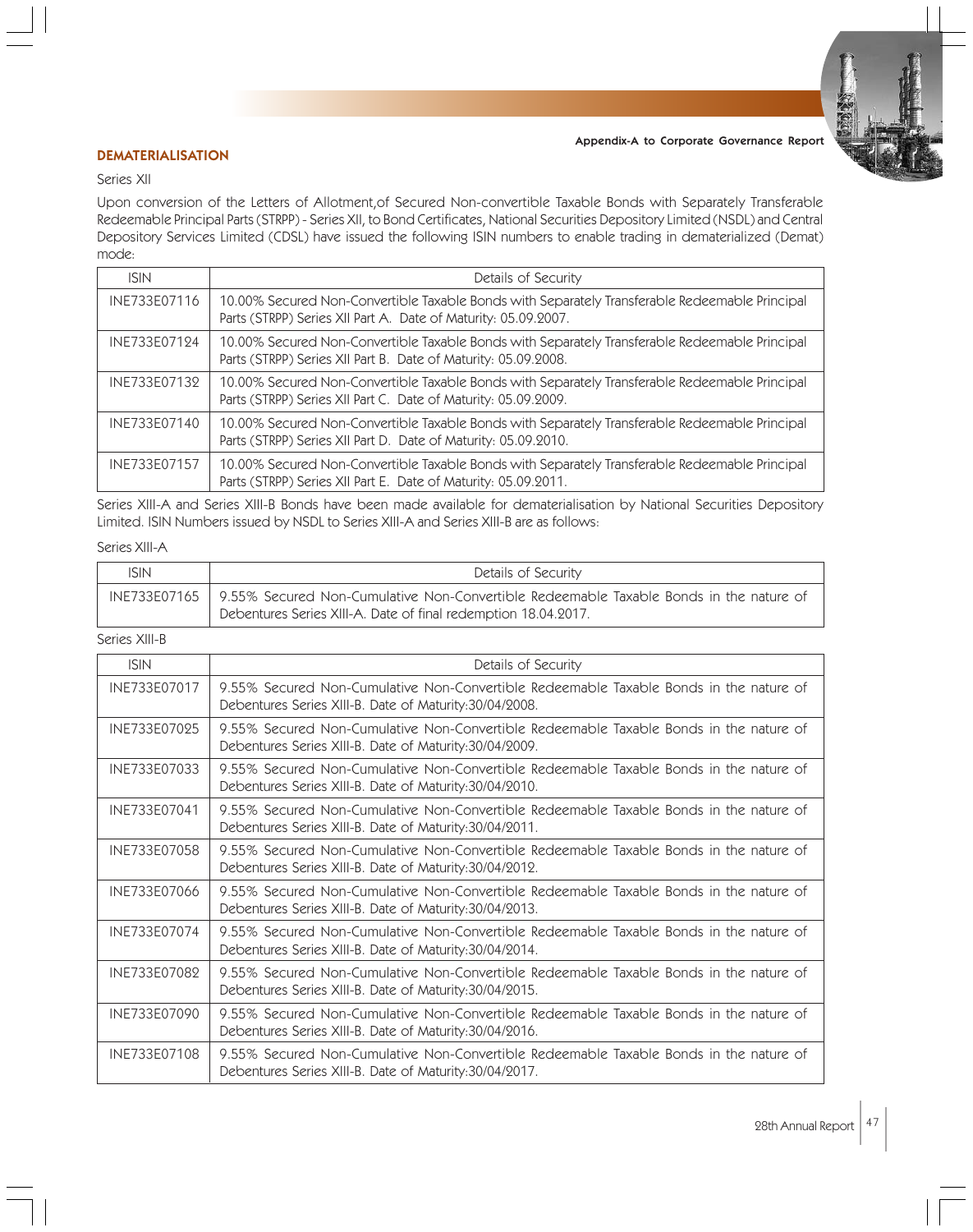

# Series XIV

Bonds have been made available for dematerialisation by National Securities Depository Limited. ISIN Numbers issued by NSDL to Series XIV are as follows:

| <b>ISIN</b>  | Details of Security                                                                                                                        |  |  |
|--------------|--------------------------------------------------------------------------------------------------------------------------------------------|--|--|
| INE733E07173 | 8.05% Secured Non-Cumulative Non-Convertible Taxable Bonds in the nature of Debentures Series<br>XIV STRPP-A. Date of Maturity:01/08/2006. |  |  |
| INE733E07181 | 8.05% Secured Non-Cumulative Non-Convertible Taxable Bonds in the nature of Debentures Series<br>XIV STRPP-B. Date of Maturity:01/08/2007. |  |  |

#### Series XV

Bonds have been made available for dematerialisation by National Securities Depository Limited. ISIN Numbers issued by NSDL to Series XV are as follows:

| ISIN         | Details of Security                          |  |
|--------------|----------------------------------------------|--|
| INE733E08106 | 15 BD 31MR06 LOA UPTO 18DC 03                |  |
| INE733E08114 | $\mid$ 13.6 BD 28SP06 LOA UPTO 18DC03 $\mid$ |  |

#### Series XVI

Bonds have been made available for dematerialisation by National Securities Depository Limited. ISIN Number issued by NSDL to Series XVI is as follows:

| ISIN         | Details of Security                      |  |  |
|--------------|------------------------------------------|--|--|
| INE733E08122 | 18 BD 10AP18 FV RS 10LAC LOA UPTO 20MY04 |  |  |

#### Series XVII

Bonds have been made available for dematerialisation by National Securities Depository Limited. ISIN Numbers issued by NSDL to Series XVII is as follows:

| SIN          | Details of Security                            |  |
|--------------|------------------------------------------------|--|
| INE733E08130 | 8.48 BD 01MY 23 FV RS 10 LAC LOA UPTO 20 MY 04 |  |

Series XVIII

Bonds have been made available for dematerialisation by National Securities Depository Limited and Central Depository Services Limited. ISIN Numbers issued by NSDL to Series XVIII are as follows:

| <b>ISIN</b>  | Debenture/Bond Description            |  |
|--------------|---------------------------------------|--|
| INE733E07199 | Part-A 5.95 BD 15SP09 LOA UPTO 26FB04 |  |
| INE733E07207 | Part-B 5.95 BD 15SP10 LOA UPTO 26FB04 |  |
| INE733E07215 | Part-C 5.95 BD 15SP11 LOA UPTO 26FB04 |  |
| INE733E07223 | Part-D 5.95 BD 15SP12 LOA UPTO 26FB04 |  |
| INE733E07231 | Part-E 5.95 BD 15SP13 LOA UPTO 26FB04 |  |

#### Series XIX

Bonds have been made available for dematerialisation by National Securities Depository Limited. ISIN Number issued by NSDL to Series XIX is as follows:

| 'SIN | Debenture/Bond Description                                                 |  |
|------|----------------------------------------------------------------------------|--|
|      | $\mid$ INE733E07249 $\mid$ SR-19 7.5 BD 12JN19 FV RS10LAC LOA UPTO 30MAR04 |  |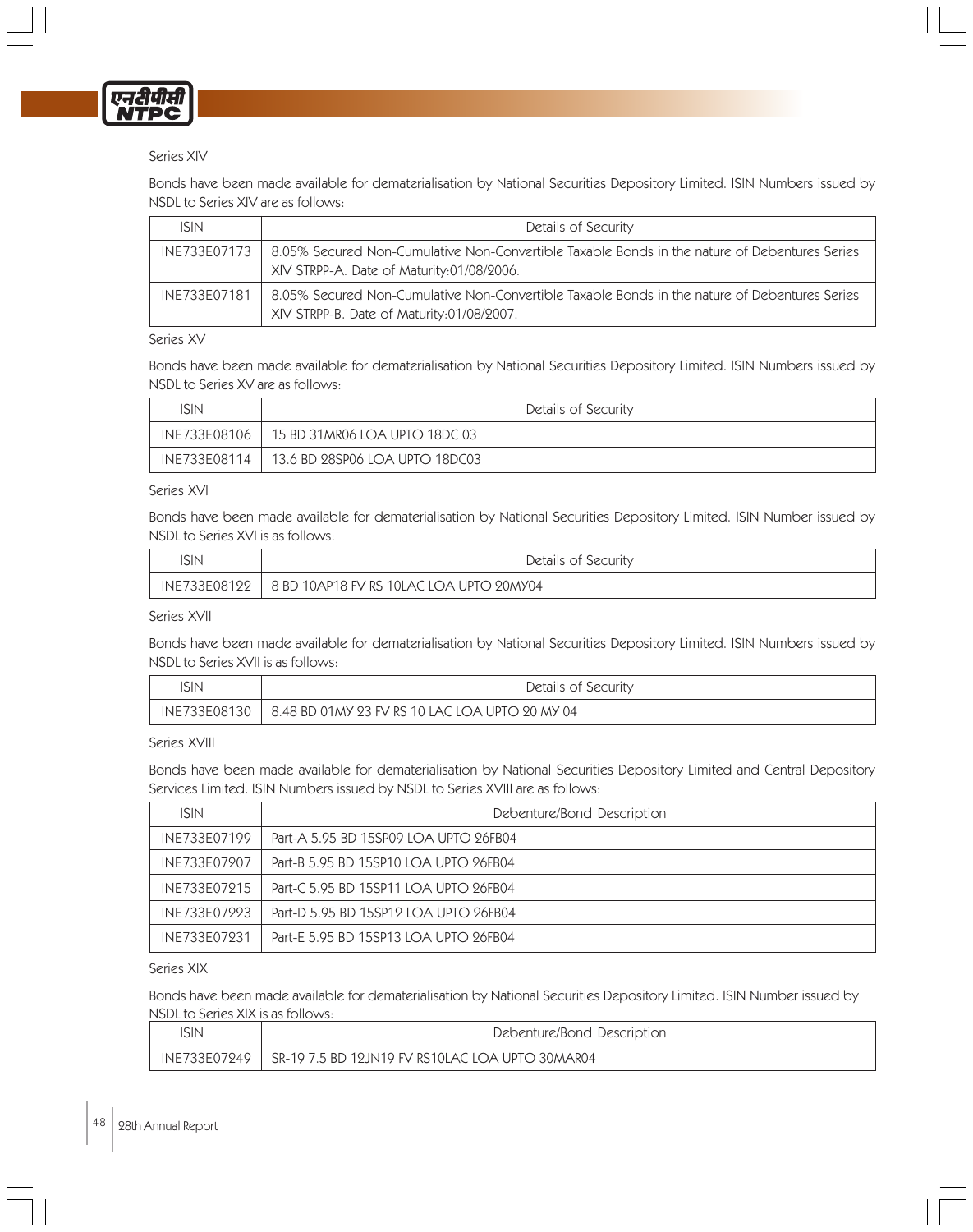# **AUDITORS' CERTIFICATE ON CORPORATE GOVERNANCE**

The Members National Thermal Power Corporation Limited NTPC Bhawan, SCOPE Complex Core-7, 7 Institutional Area Lodi Road New Delhi – 110 003

We have examined the compliance of conditions of corporate governance by National Thermal Power Corporation Limited, for the year ended on March 31, 2004 as stipulated in the clause 34 of the Listing Agreement in respect of Bonds of the said company with the National Stock Exchange of India Limited.

The compliance of conditions of corporate governance is the responsibility of the management. Our examination was limited to procedures and implementation thereof, adopted by the company for ensuring the compliance of the conditions of the Corporate Governance. It is neither an audit nor an expression of opinion on the financial statements of the company.

In our opinion and to the best of our information and according to the explanations given to us and subject to that the Board of Directors of company comprises two Independent Directors as against requirements of six in terms of Clause 34 I (A) of Listing Agreement we certify that the company has complied with the conditions of Corporate Governance as stipulated in the above mentioned Listing Agreement.

We state that no investor grievance is pending for a period exceeding one month against the company as per the information furnished by the Registrar and Transfer Agents and records maintained by the Company.

We further state that such compliance is neither an assurance as to the future viability of the company nor the efficiency or effectiveness with which the management has conducted the affairs of the company.

Chartered Accountants Chartered Accountants

(K. L. Jhanwar) (Amitava Ray)

For Umamaheswara Rao & Co. The S.N. Nanda & Co. Chartered Accountants Chartered Accountants

(G. Sivarama Krishna Prasad) (S. N. Nanda) Partner **Partner** Partner

For T.R. Chadha & Co. Chartered Accountants

> (Sanjay Gupta) Partner

Place: New Delhi Date : 29th July, 2004

For Kalani & Co. **For Amit Ray & Co.** For Amit Ray & Co.

Partner Partner Partner Partner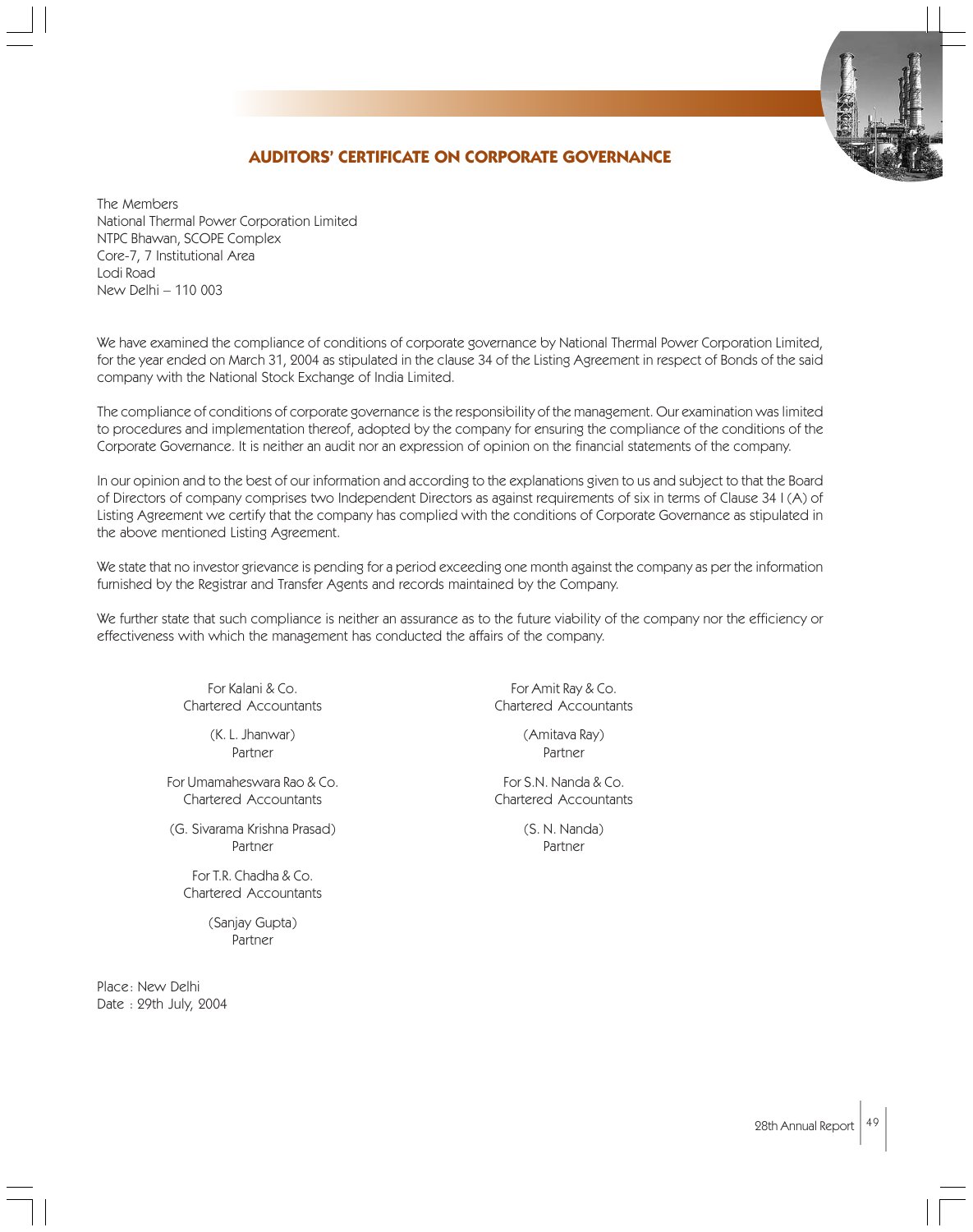

Annex-III to Directors' Report

# **STATEMENT PURSUANT TO SECTION 212 OF THE COMPANIES ACT, 1956 RELATING TO SUBSIDIARY COMPANIES**

| NAME OF THE SUBSIDIARY                                                                                                                                                        | PIPAVAV POWER<br><b>DEVELOPMENT</b><br>COMPANY LTD. | NTPC ELECTRIC<br><b>SUPPLY</b><br>COMPANY LTD. | NTPC VIDYUT<br><b>VYAPAR</b><br>NIGAM LTD.    | NTPC HYDRO LTD.                              |
|-------------------------------------------------------------------------------------------------------------------------------------------------------------------------------|-----------------------------------------------------|------------------------------------------------|-----------------------------------------------|----------------------------------------------|
| 1. Financial year of<br>the Subsidiary ended on                                                                                                                               | 31 <sup>ST</sup> March,<br>2004                     | 31 <sup>ST</sup> March,<br>2004                | 31 <sup>st</sup> March,<br>2004               | 31 <sup>st</sup> March,<br>2004              |
| 2. Date from which they<br>became Subsidiary                                                                                                                                  | 20th December,<br>2001                              | 21 <sup>st</sup> August,<br>2002               | 1 <sup>st</sup> November,<br>2002             | 12 <sup>th</sup> December,<br>2002           |
| 3. Share of the subsidiary<br>held by the company<br>as on 31 <sup>st</sup> March, 2004                                                                                       |                                                     |                                                |                                               |                                              |
| Number & face value<br>a)                                                                                                                                                     | 365000<br>equity shares of<br>Rs. 10/- each         | 80910<br>equity shares of<br>of Rs. 10/- each  | 20000000<br>equity shares of<br>Rs. 10/- each | 1654810<br>equity shares of<br>Rs. 10/- each |
| Extent of holding<br>b)                                                                                                                                                       | 100%                                                | 100%                                           | 100%                                          | 100%                                         |
| 4. The net aggregate amount of the<br>subsidiary companies Profit/(loss)<br>so far as it concerns the member<br>of the holding company<br>Not dealt with in the holding<br>a) |                                                     |                                                |                                               |                                              |
| company's accounts                                                                                                                                                            |                                                     |                                                |                                               |                                              |
| i) For the financial year ended<br>31st March, 2004                                                                                                                           | (Rs. 3600032)                                       | (Rs. 33410)                                    | Rs. 21313612                                  | Rs. 17229022                                 |
| ii) Upto the previous<br>financial years of the<br>subsidiary company                                                                                                         | (Rs. 25716)                                         | (Rs.29493)                                     | (Rs. 131785)                                  | (Rs. 16393)                                  |
| Dealt with in the holding<br>b)<br>company's accounts                                                                                                                         |                                                     |                                                |                                               |                                              |
| i) For the financial year<br>ended 31st March, 2004.                                                                                                                          | Nil                                                 | Nil                                            | Nil                                           | Nil                                          |
| ii) For the previous financial year<br>of the subsidiary company<br>since they became the<br>holding company's subsidiaries                                                   | Nil                                                 | Nil                                            | Nil                                           | Nil                                          |

For and on behalf of Board of Directors

 $\mathbf{I}$ へつっ

Place : New Delhi (C.P. JAIN) Dated: 29.07.2004 Chairman & Managing Director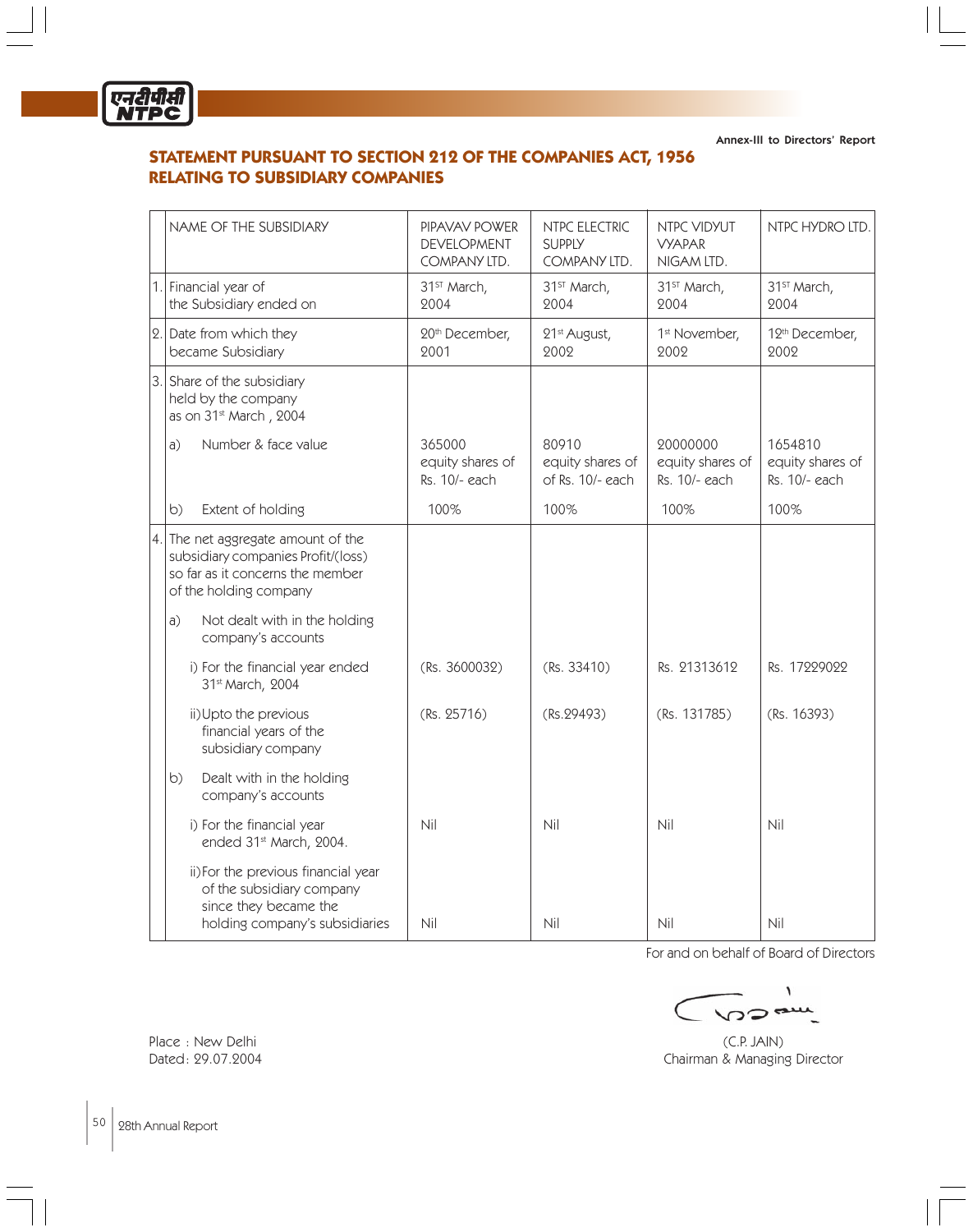# **PARTICULARS REQUIRED UNDER THE COMPANIES (DISCLOSURE OF PARTICULARS IN THE REPORT OF THE BOARD OF DIRECTORS), RULES 1988**

# A. CONSERVATION OF ENERGY

a) Energy Conservation Measures taken:

Some of the important energy conservation measures taken during the year 2003-2004 in different areas are as under:

# ENERGY AUDITS

During the year 2003-04, 194 in-house energy audits (including 11 energy audits of NSPCPL, Durgapur) in the areas of auxiliary power consumption, water balance, cooling water system, compressed air, coal handling plant, ash handling system, boilers, turbines, GT Compressors, GT open cycle efficiency, WHRB, lighting, thermal insulation were carried out at different stations. In addition, a workshop on Energy Conservation in Ash Handling System and 7 nos of training programmes for O & M executives in energy auditing were also held.

# AUXILIARY POWER CONSUMPTION

Intake channel level based operation of CW pumps, ambient condition based and actual requirement based operation of CW pumps and cooling towers , monitoring running of auxiliary cooling water pumps and air compressors as per requirements, using vapour absorption system for air conditioning etc.

# **LIGHTING**

Replacing conventional FLTs with E+28W energy efficient tube lights, timer based operation of common area lighting, replacing 70w conventional aviation lights with energy efficient 15 w aviation lights etc

# HEAT ENERGY

Repair of thermal insulation, periodic cleaning of soot deposits in WHRB and cleaning of condenser water boxes and tubes etc.

# LUBRICANTS

Attending leakages and changing/topping up oil on actual condition based requirements, recycling used up oils for reuse.

# FUEL OIL

Modifying FSSS Logic for ignition support, using Trevy Test method for safety valve floating, attending line leakages etc.

# DM WATER

Attending DM water/steam leakages etc.

# MISCELLANEOUS WATER

Maintaining appropriate Cycle of Concentration in Circulating water system, attending water leakages, using discharge water from Air Pre-heater guide bearing cooling system for Bottom Ash Hopper sealing, controlling ash water ratio etc.

# DIESEL/MGR FUEL

Reduction in idle running of locos and dozers, monitoring cycle time of MGR etc.

# NON CONVENTIONAL ENERGY

Using solar water heaters in canteens and guest houses, solar PV pumps for horticulture, bio-mass plant gas in canteen kitchen etc.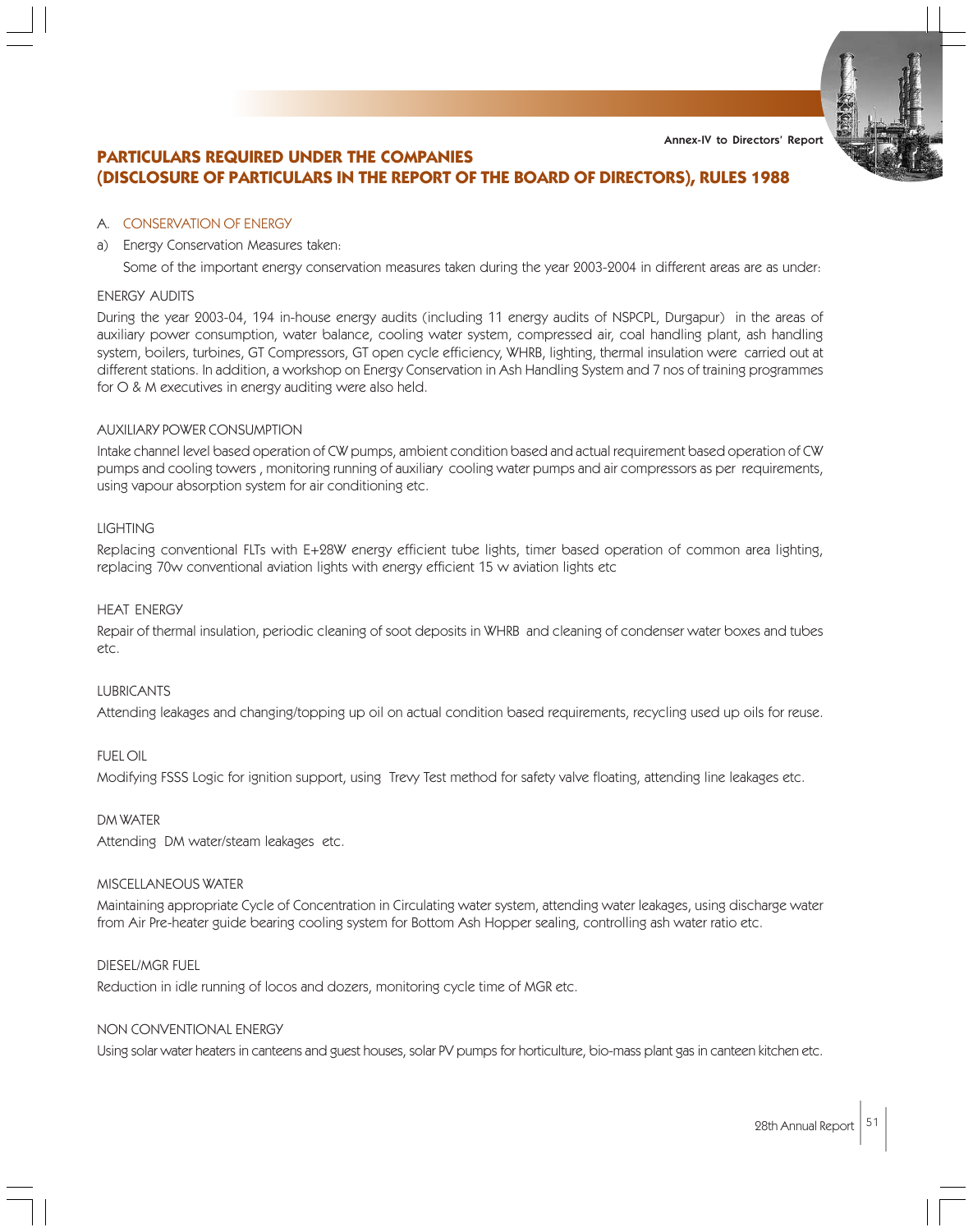

b) Additional investments and proposals for reduction in consumption of energy:

Provision of Rs 53.2 million has been kept in BE 2004-05 for various energy conservation schemes like:-

- Energy Meters and other portable Energy Audit Instruments and on-line Energy Monitoring System
- Vapour Absorption System for Air Conditioning
- Energy Efficient devices in lighting
- Soft Starters for Motors
- Solar Water Heaters, Solar PV Lighting and Solar PV Pumps
- c) Impact of measures taken for energy conservation :

Savings achieved during 2003-2004 on account of specific efforts for energy conservation :-

| S. No Area/Activities                               |             |               |                          |
|-----------------------------------------------------|-------------|---------------|--------------------------|
|                                                     | Energy Unit | Qty. of units | Rs. (Million)            |
| Electricals (including 6.82 MU savings in lighting) | MU          | 138.85        | 167.787                  |
| Heat Energy(equivalent MT of coal)                  | MT          | 16410         | 25.321                   |
| Fuel Oil                                            | KL          | 1122.6        | 16.979                   |
| DM Make up water                                    | MT          | 180186        | 0.249                    |
| Miscellaneous Water                                 | M.Cu.M      | 5.655         | 45.774                   |
| Diesel/MGR Fuel                                     | KL          |               | $\overline{\phantom{a}}$ |
| Lubricants                                          | KL          | 55.33         | 3.470                    |
| Gas/NAPTHA                                          | M.Cu.M      | 1.69          | 7.529                    |
| Chemicals/LPG/Misc                                  |             |               | 0.053                    |
| <b>Grand Total</b>                                  |             |               | 267.16                   |
|                                                     |             |               | Savings                  |

Savings achieved during 2002-03 : Rs. 316.654 (Million)

# B. TECHNOLOGY ABSORPTION

Efforts made towards technology as per Form-B (Form-B is enclosed)

# C. FOREIGN EXCHANGE EARNINGS AND OUTGO

Activities relation to export initiative taken to increase export, development of new export markets for products and services and export plan:

| Total Foreign Exchange Used/Earned (2003-2004) | Rs./Million  |  |  |
|------------------------------------------------|--------------|--|--|
| 1. Foreign Exchange Outgo                      |              |  |  |
| a) Value of Imports calculated on CIF basis:   |              |  |  |
| Capital Goods                                  | 372          |  |  |
| Spare Parts                                    | 886          |  |  |
| b) Expenditure:                                |              |  |  |
| Professional and Consultancy Charges           | 27           |  |  |
| Interest                                       | 1874         |  |  |
| Others                                         | 11433        |  |  |
| 2. Foreign Exchange Earned                     |              |  |  |
| Consultancy                                    |              |  |  |
| Interest                                       | $\mathbf{Q}$ |  |  |
| <b>Others</b>                                  |              |  |  |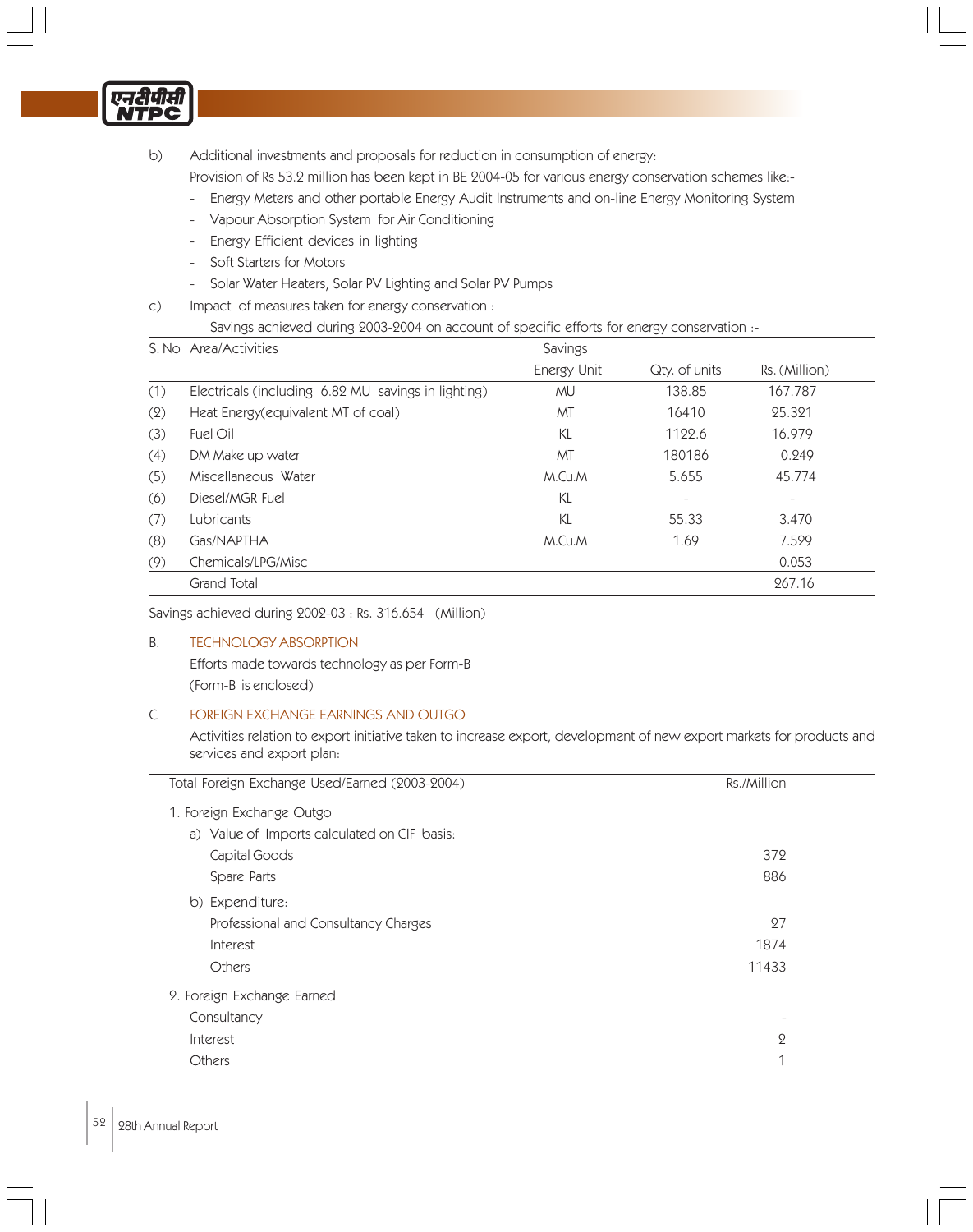# **FORM FOR DISCLOSURE OF PARTICULARS WITH RESPECT TO ABSORPTION OF TECHNOLOGY**

#### RESEARCH & DEVELOPMENT (R&D)

- 1.0 Specific areas in which R&D activities have been carried out during 2003 04:
	- a. Studies were carried out for power generation through alternate sources of energy such as solar, biomass, MHD, Ocean Thermal and fuel cell technology.
	- b. Studies were carried out for strengthening off-line and online monitoring techniques for reducing the boiler tube failures and Transformer failures.
	- c. Studies to establish mechanical properties-Hardness correlations for in-situ health assessment of UDIMET-520 GT blade material.
	- d. Studies on Corrosion behaviour of seawater at higher COC for use in Ash handling system and Cooling water systems at a coastal Power Station.
	- e. Studies to define level of degradation in metallurgical microstructures & mechanical properties for determination of end life criteria of gas turbine inlet segments.
	- f. Analysis of various problems of equipment vibrations and providing solutions for the same.
	- g. Health assessment of number of Gas Turbines, Boilers, Steam Turbines, Condenser Tubes and Retaining Rings were carried out through latest NDT techniques. Recommendations for repair/refurbishment/replacement of various components were furnished to various stations.
	- h. Failure analysis of boiler & turbine components like boiler tubes, turbine blades etc.
	- i. Condition Monitoring of Transformers / Reactors through DGA, furfural content and degree of polymerization.
	- j. Development of Corrosion inhibitors to prevent corrosion of Cooling Tower make-up water pipelines, filter water pipelines and clarified water pipelines at different power stations.
	- k. Condition monitoring of components through wear Debris analysis
	- l. Scientific investigations of number of used GT components to assess their condition for further use.
	- m. R&D took an initiative in capturing the knowledge in the field of Carbon sequestration. Assessment was made of R&D work presently being undertaken by various organizations in the country, areas for knowledge sharing with CSLF countries and projects in which India can associate with other CSLF countries.
	- n. The new facilities in respect of Digital Camera & its interfacing with optical microscope, Dimensional Measuring Equipment were added.
- 2.0 Benefits derived as a result of above R&D:
	- 1. Development of power generation through alternate sources of energy would reduce the dependence on fossil fuels and help in generation of clean power that is more eco-friendly.
	- 2. Strengthening of online monitoring techniques to prevent transformer failure and early detection & prediction of the boiler tubes leakage would help in reducing the forced outages of boilers and transformers and thus improve the availability and reliability of plants.
	- 3. The studies on correlation of mechanical properties will help in preventing failures of Row #1 blade materials thus increasing availability and reliability of the machines.
	- 4. The corrosion behaviour studies of mild steel and cast iron components in contact with seawater will help in understanding the corrective action required in operating the systems at higher COC thereby helping in increasing the life/availability of the plant using seawater.

Form B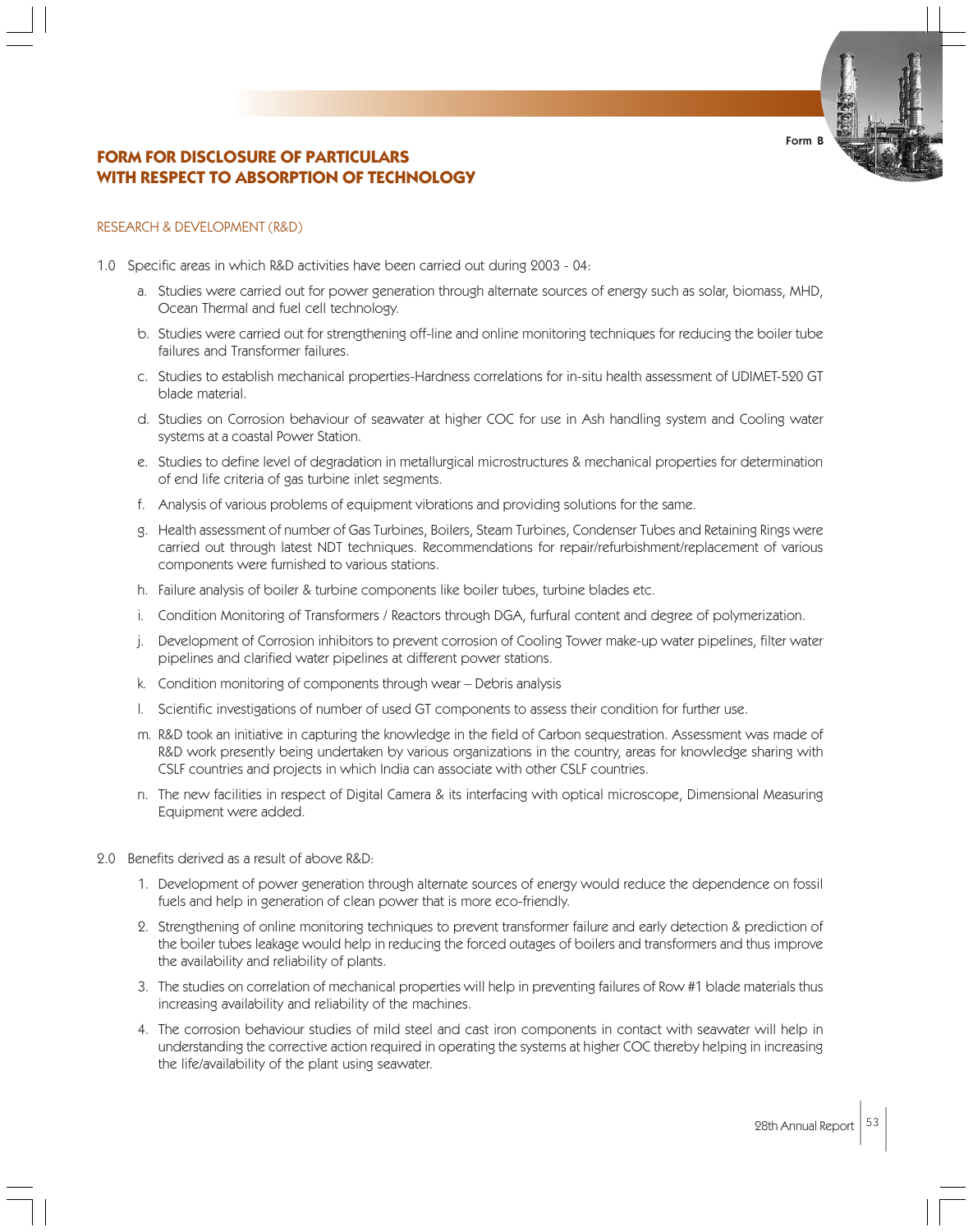

- 5. Accelerated ageing studies will provide input for heat treatment to improve the life of the machines and thus help in life extension of the machines.
- 6. The corrective actions as suggested to overcome the high levels of vibration and failure of teeth of Gear-boxes at three Mini-Hydel projects at Ludhiana will help the stations in improving the availability and reliability of the machines.
- 7. On the basis of health assessment carried out through NDT techniques, in number of cases, repairs rather than replacement of costly components were recommended resulting into savings. In case of expensive hot gas path components of GTs, refurbishment works were undertaken by indigenous agencies in association of R&D and these refurbished components have been working satisfactorily.
- 8. The timely and scientific failure analysis of various components helped in identifying the cause of failure and thus providing necessary input for taking corrective action in preventing re-occurrence of similar failures thereby increasing the availability of power plant equipment.
- 9. Few Transformers were saved from significant damage through systematic condition monitoring like DGA analysis and Degree of Polymerization. This has helped in increasing the reliability and availability of the stations.
- 10. Development of in-house corrosion inhibitors for different pipeline system will provide cost effective solution to the damage of pipelines by corrosion and thus help in increasing the availability of the system besides reducing the energy consumption through increase in flow of water in the pipelines.
- 11. Condition monitoring of Bearing of Gas Turbine through wear-debris analysis helped in identifying the cause of rise in temperature and the timely inspection based on condition monitoring of lubricating oil saved the system from an extensive damage on account of wear.
- 12. Life extension studies as carried out on Vanes of GT at one of the gas station along with OEM helped in extending the life of vanes through heat treatment. These studies helped the stations in improving the life of the plants components.
- 13. The new facilities added will help in better understanding of metallurgical analysis carried out and assessment failures/life of components

The following applied research projects will also be undertaken:

- i) Studies on internal corrosion and its control of the clarified pipelines and CW ducts at a few of NTPC stations.
- ii) Study of fire-side (external) corrosion of boiler tubes.
- iii) Expert system for health assessment of HV transformers.
- iv) Heat treatment of super heater tubes (T-22) for accelerated technique for life assessment.

#### 3.0 Future Plans (2004-05)

NTPC Management has approved setting up of a " Power Technology & Research Centre" (PTC) at Greater NOIDA. Land for the PTC has been allotted by the concerned authority and 50% payment for the same has already been made The Head of Power Technology Centre has been appointed. The Blue Print for the "Power Technology Centre" is under finalization. The centre proposes to target development of technologies for reduction in the O&M cost of plants, Carbon/energy conflict, nano-technologies, fuel cells, high efficiency integrated Coal Gasification, etc.

4.0 Expenditure of R&D

|                                                            |         | (Rs./Millions) |
|------------------------------------------------------------|---------|----------------|
|                                                            | 2003-04 | 2002-2003      |
| Capital                                                    |         |                |
| Recurring                                                  | 46      | 46             |
| Total                                                      | 47      | 49             |
| Total R&D expenditure as a<br>percentage of total turnover | 0.0249% | 0.0257%        |
|                                                            |         |                |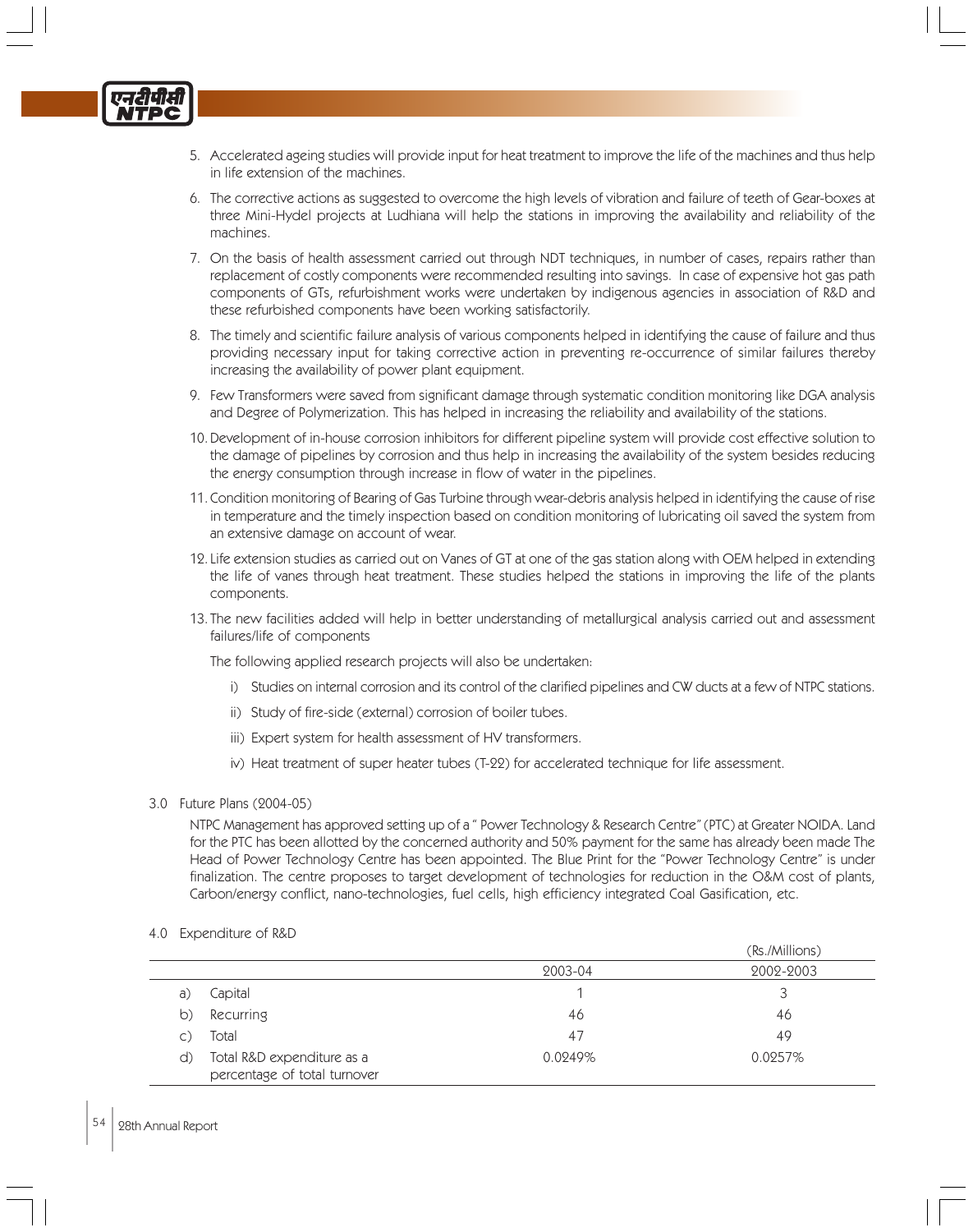

# 5.0 Technology Absorption, Adaptation and Innovation

Efforts made towards technology absorption, adaptation and innovation etc., and benefits derived therefrom.

The cost saving resulting from introduction of some of the innovations/technologies are as under:

| SL No | System Description                                                                                                                                                                                  | Saving in Cost                                                                                                                                                                                                                                                                 |
|-------|-----------------------------------------------------------------------------------------------------------------------------------------------------------------------------------------------------|--------------------------------------------------------------------------------------------------------------------------------------------------------------------------------------------------------------------------------------------------------------------------------|
| 1.    | Use of Supercritical parameters 255KG/sq.cm.<br>steam pressure & 540 C /568 C MS/RH steam<br>temperature. Sipat Stage-I (3X660 MW)<br>main plant has been ordered<br>with super critical parameters | 2.5% improvement in thermal efficiency;<br>reduction in greenhouse gas emissions up to 79000<br>tonnes per annum CO <sub>o</sub> for a typical 500 MW unit<br>at 68.5% Plant Load Factor.                                                                                      |
| 2.    | Introduction of Integrated Gasification<br>Combined Cycle (IGCC) Technology.                                                                                                                        | Recognizing the fact that IGCC is going to be the future<br>technology for power generation NTPC has decided<br>to set up IGCC demonstration plant although the cost of<br>generation will be comparatively higher at present due<br>to higher capital cost of the technology. |
| 3.    | 765 KV Transmission System                                                                                                                                                                          | Saving on Transmission of Bulk power. Both in terms of<br>losses & capital cost.                                                                                                                                                                                               |

C. Particulars of technologies imported during last five years.

NTPC has been the pioneer in the introduction and absorption of latest generation technologies in the Indian Power Sector.

Particulars of some of the important technology imported during last five (5) years are as follows:

| SI. No. | Technology                                                                                                       | Year | <b>Station</b>     |
|---------|------------------------------------------------------------------------------------------------------------------|------|--------------------|
|         | Introduction of high performance 3D twisted hollow banana type<br>blades for LP turbines at Simhadri and Talcher | 9000 | Being implemented. |
|         | One of the largest Sea-water intake systems in the world for<br>closed cycle condenser cooling at Simhadri       | 9000 | Being implemented  |

For and on behalf of the Board of Directors

(C.P. JAIN) Chairman & Managing Director

Place : New Delhi Dated: 29.07.2004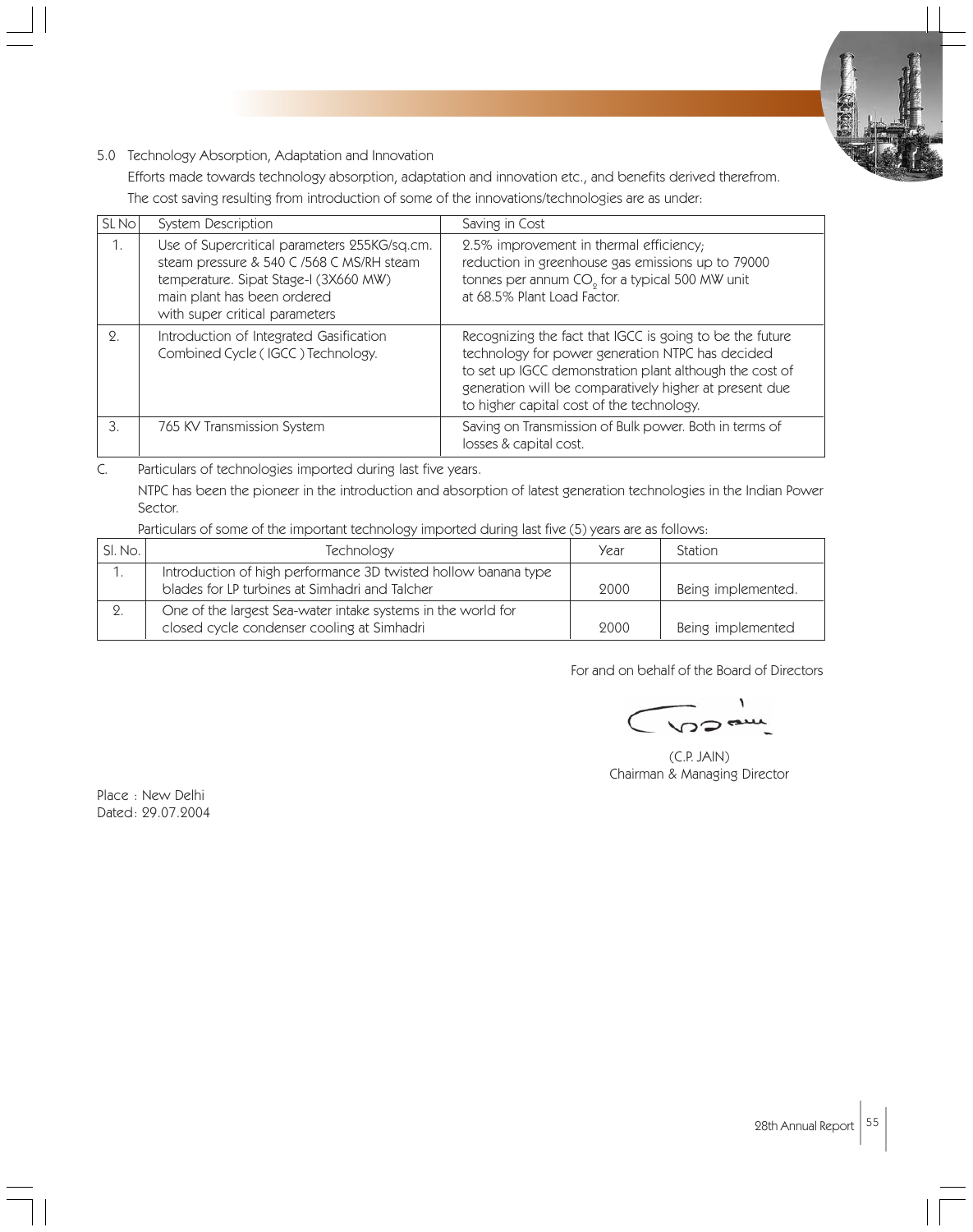

# **PHYSICALLY CHALLENGED PERSONS**

NTPC prides itself on being a socially conscious corporate entity with a responsibility towards society, which it seeks to address through various means. All its efforts are directed towards improving the quality of life of the people whom it touches. One out of many such efforts is working for the welfare of Physically challenged persons.

Various activities have been undertaken by NTPC in this area like Special Recruitment drives, Scholarships for Engineering students, Medical Camps for treatment and distribution of aids/appliances, Financial Support to agencies/NGOs working for the cause of the physically challenged, allotment of Shops/PCOs in NTPC Townships to physically challenged persons, running a school "Asha Kiran" for Deaf & Dumb and mentally challenged children, award of petty contracts like book binding, scribbling pad preparation from waste paper, file binding, furniture repair, Painting etc, Regular interactiion meetings with Physically Challenged employees.

In recognition of the efforts made in giving direct employment to such persons, NTPC has been awarded the 4th NCPEDP-Shell Helen Keller Award in the organization category in the year 2002 and National award for Welfare of Persons with Disabilities-2003 in the Best Employer category, instituted by Ministry of Social Justice and Empowerment.

Main activities & Policy decisions taken during the year 2003-2004 for the welfare of Physically challenged persons are as under:

- Recruitment in Group C & D Posts (IInd phase). 102 persons with disabilities have joined in the year 2003-2004 (126 had joined in the Ist phase in 2002-03).
- Relaxation in qualifying marks for open recruitment to pass marks only and also 10% relaxation in written test and interview.
- Scholarship for Physically Challenged students pursuing MBA.
- For individual needs of the VH employees, screen reading software etc. being procured.
- 'Sign language' training for the employees in general, wherever hearing impaired candidates are posted.
- As a special effort, NTPC decided to fabricate & install 13 telephone booths for physically challenged persons in Delhi.
- At CC procurement of stationery items like files, envelopes are mainly being done from Agencies who are working for the physically challenged thereby creating indirect employment.
- Wheel chairs have been provided to employees with orthopedic disabilities. If required, assistance of an attendant has also been provided. Gates/doors of township quarters have been widened wherever required.
- Ramps and lifts for barrier free access and toilets specifically for the needs of physically Challenged persons have been constructed/installed. Special parking facilities have been provided for physically challenged persons.

For and on behalf of the Board of Directors

(C.P. JAIN) Chairman & Managing Director

Place : New Delhi Dated : 29.07.2004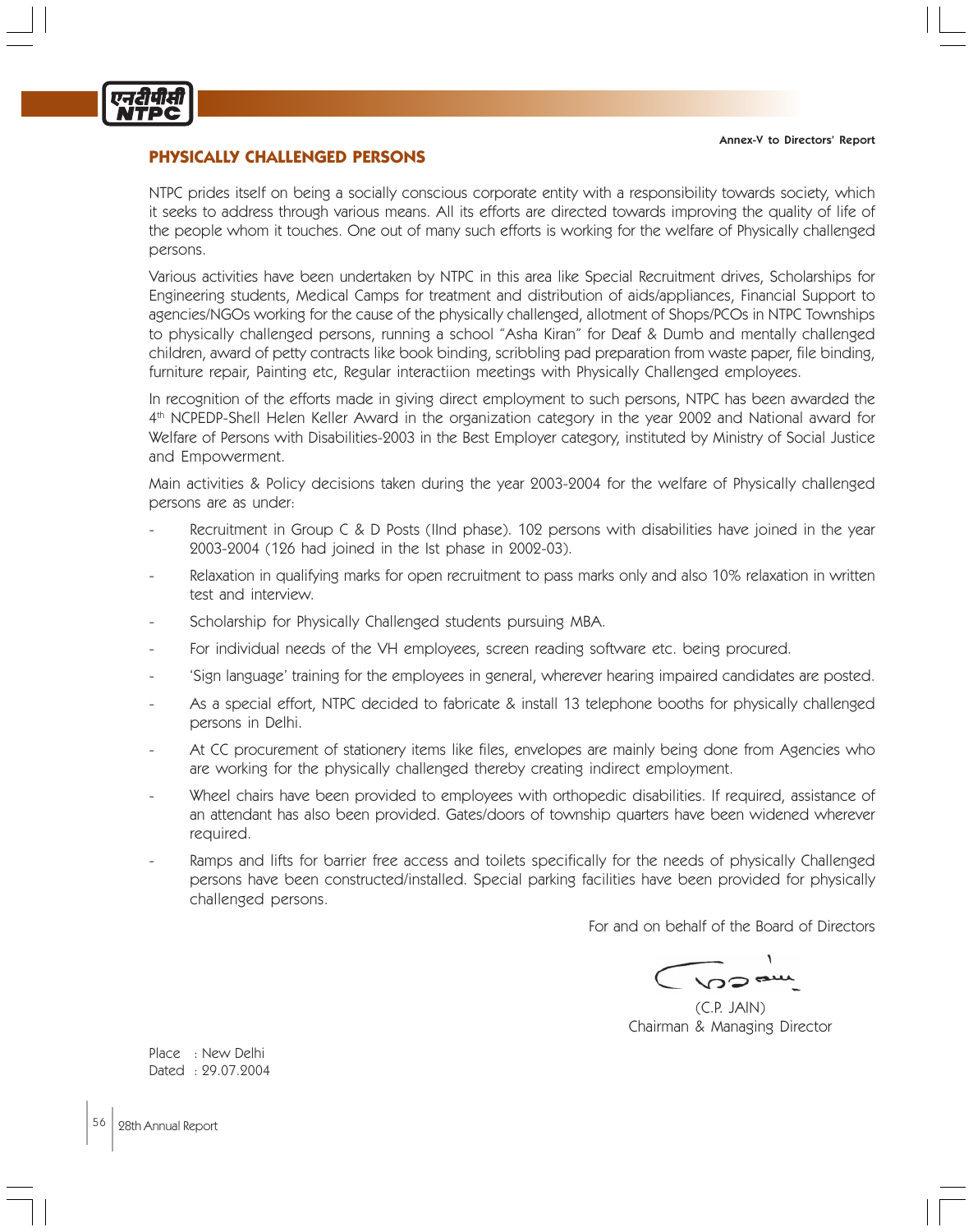

# **STATISTICAL INFORMATION ON RESERVATION OF SCs/STs FOR THE YEAR 2003** Annex-VI to Directors' Report

| Group | Emp.on Roll | SCs  | $%$ age | <b>STs</b> | % age |
|-------|-------------|------|---------|------------|-------|
|       | 8679        | 783  | 9.02    | 91         | 1.05  |
| Β     | 2765        | 264  | 9.55    | 139        | 5.03  |
|       | 8761        | 1689 | 19.28   | 552        | 6.30  |
|       | 2913        | 584  | 20.05   | 273        | 9.37  |
| Total | 23118       | 3320 | 14.36   | 1055       | 4.56  |

REPRESENTATION OF SC/ST IN NTPC AS ON 01-01-04

# RECRUITMENT OF SCs/STs DURING THE YEAR 2003

| Group | Total Rectt. | SCs        | $\%$ age | 5 I S | % age                    |
|-------|--------------|------------|----------|-------|--------------------------|
|       | 281          |            | 11.03    |       | 1.78                     |
| U     |              |            |          |       | $\overline{\phantom{a}}$ |
|       | 90           |            | 3.33     |       |                          |
|       | כצ           |            | 4.00     |       | 4.00                     |
| Total | 396          | $\sim$ $-$ | 8.84     |       | - 50                     |

# PROMOTIONS DURING THE YEAR 9003

| Group | Total | SCs | % age |     | % age |
|-------|-------|-----|-------|-----|-------|
|       | 1947  | 148 | 7.60  | 24  | 1.23  |
| B     | 646   | 114 | 17.65 | 10  | 1.55  |
|       | 1081  | 201 | 18.59 | 62  | 5.74  |
|       | 89    | 14  | 15.73 | 10  | 11.24 |
| Total | 3763  | 47  | 12.67 | 106 | 2.81  |

Steps taken or proposed to be taken to fill up all reserved vacancies for SCs/STs,Backlog as well as current:

- i) Six Special Recruitment Drives were launched from 1989-90 to 1996.
- ii) It was discontinued from 1997 as per the Govt. instructions.
- iii) The same has been restored since July, 2000.
- iv) NTPC again conducted two special recruitment drives in July, 2000 and in Jan. 2002. Another exercise for special recruitment drive was initiated in Dec. 2003.
- v) Exclusive advertisements/notifications covering populous belts of SC/STs.
- vi) Notifications of vacancies to recognized SC/ST Associations.
- vii) All major vacancies involving All India Competitive Selection Tests are circulated to all accredited SC/ST Associations as prescribed under the relevant Government Directives.
- viii) Exchange of SC/ST vacancies in the 3<sup>rd</sup> year of carry forward. However, in view of OM No.3612/17/2002-Estt.(Res) dated 06.11.2003 the exchange of SC/ST vacancies in the 3<sup>rd</sup> year of carry forward has been discontinued.
- ix) Award of Annual Scholarships to the following extent to SC/ST students pursuing Degree/Diploma in Engineering and MBA/PGDBM course is given as under:

| Degree Course   | Diploma Course | MBA/PGDBM       |
|-----------------|----------------|-----------------|
| Rs. 1000/- p.m. | Rs. 600/- p.m. | Rs. 1000/- p.m. |

Besides above NTPC has also instituted annual NTPC Gold Medal award with XISS for one student each topping the merit list of SC/ST candidates in Personnel Management Course and Rural Development Course.

For and on behalf of the Board of Directors

ລລະ

Place : New Delhi (C.P. JAIN) Dated: 29.07.2004 Chairman & Managing Director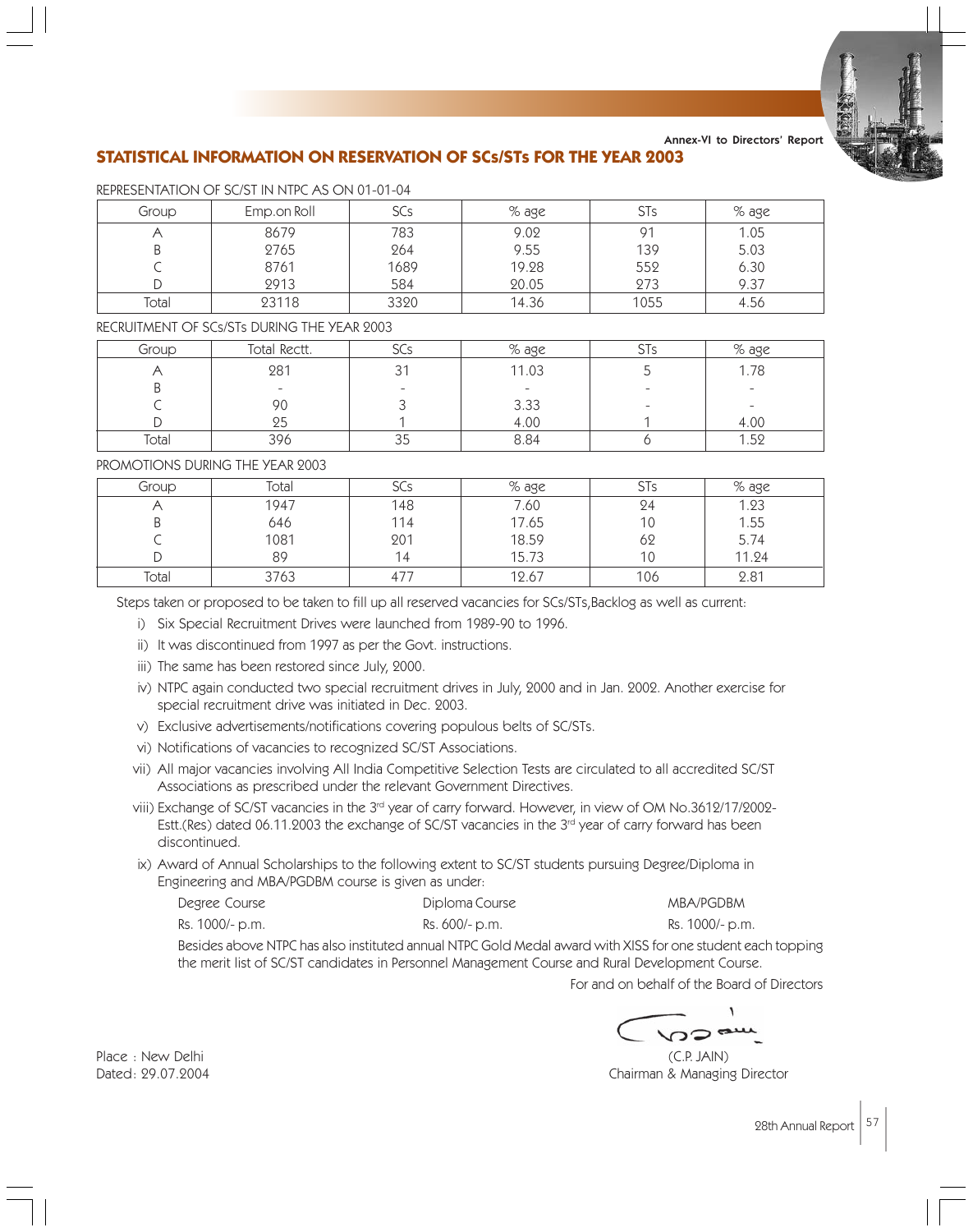

# **REVIEW OF ACCOUNTS OF NATIONAL THERMAL POWER CORPORATION LIMITED, NEW DELHI FOR THE YEAR ENDED 31<sup>ST</sup> MARCH 2004 BY THE COMPTROLLER AND AUDITOR GENERAL OF INDIA** Annex-VII to Directors' Report

#### 1. FINANCIAL POSITION

The table below summaries the financial position of the Company under broad headings for the last three years:

|               |                                                               |         |         | (Rs. in Million) |
|---------------|---------------------------------------------------------------|---------|---------|------------------|
|               |                                                               | 2001-02 | 2002-03 | 2003-04          |
|               | <b>Liabilities</b>                                            |         |         |                  |
| a)            | Paid up capital                                               |         |         |                  |
|               | Government<br>$\vert$ )                                       | 78125   | 78125   | 78125            |
|               | Others<br>$\vert \vert$ )                                     |         |         |                  |
| $\mathbf{b}$  | <b>Reserves and Surplus</b>                                   |         |         |                  |
|               | Free Reserves and Surplus<br>$\vert$ )                        | 207269  | 235769  | 276113           |
|               | Foreign Project Reserve<br>$\vert \vert$ )                    | 4       | 4       | 4                |
|               | iii) Capital Reserve                                          | 1127    | 1229    | 1259             |
| $\mathsf{c})$ | <b>Borrowings</b>                                             |         |         |                  |
|               | From Government of India<br>$\vert$ )                         | 21943   | 1442    | 984              |
|               | From Financial Institutions<br>$\vert \vert$ )                | 27059   | 43232   | 57675            |
|               | iii) Foreign Currency Loans                                   | 58159   | 55900   | 58642            |
|               | iv) Cash Credit                                               |         |         |                  |
|               | Others<br>V)                                                  | 8651    | 31583   | 37227            |
|               | vi) Interest Accrued and Due                                  |         |         | $\sim$           |
| d)            | Current Liabilities & Provisions<br>$\vert$ )                 | 47352   | 45482   | 80565            |
|               | Provision for Gratuity<br>$\vert \vert$ )                     | 794     | 368     | 376              |
| e)            | Deferred Tax Liability<br>$\vert$ )                           |         | 1       | 1                |
|               | ii) Advance Against Depreciation                              |         | 271     | 1591             |
|               | iii) Development Surcharge Fund                               |         |         | 3784             |
|               | Total                                                         | 450483  | 493406  | 596346           |
| Assets        |                                                               |         |         |                  |
| f)            | Gross Block                                                   | 328912  | 366106  | 400281           |
| g)            | Less: Depreciation                                            | 152131  | 167456  | 187736           |
| h)            | Net Block                                                     | 176781  | 198650  | 212545           |
| i)            | Capital Work-in-Progress & Construction Stores & Advances     | 65550   | 63863   | 74953            |
| j)            | Investments                                                   | 40281   | 36674   | 173380           |
| k)            | Current Assets, Loans & Advances                              | 167799  | 194132  | 135468           |
| $\vert$       | Deferred Tax Assets                                           |         |         |                  |
| m)            | Misc. Expenditure (to the extent not written off or adjusted) | 72      | 87      |                  |
| n)            | Accumulated Loss                                              |         |         |                  |
|               | Total                                                         | 450483  | 493406  | 596346           |
| $\circ)$      | Working Capital [K- d(i) -c(vi)]                              | 120447  | 148650  | 54903            |
| p)            | Capital Employed $[h + o]$                                    | 297228  | 347300  | 267448           |
| q)            | Net Worth $[a + b(i) - (n + m)]$                              | 285322  | 313807  | 354238           |
| r)            | Net Worth per rupee of Paid-up Capital (in Rs.)               | 3.65    | 4.02    | 4.53             |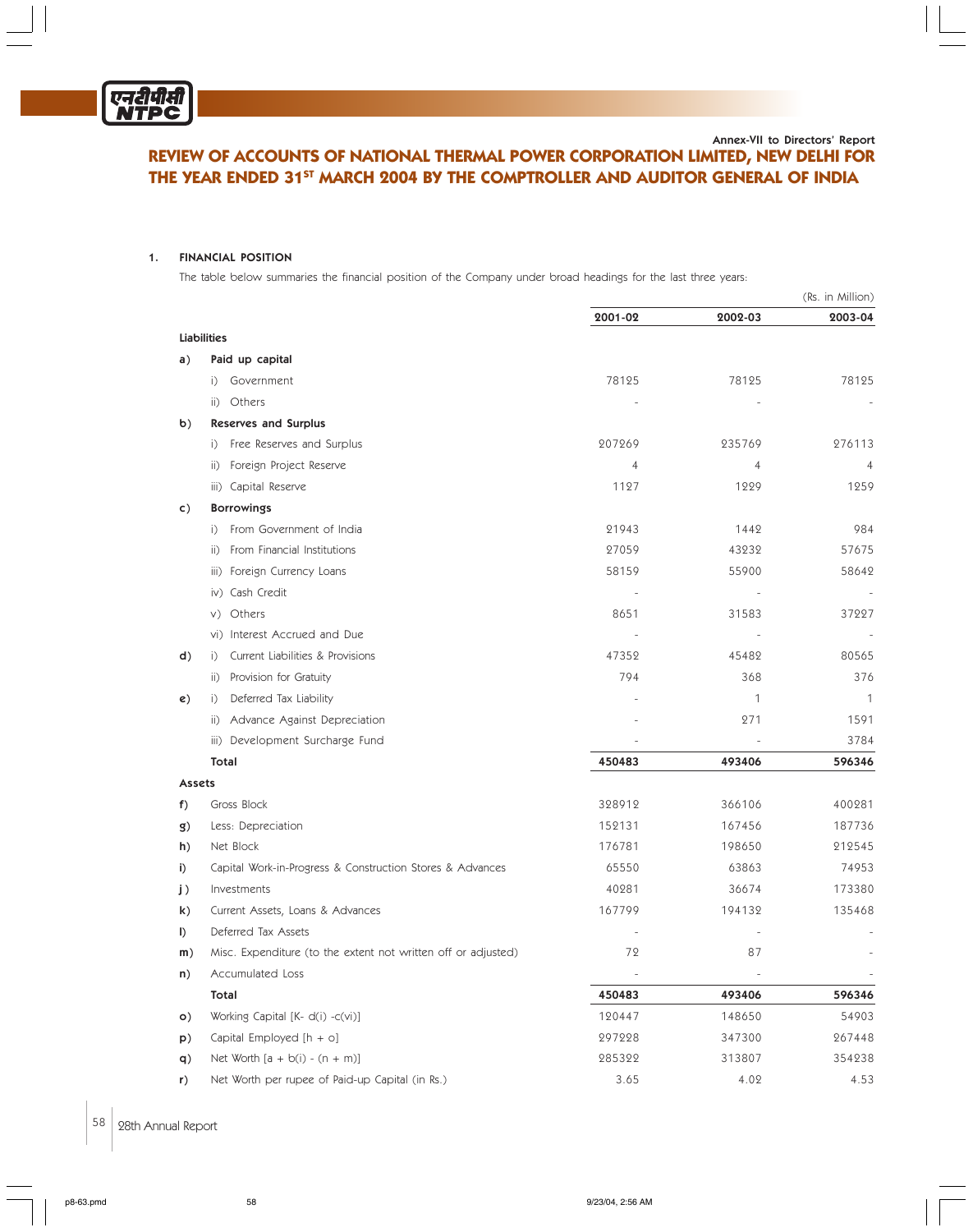# 2. SOURCES AND UTILISATION OF FUNDS

Sources of Funds

Funds amounting to Rs.185446 Million from internal and external sources were realised and utilised during the year as detailed below:

| a)             | Funds from operations:                                                  |       |        |
|----------------|-------------------------------------------------------------------------|-------|--------|
|                | Profit after tax                                                        | 52608 |        |
|                | Add: Depreciation                                                       | 20280 | 72888  |
| b)             | Increase in Borrowings                                                  |       | 22371  |
| $\mathsf{C}$ ) | Decrease in Working Capital                                             |       | 85020  |
|                | (excluding Proposed Dividend & Tax on Proposed Dividend)                |       |        |
| d)             | Increase in Advance Against Depreciation                                |       | 1320   |
| $\epsilon$ )   | Increase in Development Surcharge Fund                                  |       | 3784   |
| $f$ )          | Decrease in Miscellaneous Expenditure                                   |       | 63     |
|                | Total                                                                   |       | 185446 |
|                |                                                                         |       |        |
|                | Utilisation of funds                                                    |       |        |
| a)             | Increase in Capital Work in Progress and Construction Stores & Advances |       | 11090  |
| b)             | Increase in Fixed assets                                                |       | 34175  |
| $\mathsf{C}$ ) | Increase in Investments                                                 |       | 136706 |
| d)             | Dividend & Dividend Tax paid                                            |       | 3475   |

# 3. WORKING RESULTS

The working results of the Company for the last three years ending 31st March 2004 are given below:

|       |                                                            |         |         | (Rs. in Million) |
|-------|------------------------------------------------------------|---------|---------|------------------|
|       |                                                            | 2001-02 | 2002-03 | 2003-04          |
| (i)   | Turnover (including Electricity Duty & Consultancy Income) | 179110  | 191821  | 189951           |
| (ii)  | Other income                                               | 6725    | 4036    | 61282            |
| (iii) | Profit Before Tax, Prior Period & Extra Ordinary Items     | 37021   | 38343   | 59080            |
| (iv)  | Prior Period & Extra Ordinary Items                        | 500     | 803     | 183              |
| (v)   | Profit Before Tax                                          | 37521   | 37540   | 58897            |
| (vi)  | Provision for Taxation                                     | 2125    | 1465    | 6289             |
| (vii) | Profit After Tax                                           | 35396   | 36075   | 52608            |
|       | (viii) Proposed Dividend and Dividend Tax                  | 7079    | 7475    | 12210            |

Total 185446

#### 4. RATIO ANALYSIS

Some Important ratios on the financial health and working of the Company at the end of the last three years ending 31<sup>st</sup> March 2004 are as under:

|     |                                                                | 2001-02 | 2002-03 | 2003-04 |
|-----|----------------------------------------------------------------|---------|---------|---------|
|     | Liquidity ratio                                                | 3.54    | 4.27    | 1.68    |
|     | Current ratio $[k]{d(i)+c(vi)}$                                |         |         |         |
| ii) | Debt equity ratio                                              |         |         |         |
|     | Long term debt to net worth $[\{c(i \text{ to iii})+c(v)\}/q]$ | 0.41    | 0.49    | 0.44    |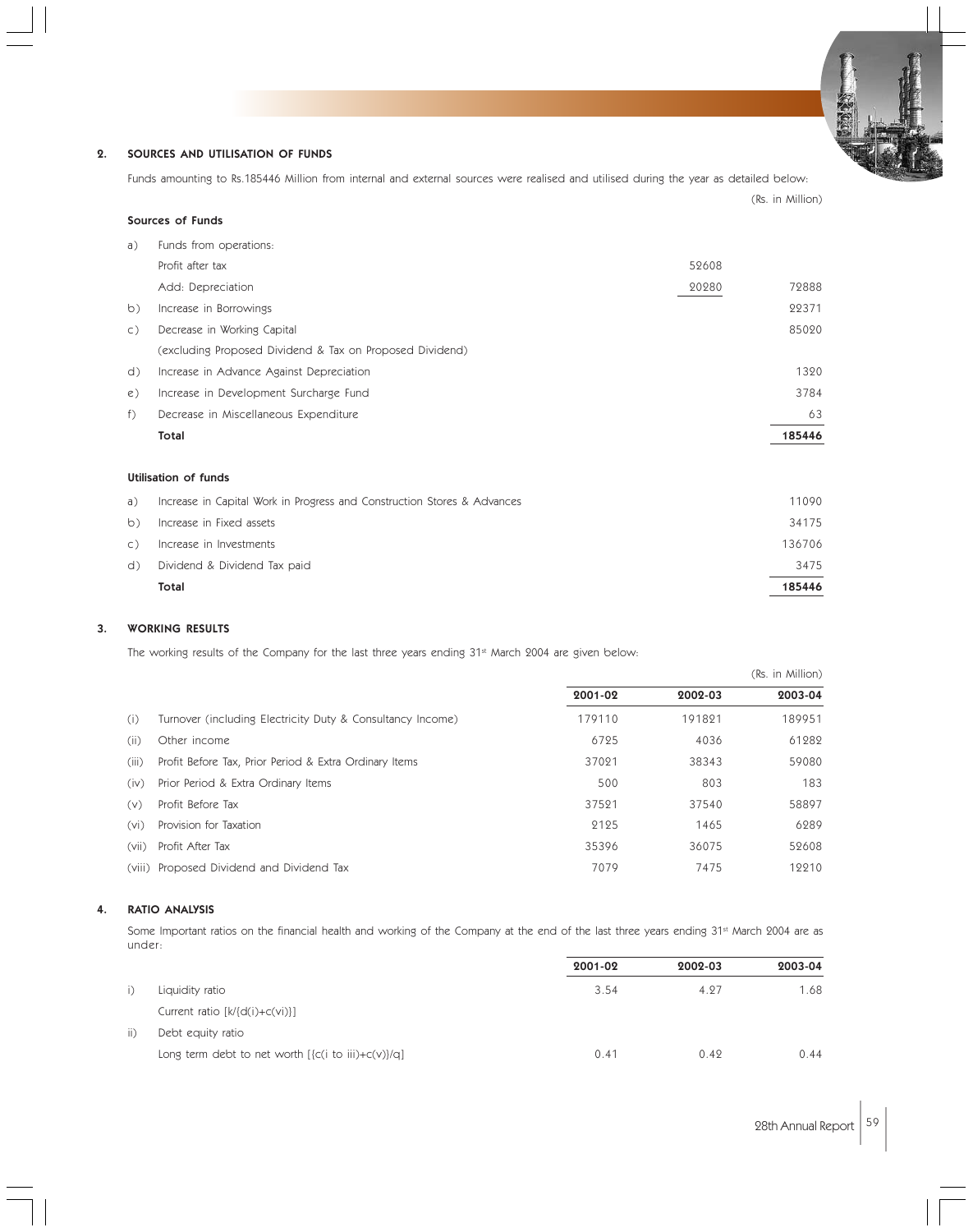

#### Profitability Ratios (in percentage)

| a)             | Profit Before Tax to:                                                    |        |         |         |
|----------------|--------------------------------------------------------------------------|--------|---------|---------|
|                | Capital Employed $\{3(v)/p\}$                                            | 12.62  | 10.81   | 22.02   |
|                | ii) Net Worth $\{3(v)/q\}$                                               | 13.15  | 11.96   | 16.63   |
|                | iii) Turnover (including Electricity Duty & Consultancy) $\{3(v)/3(i)\}$ | 20.95  | 19.57   | 31.01   |
| b)             | Profit After Tax to Equity                                               | 45.31  | 46.18   | 67.34   |
| $\mathsf{C}$ ) | Earning per Share (in Rs)                                                | 453.07 | $4.62*$ | $6.73*$ |
|                |                                                                          |        |         |         |

\* Equity Shares with face value of Rs. 1000/- in the year 2001-02 have been split into equity shares of Rs. 10/- each in the year 2002-03.

#### 5. INVENTORY LEVELS

The inventory levels at the close of the last three years ending 31<sup>st</sup> March 2004 are as under:

|                 |                           |         | (Rs. in Million) |         |  |
|-----------------|---------------------------|---------|------------------|---------|--|
|                 |                           | 2001-02 | 2002-03          | 2003-04 |  |
| i)              | Coal, Fuel Oil and Naptha | 6757    | 5015             | 4407    |  |
| $\overline{ii}$ | Chemicals and Consumables | 810     | 634              | 686     |  |
| iii)            | Components and Spares     | 12003   | 11390            | 11742   |  |
| $\dot{N}$       | Loose tools               | 58      | 51               | 55      |  |
| V)              | Others                    | 589     | 704              | 663     |  |

#### 6. SUNDRY DEBTORS

The Sundry debtors and Sales in the last three years ending 31st March 2004 are as follows:

| (Rs. in Million) |                 |                     |        |                                               |                               |
|------------------|-----------------|---------------------|--------|-----------------------------------------------|-------------------------------|
| As at 31st March | Sundry Debtors  |                     |        | Turnover                                      | Pecentage of                  |
|                  | Considered Good | Considered Doubtful | Total  | (including Electricity<br>Duty & Consultancy) | Sundry Debtors<br>to Turnover |
| 2002             | 115328          | 11344               | 126672 | 179110                                        | 70.72                         |
| 2003             | 124349          | 14558               | 138907 | 191821                                        | 72.41                         |
| 2004             | 4699            | 14287               | 18986  | 189951                                        | 10.00                         |

Sundry debtors to turnover decreased from 72.41 percent in 2002-2003 to 10.00 percent in 2003-2004 due to securitisation of SEBs dues.

The age-wise break-up of the Sundry debtors at the end of 31<sup>st</sup> March 2004 is as under:

| Debtors Outstanding for | (Rs. in Million) |
|-------------------------|------------------|
| Less than six months    | 1055             |
| Six months to one year  | $\sim$           |
| One year to three years | 5007             |
| More than three years   | 12924            |
| Total                   | 18986            |

(Revathi Bedi) Principal Director of Commercial Audit and Ex-Officio Member, Audit Board-III, New Delhi

Place : New Delhi Dated : 29 July 2004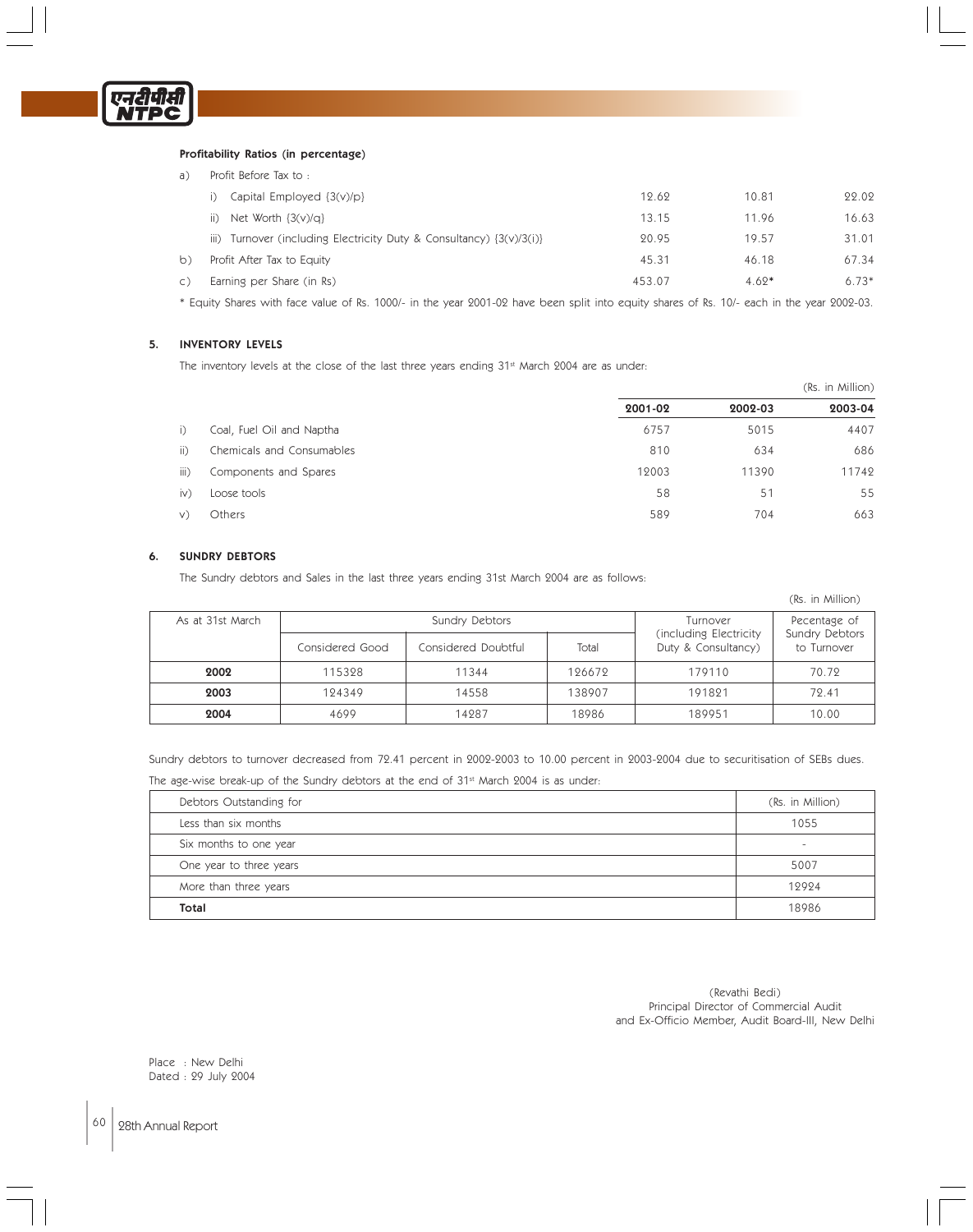

# **COMMENTS OF THE COMPTROLLER AND AUDITOR GENERAL OF INDIA UNDER SECTION 619(4) OF THE COMPANIES ACT, 1956, ON THE ACCOUNTS OF NATIONAL THERMAL POWER CORPORATION LIMITED, FOR THE YEAR ENDED 31 MARCH 2004.**

#### Comment

Accounting Policy No. 8.2.1 Notes on Accounts (Schedule-28) - Note No.8 (i)

Consequent upon the enactment and coming into force of Electricity Act, 2003, with effect from 10.6.2003, three old electricity laws namely the Electricity Act 1910, the Electricity (Supply) Act 1948 and the Electricity Regulatory Commission Act 1998 have been repealed. The Electricity Act, 2003, does not contain any provision regarding rates of depreciation to be followed by the 'generating companies' for the purpose of preparation of their annual accounts. In the absence of this, the Company has followed the rates of depreciation as laid down in the Companies Act, 1956 for preparation of its accounts for the year ended 31 March 2004.

Matter has been referred to the Government of India for clarification regarding applicability of the rates of depreciation to be charged in the books of accounts.

(Revathi Bedi) Principal Director of Commercial Audit and Ex-officio Member Audit Board-III, New Delhi

Place : New Delhi Dated : 29 July 2004

#### Management Reply

The Company is governed by all the provisions of Companies Act, 1956 except those which are inconsistent with the provisions of Indian Electricity Act 1910 or Electricity (Supply) Act 1948. With the repeal of the Indian Electricity Act 1910, Electricity (Supply) Act 1948 and Electricity Regulatory Commission Act 1998 and coming into force of Electricity Act, 2003 w.e.f. 10.06.2003 and in the absence of provision analogous to Section 75 A of the Electricity (Supply) Act 1948, no inconsistency exists as regards the rates of depreciation to be followed. The Company has to fall back on the provisions of Companies Act, 1956 and prepare its accounts for the year ended 31.03.2004 following the rates of depreciation as laid down in the Companies Act, 1956. The independent official legal opinion also confirms the fact that the company is right in following the rates of depreciation as per Schedule-XIV of the Companies Act, 1956 for charging depreciation in the books of accounts of NTPC for the financial year 2003-04.

> (C.P. Jain) Chairman & Managing Director

Place: New Delhi Dated : 29 July 2004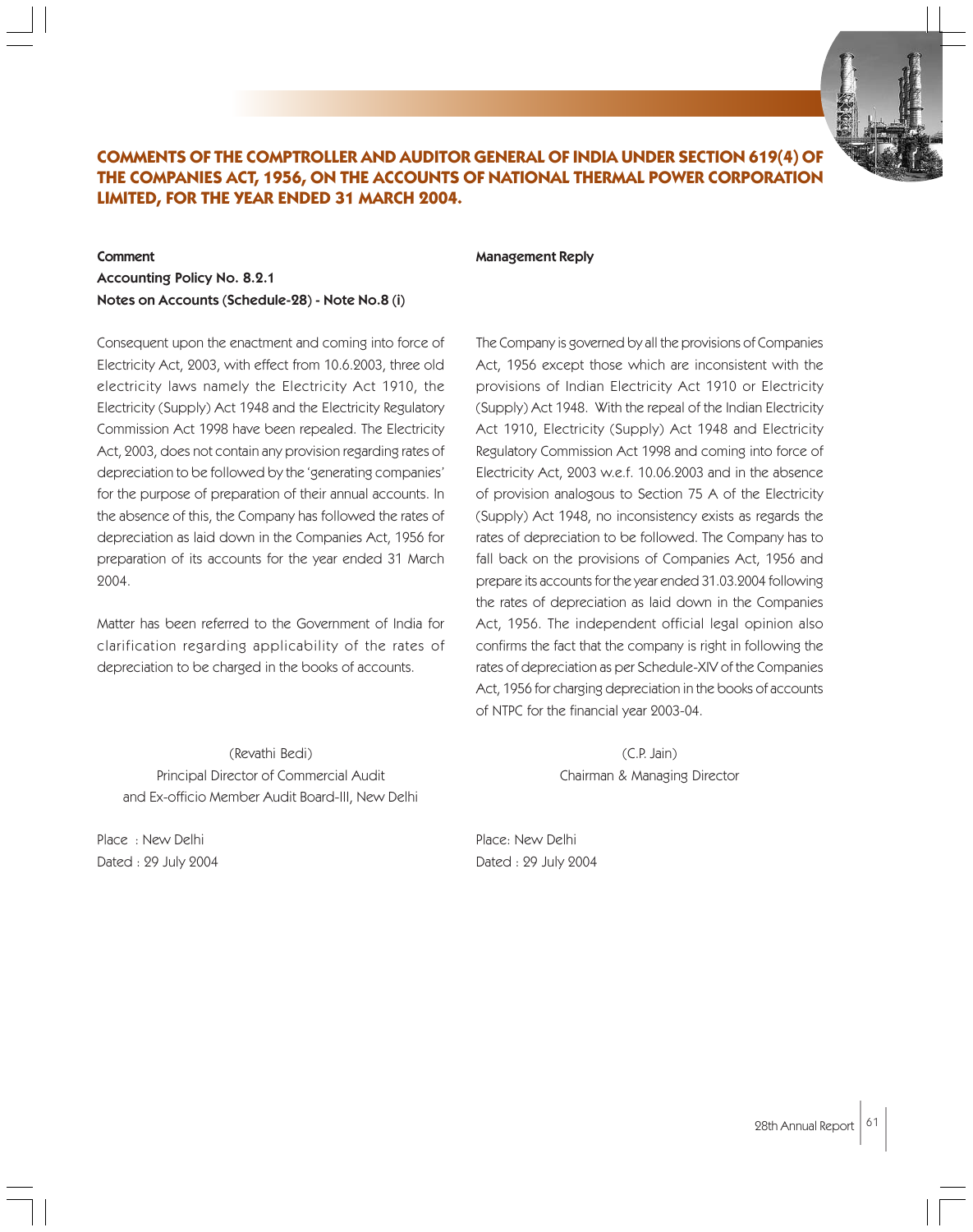

# PARTICULARS OF EMPLOYEES PURSUANT TO SECTION 217(2A) OF THE COMPANIES ACT, 1956

Annex-VIII to Directors' Report

| Name                          | Designation<br>and Nature<br>of duties | Remuneration | Qualification                                               | Date of<br>Commencement<br>of Employment | Exp.<br>(Yrs) | Age<br>(Yrs) | Last Employment<br>held                             |
|-------------------------------|----------------------------------------|--------------|-------------------------------------------------------------|------------------------------------------|---------------|--------------|-----------------------------------------------------|
| 1.                            | 2.                                     | 3.           | 4.                                                          | 5.                                       | 6.            | 7.           | 8.                                                  |
| Employed for the whole year   |                                        |              |                                                             |                                          |               |              |                                                     |
| Singh Satinder Pal            | <b>DGM</b>                             | 2595246      | B.Sc.,<br>PG Dip. in Social Services,<br>Dip. in Labour Law | 23.01.82                                 | 24            | 46           | <b>BHEL</b>                                         |
| Employed for the part of year |                                        |              |                                                             |                                          |               |              |                                                     |
| Arora J.S.                    | SR. MGR.                               | 1800728      | <b>BE</b>                                                   | 17.12.84                                 | 19            | 48           | $\bar{a}$                                           |
| Bajaj R.S.                    | <b>DGM</b>                             | 2059220      | B.Tech (C)                                                  | 05.02.78                                 | 26            | 51           |                                                     |
| Das A.K.                      | <b>AGM</b>                             | 795132       | BE (C) Engg.                                                | 26.02.82                                 | 21            | 61           | The Braitts waitt Burns<br>& Jessop Constn. Co Ltd. |
| Das M.                        | <b>DGM</b>                             | 1904261      | <b>FCA</b>                                                  | 23.09.83                                 | 20            | 58           | Hindustan Paper<br>Corp. Ltd.                       |
| Gandhi K.S.                   | <b>DGM</b>                             | 1923593      | B.E.(Elec.)<br>M.Tech. (Electrical)                         | 16.12.80                                 | 28            | 57           | <b>BHEL</b>                                         |
| John P. John                  | <b>DGM</b>                             | 2890432      | B.Sc.(Engg. Mech.)                                          | 04.07.79                                 | 33            | 55           | M/s. TataRobins<br>Fraser Ltd.                      |
| Kumar Naresh                  | <b>CDE</b>                             | 2024589      | B.Sc(M) Engg.                                               | 15.11.79                                 | 24            | 48           | $\bar{a}$                                           |
| Nair Vinay                    | Sr. ES                                 | 1728808      | <b>MA</b>                                                   | 01.01.79                                 | 25            | 54           | <b>CEA</b>                                          |
| Raju C. S.                    | MGR.                                   | 2078405      | PG Dip in IRPM                                              | 28.04.80                                 | 23            | 54           |                                                     |
| Satyanarayana G.              | Supervisor                             | 1028228      | ITI (Fitter)                                                | 13.08.84                                 | 19            | 53           | $\bar{a}$                                           |
| Savithri O.                   | Dy. MGR.                               | 1647670      | Dip. In Civil Engg.                                         | 17.07.82                                 | 20            | 56           |                                                     |
| Sikand P.S.                   | <b>DCDE</b>                            | 1238718      | Dip (Electro)                                               | 11.12.87                                 | 16            | 57           | ÷                                                   |
| Silvasthiri R.                | MGR.                                   | 2095283      | Dip. In Civil Engg.                                         | 22.10.79                                 | 23            | 56           | ÷.                                                  |
| Singh Daljeet                 | CDE                                    | 1714246      | BE (Electro)                                                | 12.09.84                                 | 19            | 43           |                                                     |
| Singh G.P.                    | ED (NR)                                | 854614       | B.Sc. Engg.(Mech.)                                          | 14.01.88                                 | 15            | 60           |                                                     |

Note:

- 1. Persons named above are / were employees of the Company.
- 2. Remuneration includes salary, allowances, leave encashment, leave travel concession, payment for subsidized leased accommodation, reimbursement of medical expenses to employees and employer's contribution to Provident Fund and other funds. However, it does not include the monetary value of the medical treatment provided in the Company's dispensaries/hospitals of Project sites, since it can not be quantified employees-wise. In addition, the employees are entitled to gratuity/group insurance in accordance with Company's Rules.
- 3. None of the employees listed above is related to any directors of the company.

For and on behalf of the Board of Directors

 $\sqrt{2}$ 

(C.P.JAIN) Chairman & Managing Director

Place : New Delhi Date : 29.07.2004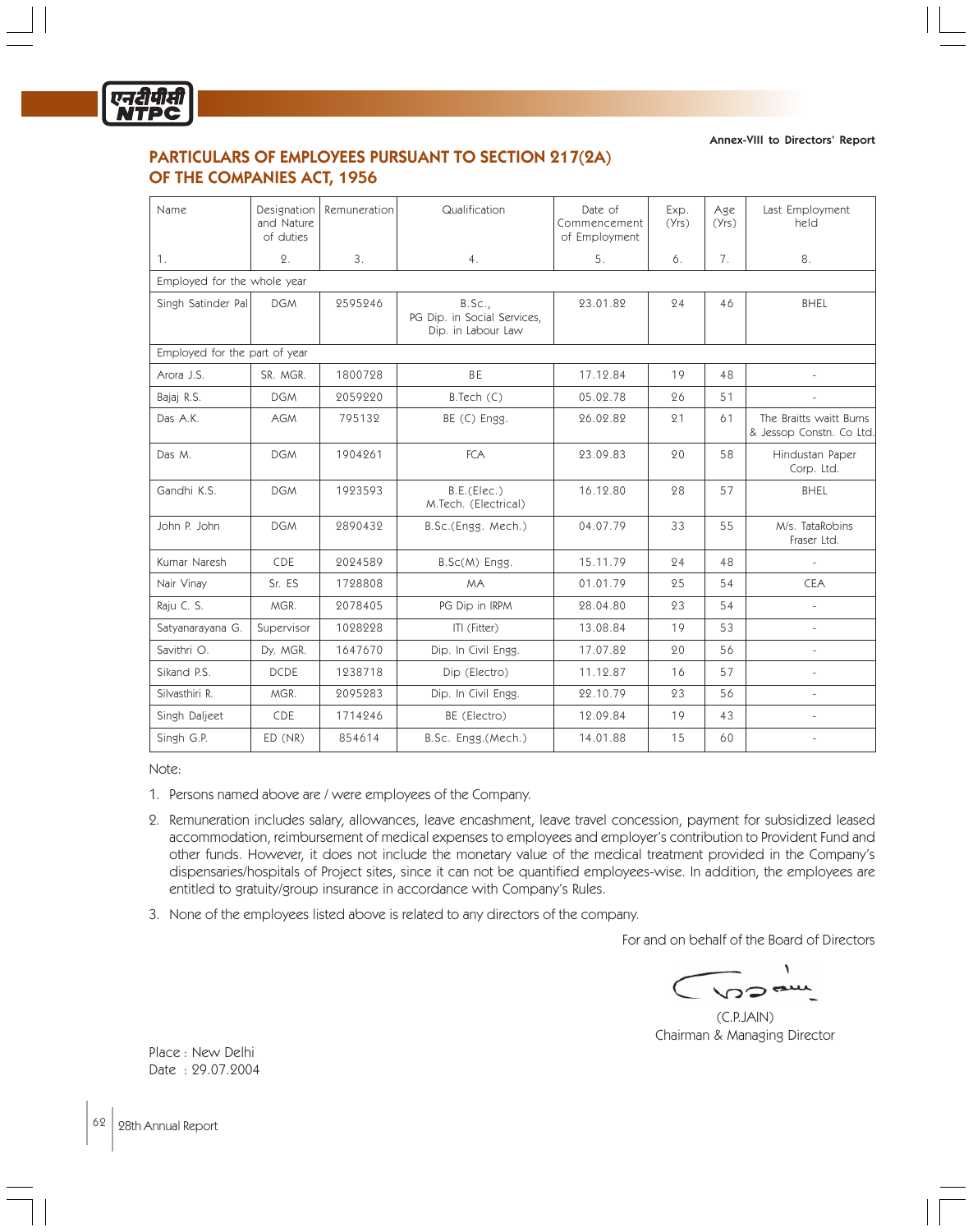

# **STATISTICAL DATA OF GRIEVANCE CASES**

|         |                                                          | 2003-04                                         |    |  |
|---------|----------------------------------------------------------|-------------------------------------------------|----|--|
| SI. No. | <b>Particulars</b>                                       | Public Grievance Cases   Staff Grievances Cases |    |  |
|         | Grievance cases outstanding at the beginning of the year |                                                 |    |  |
|         | Grievance cases received during the year                 |                                                 | 43 |  |
|         | Grievance cases disposed of during the year              |                                                 | 43 |  |
|         | Grievance Cases outstanding at the end of the year       |                                                 |    |  |

For and on behalf of the Board of Directors

١ **VODA** 

(C.P.JAIN) Chairman & Managing Director

Place : New Delhi Date : 29.07.2004